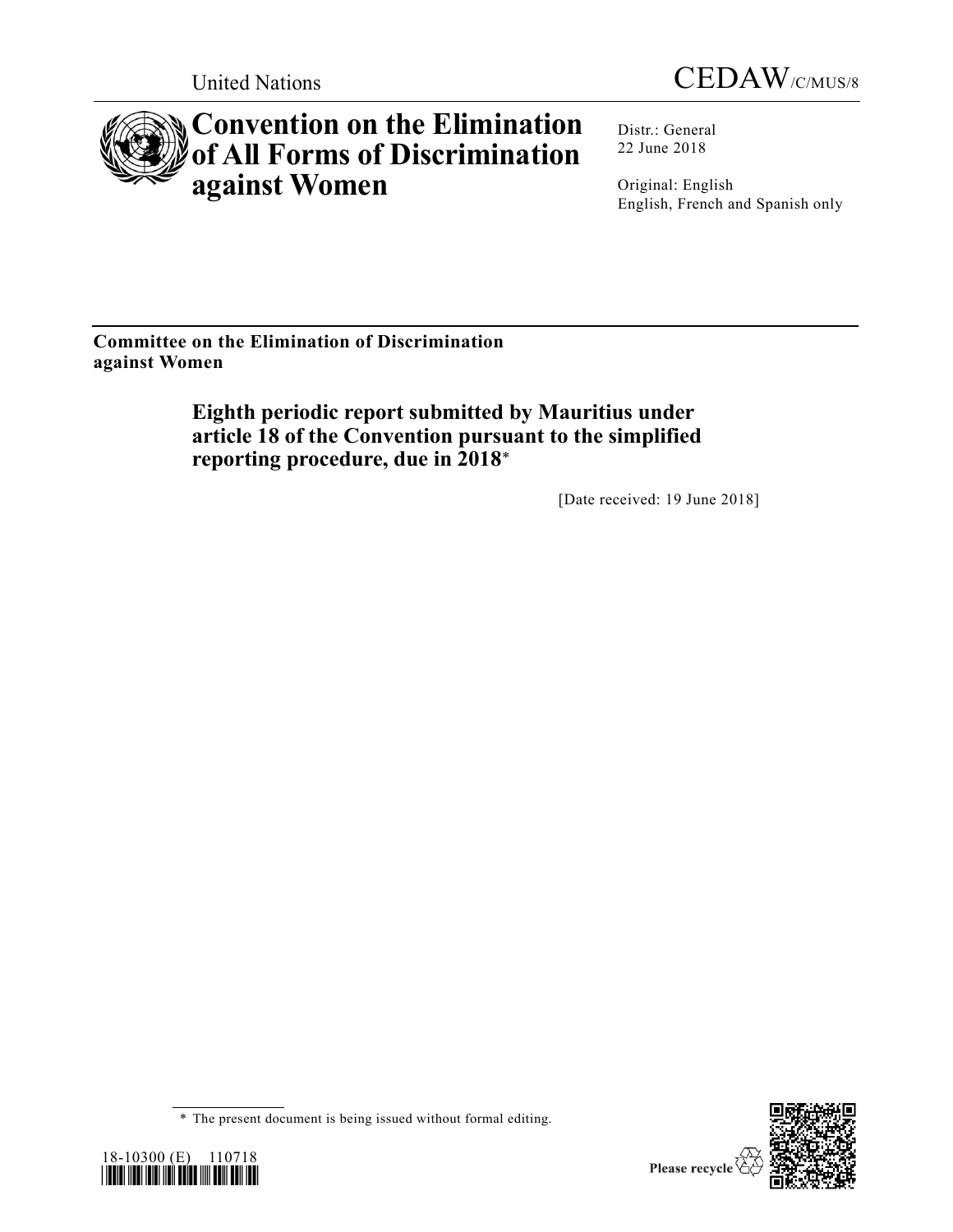### **CEDAW/C/MUS/8**

# Contents

|                                                                  | Page |
|------------------------------------------------------------------|------|
|                                                                  | 6    |
|                                                                  | 6    |
|                                                                  | 7    |
|                                                                  | 9    |
|                                                                  | 10   |
| National machinery for the advancement of women matures are non- | 10   |
|                                                                  | 12   |
|                                                                  | 13   |
|                                                                  | 14   |
|                                                                  | 18   |
|                                                                  | 22   |
|                                                                  | 25   |
|                                                                  | 29   |
|                                                                  | 34   |
|                                                                  | 38   |
|                                                                  | 41   |
|                                                                  | 47   |
|                                                                  | 48   |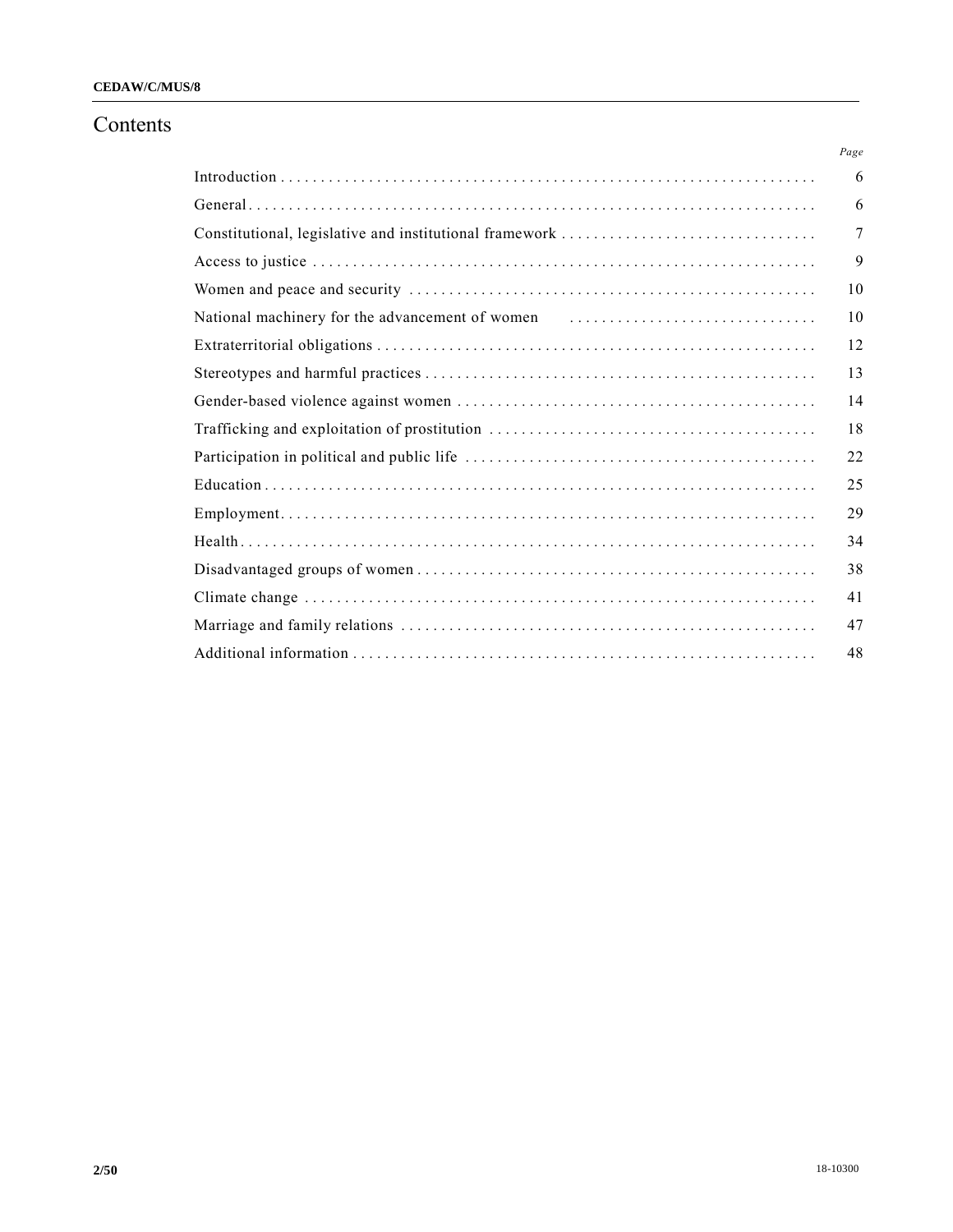# **List of abbreviations**

| AAP             | Africa Adaptation Programme                                                              |
|-----------------|------------------------------------------------------------------------------------------|
| <b>AHRIM</b>    | Association des Hôteliers et Restaurateurs de l'île Maurice                              |
| <b>BEPS</b>     | Base Erosion and Profit Shifting                                                         |
| <b>BRP</b>      | <b>Basic Retirement Pension</b>                                                          |
| CAB             | Citizen Advice Bureau                                                                    |
| <b>CCMCAA</b>   | Country by Country Reporting Multilateral Competent Authority Agreement                  |
| <b>CCIC</b>     | Climate Change Information Centre                                                        |
| <b>CDU</b>      | Child Development Unit                                                                   |
| <b>CRS</b>      | Common Reporting Standard                                                                |
| <b>CSEC</b>     | Commercial Sexual Exploitation of Children                                               |
| <b>DOVIS</b>    | Domestic Violence Information System                                                     |
| EOC             | <b>Equal Opportunities Commission</b>                                                    |
| EID             | Early Infant Diagnosis                                                                   |
| EReA            | <b>Employment Relations Act</b>                                                          |
| ERiA            | <b>Employment Rights Act</b>                                                             |
| <b>EWEAS</b>    | Early Warning and Emergency Alert System                                                 |
| EWS             | Early Warning System                                                                     |
| <b>FATCA</b>    | Foreign Account Tax Compliance Act                                                       |
| <b>FWPU</b>     | Family Welfare and Protection Unit                                                       |
| <b>FSW</b>      | Female Sex Workers                                                                       |
| <b>GBV</b>      | Gender Based Violence                                                                    |
| <b>GFP</b>      | Gender Focal Point                                                                       |
| <b>GSWPFEA</b>  | Grand Sable Women Planters Farmers Entrepreneurs Association                             |
| <b>HTC</b>      | HIV Testing and Counselling                                                              |
| <b>IES</b>      | Inspection and Enforcement Section                                                       |
| <b>IJLS</b>     | Institute of Judicial and Legal Studies                                                  |
| <b>INDC</b>     | Intended Nationally Determined Contributions                                             |
| <b>JICA</b>     | Japan International Cooperation Agency                                                   |
| <b>LGBT</b>     | Lesbians, Gays, Bisexuals and Transgender                                                |
| <b>MEHRTESR</b> | Ministry of Education and Human Resources, Tertiary Education and<br>Scientific Research |
| <b>MESD</b>     | Ministry of Environment and Sustainable Development                                      |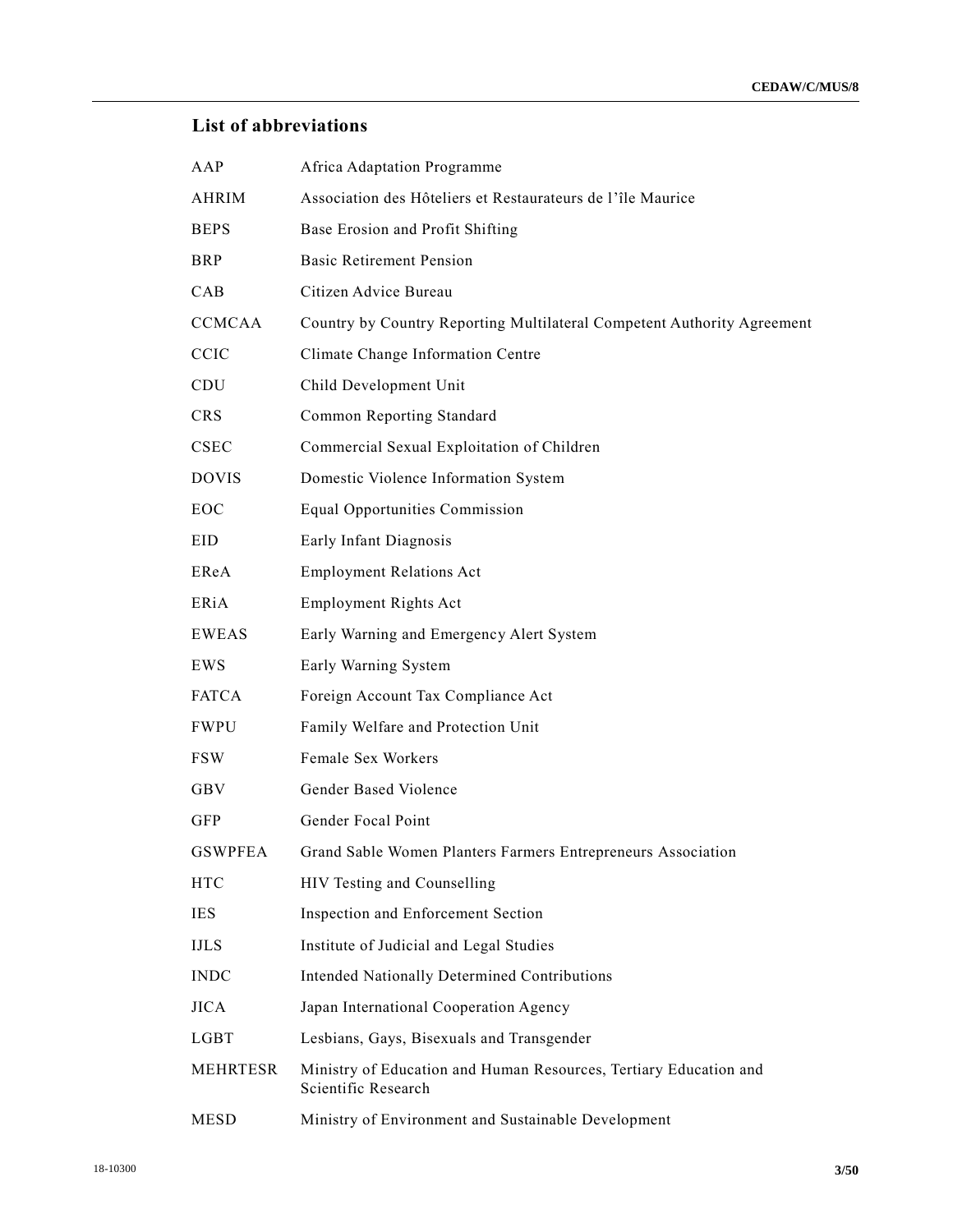#### **CEDAW/C/MUS/8**

| <b>MFC</b>      | Muslim Family Council                                                                            |
|-----------------|--------------------------------------------------------------------------------------------------|
| <b>MFPWA</b>    | Mauritius Family Planning and Welfare Association                                                |
| <b>MGECDFW</b>  | Ministry of Gender Equality, Child Development and Family Welfare                                |
| <b>MITD</b>     | Mauritius Institute of Training and Development                                                  |
| MLIRT           | Ministry of Labour, Industrial Relations and Training                                            |
| <b>MMS</b>      | Mauritius Meteorological Services                                                                |
| MOHQL           | Ministry of Health and Quality of Life                                                           |
| MPF             | Mauritius Police Force                                                                           |
| <b>MSM</b>      | Men who have Sex with Men                                                                        |
| <b>MSIEE</b>    | Ministry of Social Integration and Economic Empowerment                                          |
| <b>MSME</b>     | Micro Small and Medium Enterprise                                                                |
| <b>MSSNSESD</b> | Ministry of Social Security, National Solidarity, and Environment and<br>Sustainable Development |
| <b>NAMA</b>     | Nationally Appropriate Mitigation Actions for Low Carbon Island<br>Development Strategy          |
| NAP.            | National HIV and AIDS Action Plan                                                                |
| <b>NECS</b>     | National Education Counselling Service                                                           |
| <b>NGM</b>      | National Gender Machinery                                                                        |
| NGO             | Non-Governmental Organisation                                                                    |
| <b>NGPF</b>     | National Gender Policy Framework                                                                 |
| <b>NHRC</b>     | National Human Rights Commission                                                                 |
| <b>NMRF</b>     | National Mechanisms for Reporting and Follow-up                                                  |
| NPA.            | National Plan of Action                                                                          |
| <b>NRB</b>      | National Remuneration Board                                                                      |
| <b>NSCGM</b>    | National Steering Committee on Gender Mainstreaming                                              |
| NSF             | National Strategic Framework                                                                     |
| <b>NWC</b>      | National Women's Council                                                                         |
| <b>NWEC</b>     | National Women Entrepreneur Council                                                              |
| ODPP            | Office of the Director of Public Prosecutions                                                    |
| <b>PFPU</b>     | Police Family Protection Unit                                                                    |
| PGC             | Parliamentary Gender Caucus                                                                      |
| <b>PMTCT</b>    | Prevention of Mother to Child Transmission                                                       |
| PRB             | Pay Research Bureau                                                                              |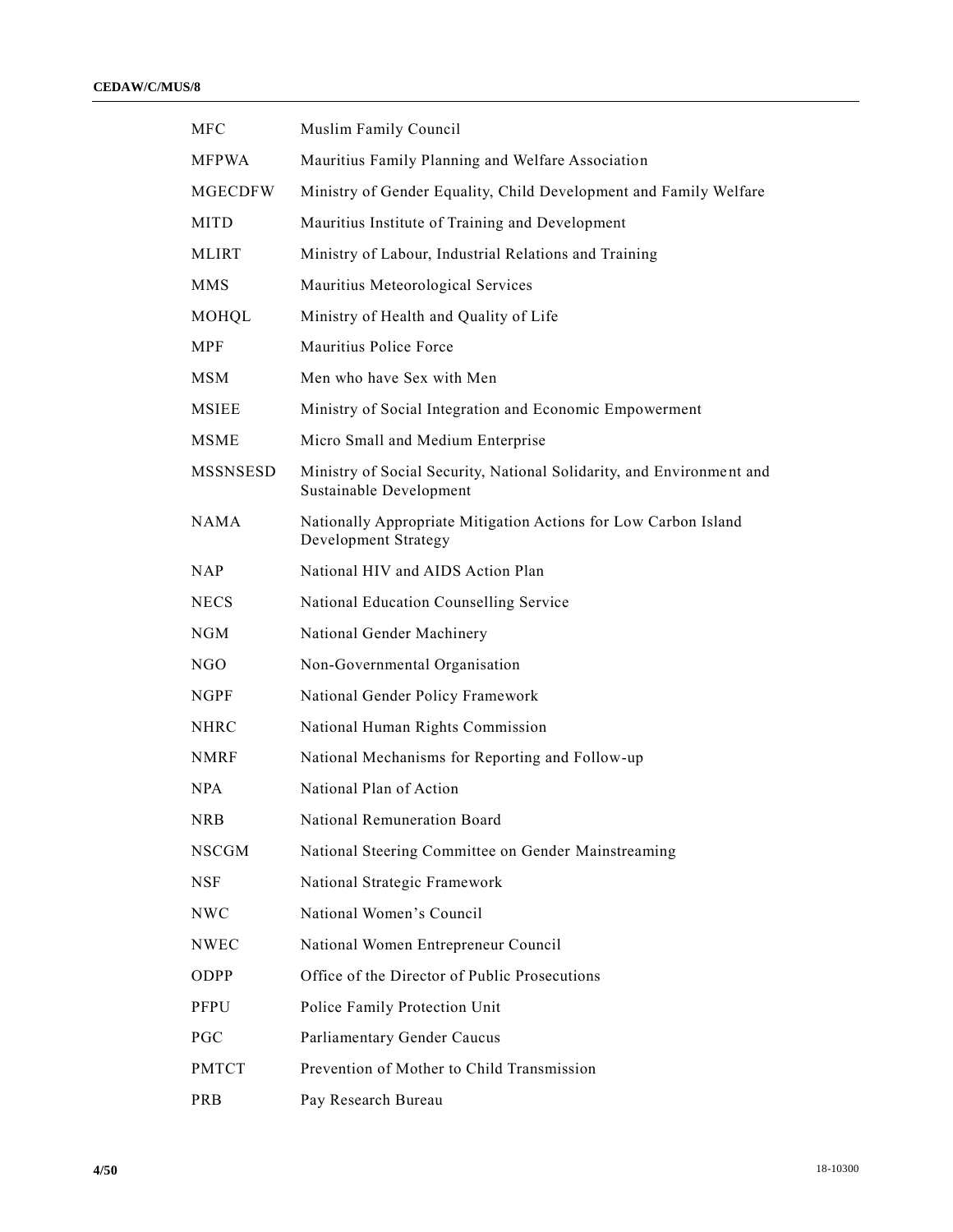- PrEP Pre-Exposure Prophylactic Treatment
- PITC Provider Initiated Testing and Counselling
- PTS Police Training School
- PWID People Who Inject Drugs
- SCP Sustainable Consumption and Production
- SIDS Small Island Developing State
- SMEDA Small and Medium Enterprise Development Authority
- SMWU Special Migrant Workers Unit
- SRM Social Registrar of Mauritius
- TIP Trafficking In Persons
- TVET Technical and Vocational Education and Training
- ZEP Zone d'Education Prioritaire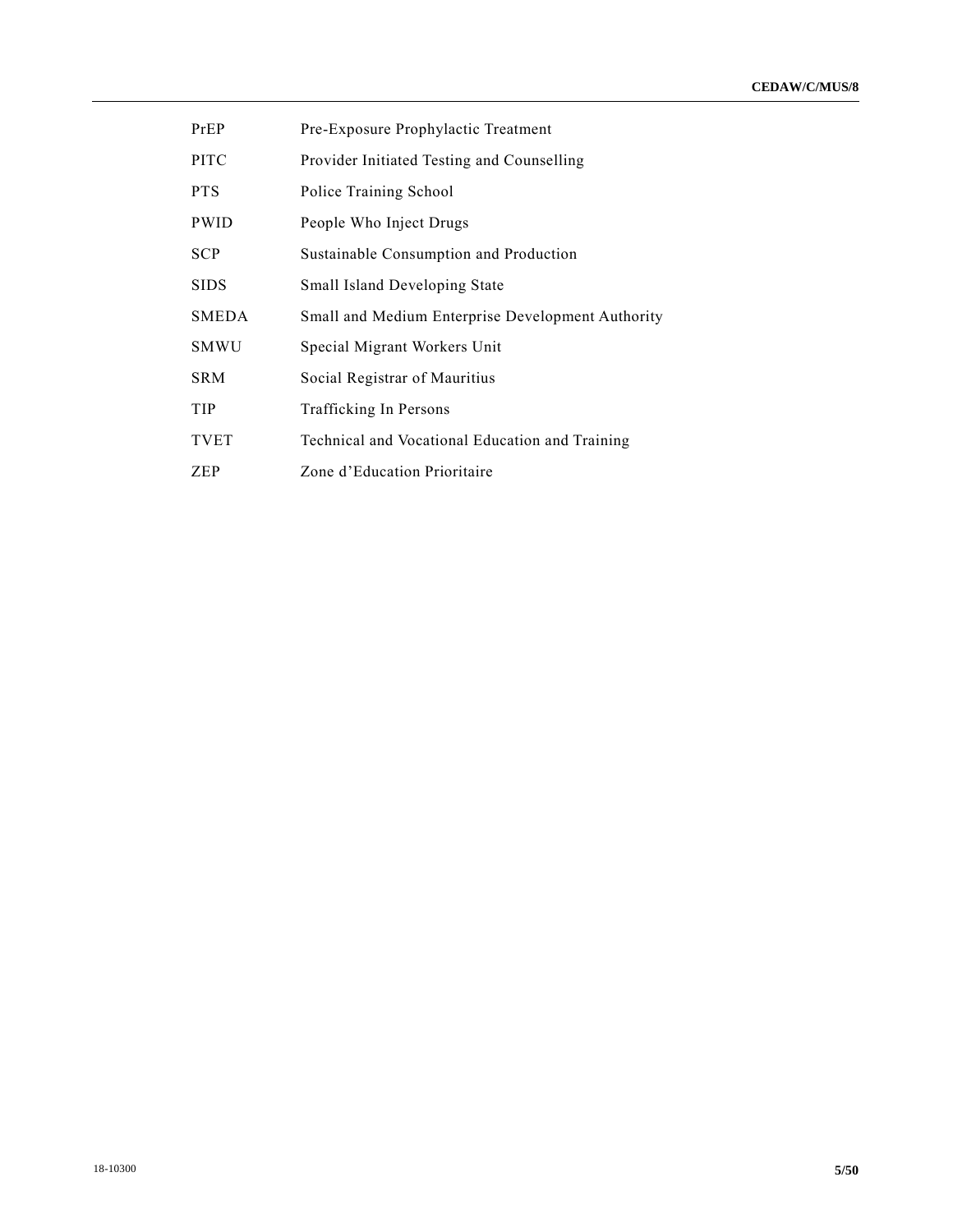# **Introduction**

1. In accordance with article 18, paragraph 1(b) of the Convention on the Elimination of All Forms of Discrimination against Women, the Republic of Mauritius submits its eighth periodic report on the implementation of the Convention covering the period 2010 to 2018.

2. The report is compiled in the form of answers to a list of questions provided to Mauritius by the Committee on the Elimination of Discrimination against Women prior to the submission of the eighth periodic report [\(CEDAW/C/MUS/QPR/8\)](https://undocs.org/CEDAW/C/MUS/QPR/8) and also takes into account the concluding observations of the Committee [\(CEDAW/C/MUS/CO/6-7\)](https://undocs.org/CEDAW/C/MUS/CO/6).

3. The report has been prepared by the Ministry of Gender Equality, Child Development and Family Welfare (MGECDFW) in collaboration with the National Mechanism for Reporting and Follow-up (NMRF) and other government agencies. The National Women's Council, the National Women Entrepreneur Council and the National Human Rights Institutions such as National Human Rights Commission, Equal Opportunities Commission, Office of the Ombudsman and the Ombudsperson for Children, were also consulted during the preparation of the report. Views of NGOs and civil society have also been taken on board while preparing the present report.

4. The report contains information on the legislative, administrative and other measures adopted by the Republic of Mauritius to implement the provisions of the Convention. It reflects the progress achieved in the advancement of women in the Republic of Mauritius during the reporting period as well as information on the remaining challenges in that area.

# **General**

5. The Government of the Republic of Mauritius is fully committed to achieving social justice, gender equity and equality. The Government of Mauritius adopted the National Gender Policy Framework (NGPF) in 2008. The NGPF aims to strengthen accountability and coherence across government and non-State actors to achieve gender equality and women's empowerment in line with human rights treaty obligations and intergovernmental policy commitments.

6. As at the end of 2017, 1,265,309 persons reside in the Republic of Mauritius, 626,088 males and 639,221 females (Statistics Mauritius). Women make up 50.5 per cent of the population and 37.7 per cent of all individuals employed in the country (based on 545,100 employment at the end of year 2017). More detailed statistics are included in the Appendix.

7. Over the reporting period, the Republic of Mauritius adopted administrative, legal, organizational as well as policy measures to improve the status of women and protect their rights and interests, which made it possible to make substantial progress towards achieving equal rights and opportunities within the country.

8. Statistics on women and children victims of violence are kept at different and separate levels at the Ministry of Gender Equality, Child Development and Family Welfare (MGECDFW), the Police Records Office, with the Ministry of Health and Quality of Life and also with NGOs. The MGECDFW is working on the design of a holistic system that will capture realistic and updated statistics on cases of gender based violence and violence against children that can guide policymaking. In this respect, the service of a consultant has been retained to:

• Undertake a statistical capacity development for gender analysis;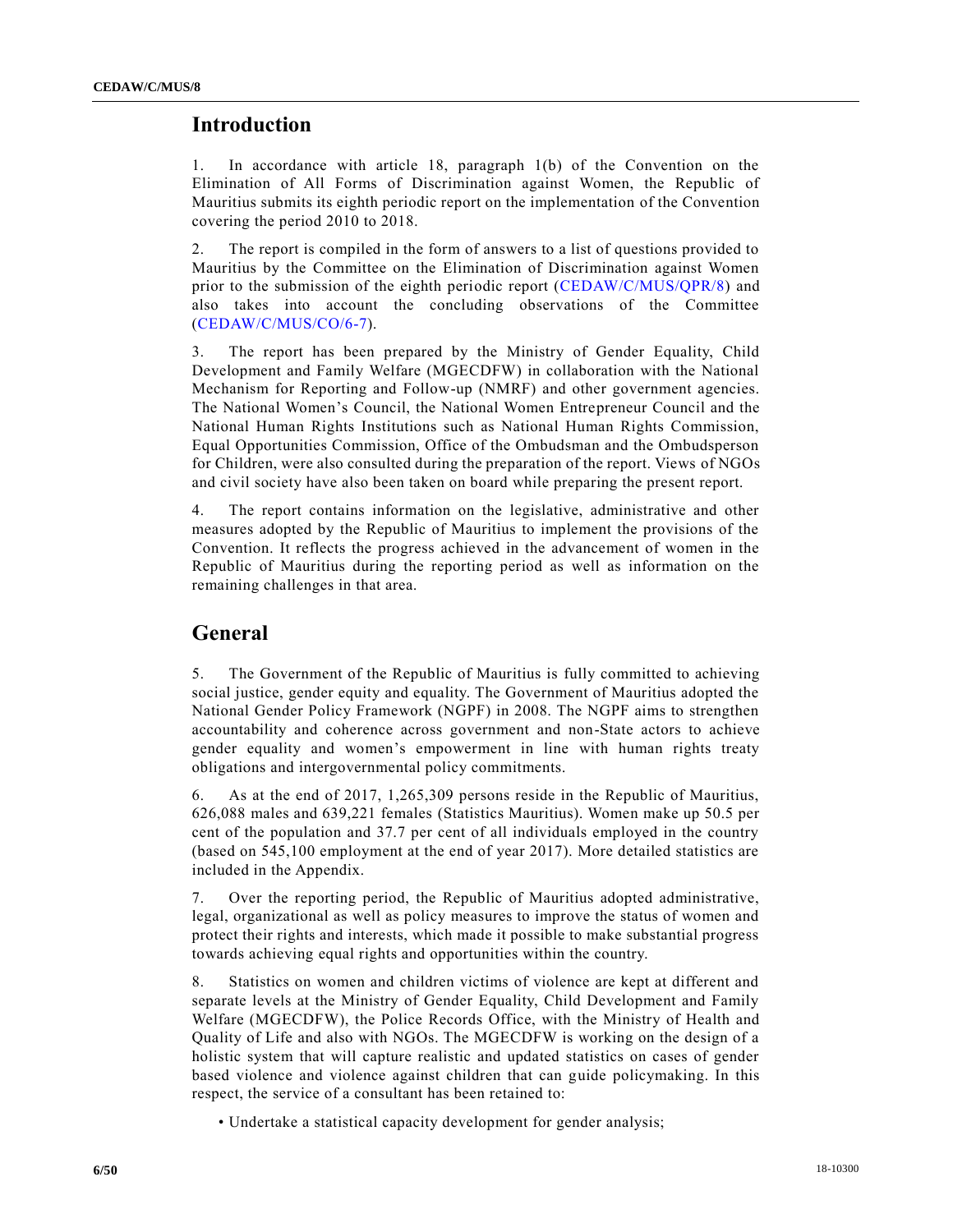• Strengthen national capacity to collect, analyse and disseminate statistics on children to significantly increase institutional understanding and encourage systemic production of official gender statistics and statistics on children as well as related indicators at national level including Rodrigues.

### **Constitutional, legislative and institutional framework**

9. A number of national legislations have been passed which already incorporate most of the principles found in the Convention. Furthermore, the Constitution, which is the supreme law of the country, prohibits discrimination on inter alia, the ground of sex.

10. The functions of the National Human Rights Commission (NHRC)are provided for in the Protection of Human Rights Act which was amended in 2012 to, inter alia, cater for the obligations of Mauritius under the Optional Protocol to the Conventi on against Torture in as much as the amendment aims at providing a National Preventive Mechanism to be set up within the National Human Rights Commission and at enabling the Subcommittee on Prevention of Torture and Other Cruel, Inhuman or Degrading Treatment or Punishment to discharge its functions under the Optional Protocol in Mauritius. However, with the recent coming into force of the Independent Police Complaints Commission Act, the Police Complaints Commission Act which provided for the setting up of the Police Complaints Division within the NHRC, has been repealed.

11. Otherwise, the amendment to the Protection of Human Rights Act equally provides for the setting up within the National Human Rights Commission, of a Police Complaints Division to investigate complaints made against members of the Police Force, other than allegations of corruption and money laundering. The Police Complaints Division is also empowered to investigate the death of any person which has occurred whilst in police custody or as a result of police action and to advise on ways in which any police misconduct may be addressed and eliminated. The functions of the NHRC and its mandate have been broadened so as to ensure better promotion and protection of human rights. The NHRC is now empowered to review safeguards provided by or under any enactment for the protection of human rights. The functions of the NHRC also include the promotion of the harmonisation of national legislation and practices with the international human rights instruments to which Mauritius is a party, and ensuring their effective implementation. The NHRC has also been given the autonomy to engage suitable persons or bodies to enable it to discharge the specific functions of each Division in an independent manner.

12. The National Human Rights Action Plan 2012–2020 aims at strengthening the National Human Rights Framework to protect and safeguard civil and political rights and secure greater realization of economic, social and cultural rights. It advocates a number of measures, amongst which:

- The strengthening of international cooperation on human rights through ratification of human rights instruments and domestication of human rights treaties;
- A greater realisation of economic, social and cultural rights;
- The strengthening of women's rights in the context of equal opportunities;
- A better protection and safeguarding of the rights of vulnerable persons including children, older persons, persons with disabilities and persons living in poverty as well as securing the right to sustainable development.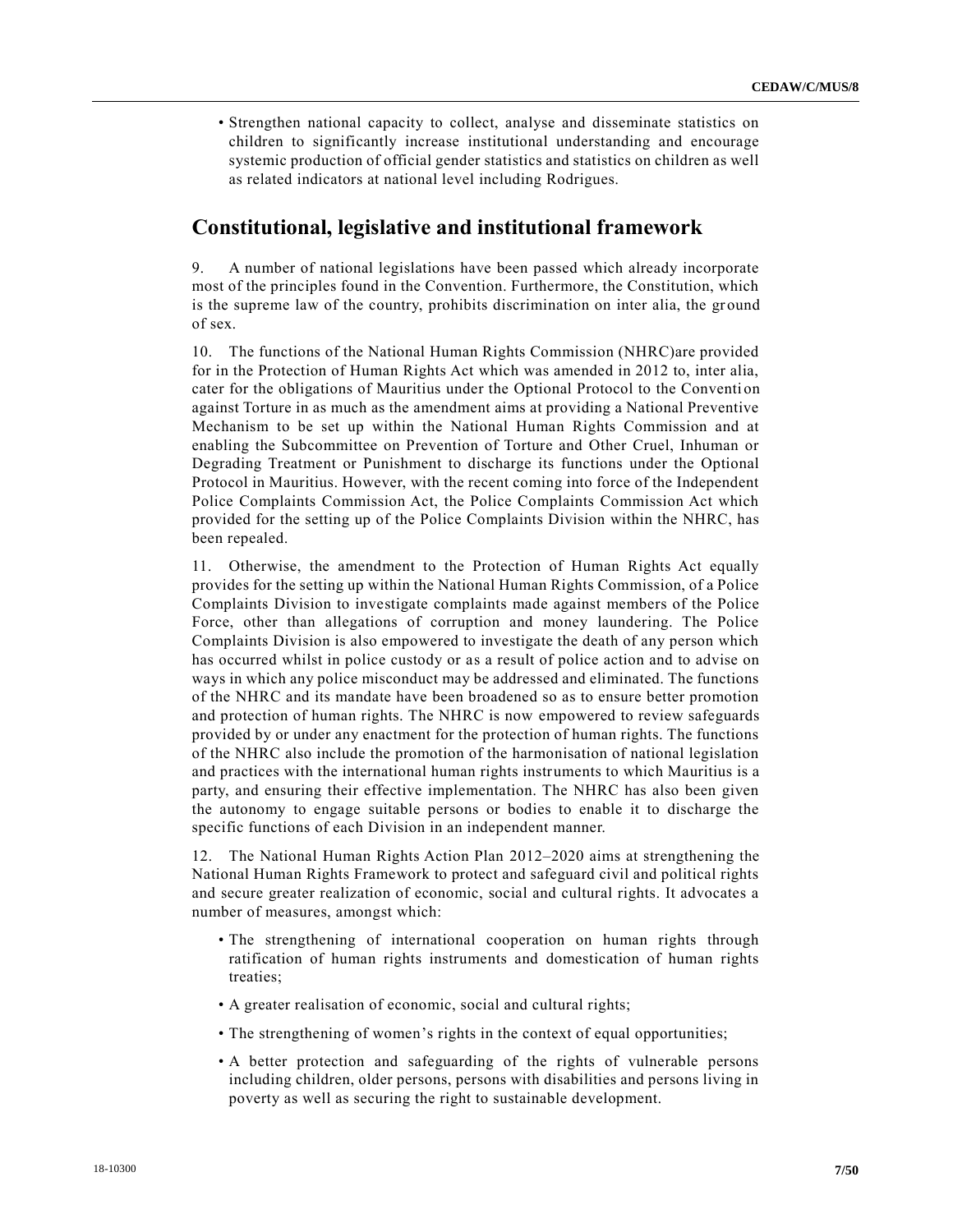13. A Human Rights Monitoring Committee comprising all human rights stakeholders including non-governmental organizations, Ministries and Departments, National Human Rights Institutions and the private sector, has been set up by the Prime Minister's Office to ensure the implementation of the recommendations of the National Action Plan. A database of human rights structural process and outcome indicators is being prepared.

14. The Equal Opportunities Act provides for equal access to opportunities as it incorporates all the different grounds of discrimination covered under section 3 and 16 of the Constitution as well as age, caste, colour, creed, ethnic origin, impairment, marital status, place of origin, political opinion, race, sex and sexual orientation in areas dealing with employment, education, the provision of accommodation, goods, services and other facilities, sports, the disposal of immovable property, admission to private clubs and premises open to the public. The Equal Opportunities Act was amended in 2011 to enable the setting up of an Equal Opportunity Commission (EOC) in April 2012 to eliminate discrimination in all sectors as well as to promote good relations between people of different status. The EOC safeguards and protects the rights of all citizens, including women and girls. The EOC not only examines and investigates into complaints referred to it but it equally investigates into cases where it believes that an act of discrimination may have been or may be committed. Furthermore, the EOC has published guidelines and codes of conduct for all employers, both from the public and private sectors, in view of the implementation of an equal opportunity policy by all employers, which is a mandatory requiremen t under the Equal Opportunities Act. The EOC has the duty to attempt resolving matters through conciliation, in line with its commitments to the promotion of good relations between persons of different status. An Equal Opportunities Tribunal has also been set up. In cases where the conciliatory procedure fails at the level of the EOC, the latter, may with the consent of the complainant refer the matter to the Equal Opportunities Tribunal which has the power to issue orders, directives and make compensatory awards. The EOC may also apply for interim orders before the Equal Opportunities Tribunal should the circumstances require urgent intervention in the public interest and in order to prevent further prejudice being caused to aggrieved parties. The Equal Opportunities Act was amended in November 2017 to make provision for the prohibition of discrimination in employment on the grounds of a person's criminal record, both at recruitment and promotion level.

15. Statistics on complaints received at the EOC on the basis of sex, with effect from 1st May 2016 to date, are indicated in the tables below:

| <b>Status of Complaints</b>                            | Number of Complaints |
|--------------------------------------------------------|----------------------|
| Examined                                               | 60                   |
| Withdrawn                                              | 14                   |
| Assessment on going (Additional Information requested) | 7                    |
| Pending investigation                                  |                      |
| Total number of complaints received                    | 92                   |

*Source:* EOC.

#### **Details of complaints examined**

| <b>Status</b>       | Number of cases |
|---------------------|-----------------|
| Conciliated/settled | 16              |
| Time barred         |                 |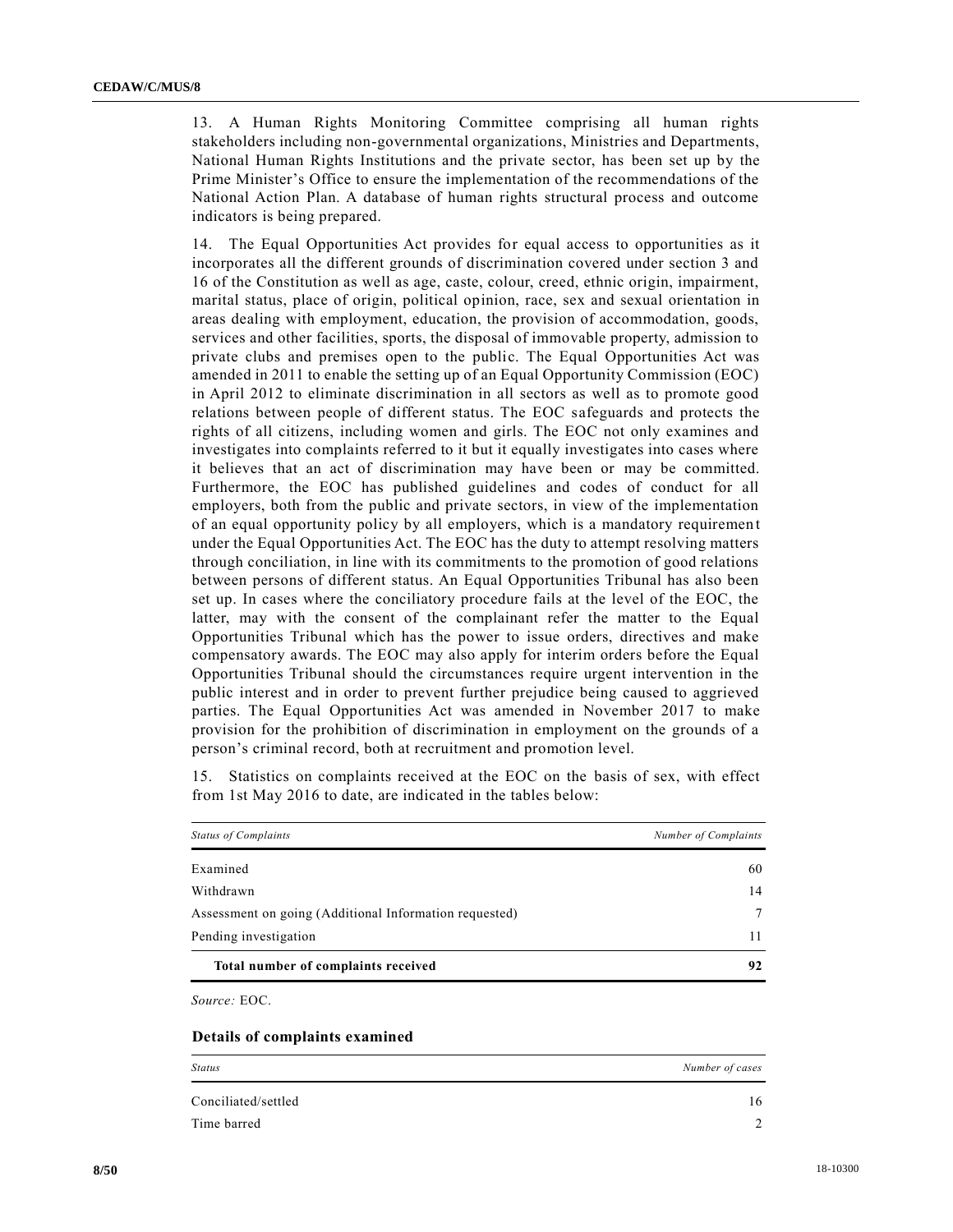| <b>Status</b>                            | Number of cases |
|------------------------------------------|-----------------|
| Not under purview                        | 8               |
| No evidence of discrimination            | 22              |
| Under investigation                      | 9               |
| Referred to Equal Opportunities Tribunal | 3               |
| Total number of complaints received      | 60              |

*Source*: EOC.

16. No reference was made to CEDAW in any cases lodged before the EOC concerning discrimination on the basis of sex.

17. There is also the newly established Independent Police Complaints Commission (IPCC) which has come into operation since 9th April 2018. One of the functions of the IPCC is to investigate into any complaint made by any person or on his/her behalf against any act, conduct or omission of a police officer in the discharge of his/her functions, other than a complaint of an act of corruption or a money laundering offence.

### **Access to justice**

18. The Government of the Republic of Mauritius has enacted a series of legislations to protect human rights including women's rights, as well as to ensure the protection of disadvantaged groups of women (including rural women, elderly women and women with disabilities). The Constitution makes provision under section 17 for redress to be afforded by the Supreme Court to any individual whose rights under Chapter II (which provides for fundamental rights and freedom) have been or are being or are likely to be contravened. Acts of public bodies may also be challenged in Court by way of applications for Judicial Review on grounds of illegality.

19. According to the Protection of Human Rights Act, any person who alleges that any of the human rights enshrined in the Constitution has been violated or is likely to be violated by a public officer can make a written complaint to the NHRC and seek redress.

20. The EOC safeguards and protects the rights of all citizens, including women and girls.

21. Members of the legal profession have been sensitized specifically about the Convention through lectures dispensed in February 2018 at the Institute of Judicial and Legal Studies (IJLS).

22. The Convention was also referred to in the case of C. Henriksen v/s The State 2012 SCJ 271 where the accused who was prosecuted before the Intermediate Court for the offence of wounds and blows causing death without intention to kill, invoked a defence of provocation and the defence counsel referred to Article 2 of the Convention.

23. Otherwise, there is no known case of discrimination against women having been lodged before the courts.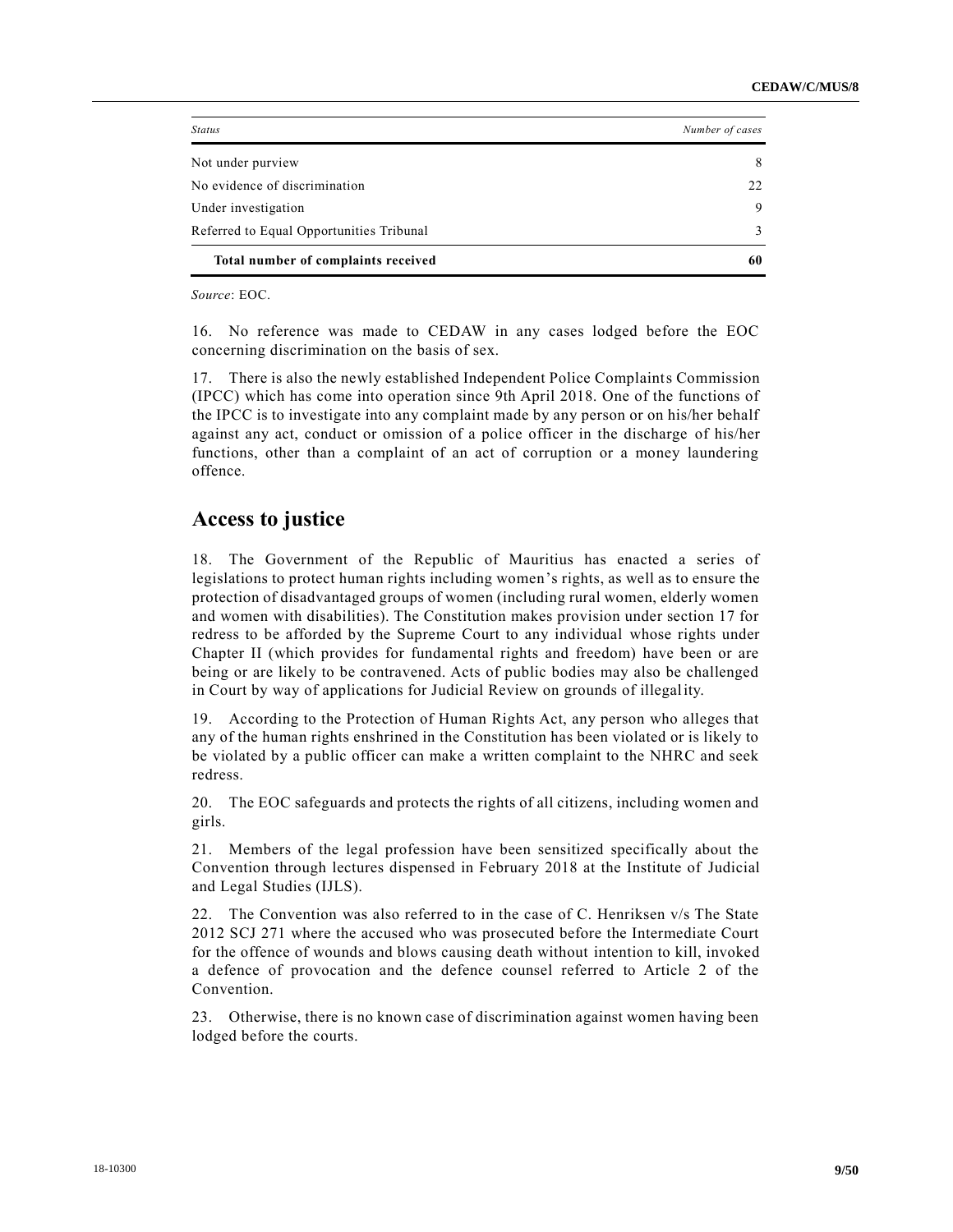# **Women and peace and security**

24. Currently, Mauritius does not have a National Action Plan for the implementation of the United Nations Security Council Resolution 1325.Mauritius does not have women or children living in situations of armed conflicts or under foreign occupation or refugee women or children in need of international protection and internationally displaced women and children. Mauritius is not involved in any armed conflict. The issue of obstacles to the participation of women in conflict prevention, management and resolution efforts is therefore not applicable to Mauritius.

# **National machinery for the advancement of women**

25. The MGECDFW acts as the National Gender Machinery in Mauritius, with a functional Gender Unit. The mandate of the Gender Unit is grounded in the principles of equality as enshrined in the Universal Declaration of Human Rights. The Gender Unit works towards the social, economic and political empowerment of women and aims at addressing prevailing gender disparities. To this end, the Gender Unit has adopted a multi-pronged approach geared towards the following:

- Acting as National Gender Machinery (NGM) to ensure that gender is mainstreamed in the policies, programmes of line Ministries;
- Implementing policies for women's empowerment through a network of 15 Women Empowerment Centres;
- Building the capacity of various partners on issues pertaining to gender;
- Conducting aggressive sensitisation campaigns for the benefit of various partners;
- Networking with organisations working for women's empowerment.

26. The Concluding Remarks were shared and disseminated with the Gender Focal Points (GFPs) of all Ministries at the 3rd meeting of the National Steering Committee on Gender Mainstreaming held on 16 February 2012. Further to that, the Gender Unit organised a full day seminar on CEDAW, whereby GFPs were apprised on what is CEDAW; its pertinence; the Optional Protocol as well as the Concluding Remarks. The seminar was held on 11 September 2012 with Mrs P. Patten, then member of the CEDAW Committee as resource person. The objective was to familiarise participants on CEDAW, its implications, the State's obligations as well as sharing regional and international experiences on the implementation of the Convention. The Gender Unit has intensified its interventions on various fronts to ensure that the concluding recommendations of the last CEDAW Committee [\(CEDAW/C/MUS/CO/6-7\)](https://undocs.org/CEDAW/C/MUS/CO/6) are successfully addressed. Some of its key achievements from November 2011 to November 2017 are:

• Since July 2010, a National Steering Committee on Gender Mainstreaming (NSCGM) was set up to provide a platform for GFPs of all Ministries to dialogue on the gender implications in their respective sectors. This mechanism has enabled the MGECDFW to keep track of the challenges being faced by GFPs. The terms of reference of this committee also led to the setting up of the Gender Cells "in lieu" of GFP mechanism. Both the NSCGM and the Gender Cells are concrete measures that the Gender Unit initiated to ensure that gender was being mainstreamed in policies and programmes;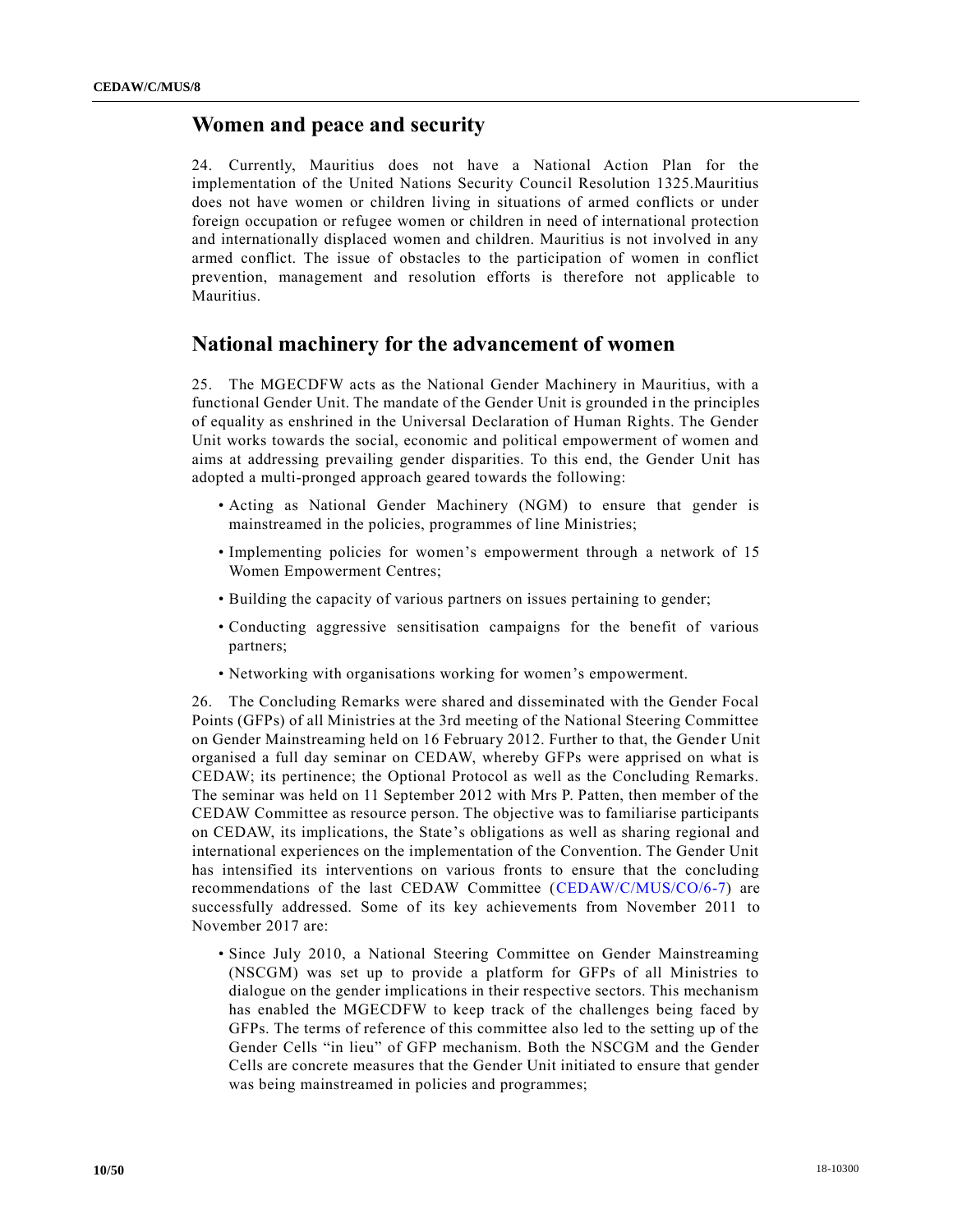- High level capacity building programmes have been implemented for the benefit of GFPs aimed at equipping them with knowledge and tools on gender mainstreaming;
- GFPs were briefed on international and regional Human Rights Instruments such as the CEDAW, African Union frameworks, the SADC Protocol on Gender and Development and the COMESA Charter amongst others. The overall rationale was to ensure that sectoral interventions were aligned with these commitments;
- The Gender Unit published two compendiums that were distributed to all GFPs and were uploaded on the website of the MGECDFW;
- The Gender Unit, has over the last years, introduced a number of innovative and interactive tools that aim at raising awareness on the gender concept for the public at large as well as other stakeholders, namely public officers, trade unions, the Police and Prison Departments and secondary students. Other information, education and communication activities include inter alia effective public speaking on gender issues, walk the talk, motivational speeches by international speakers, and simulation of the Commission on the Status of Women for the youth, including several user-friendly publications on the gender implications of different thematics;
- The Gender Unit introduced innovative courses geared towards the empowerment of women and young girls in the Women Empowerment Centres. The overall objective was to impart knowledge and skills to young women and girls; whilst doing away with traditional and stereotypical courses that have been offered in the last decades. Such courses vary from personal development; getting ready to work; your safety-your concern to electrical repairs and mobile legal advice. The Gender Unit also raised awareness on gender-related issues which include inter alia, dissemination of SDGs, climate change as well as health related topics and sexual and reproductive health. Since the adoption of the SDGs, the Gender Unit has aligned its policies and programmes towards attaining the set targets of Agenda 2030, in particular SDG 5: "Achieve Gender Equality and Empower all girls and women" and the MGECDFW organised a National Dialogue pertaining to the same subject on International Women's Day 2016. A Training of Trainers on the Sustainable Development Goals was also held on 22 April 2016 and around 30 participants were trained on the goals of the SDGs so that they may disseminate the information amongst the public;
- Particular attention has also been given to girls from deprived regions as the latter usually do not participate in and as such do not benefit from the programmes offered. The Gender Unit enlisted the partnership of various stakeholders and/or NGOs who acted as facilitators for the beneficiaries and the latter also collaborated as resource persons.

27. The National Women's Council (NWC) is a parastatal body that operates under the aegis of the MGECDFW. There are currently 1,027 Women's Associations affiliated to the NWC through 4 Regional Committees (excluding Rodrigues). Members of these women's associations are encouraged to attend awareness campaigns on the following topics:

| Areas of Women's Empowerment           | Number of<br>persons reached<br>$(Jan-Dec~2017)$ | <i>Objectives</i>                                                                                                                   |
|----------------------------------------|--------------------------------------------------|-------------------------------------------------------------------------------------------------------------------------------------|
| Sustainable Development<br>Goals (SDG) | 2 6 6 2                                          | Increase awareness of women and young girls on<br>the SDGs and how they could contribute to bring<br>about sustainable development. |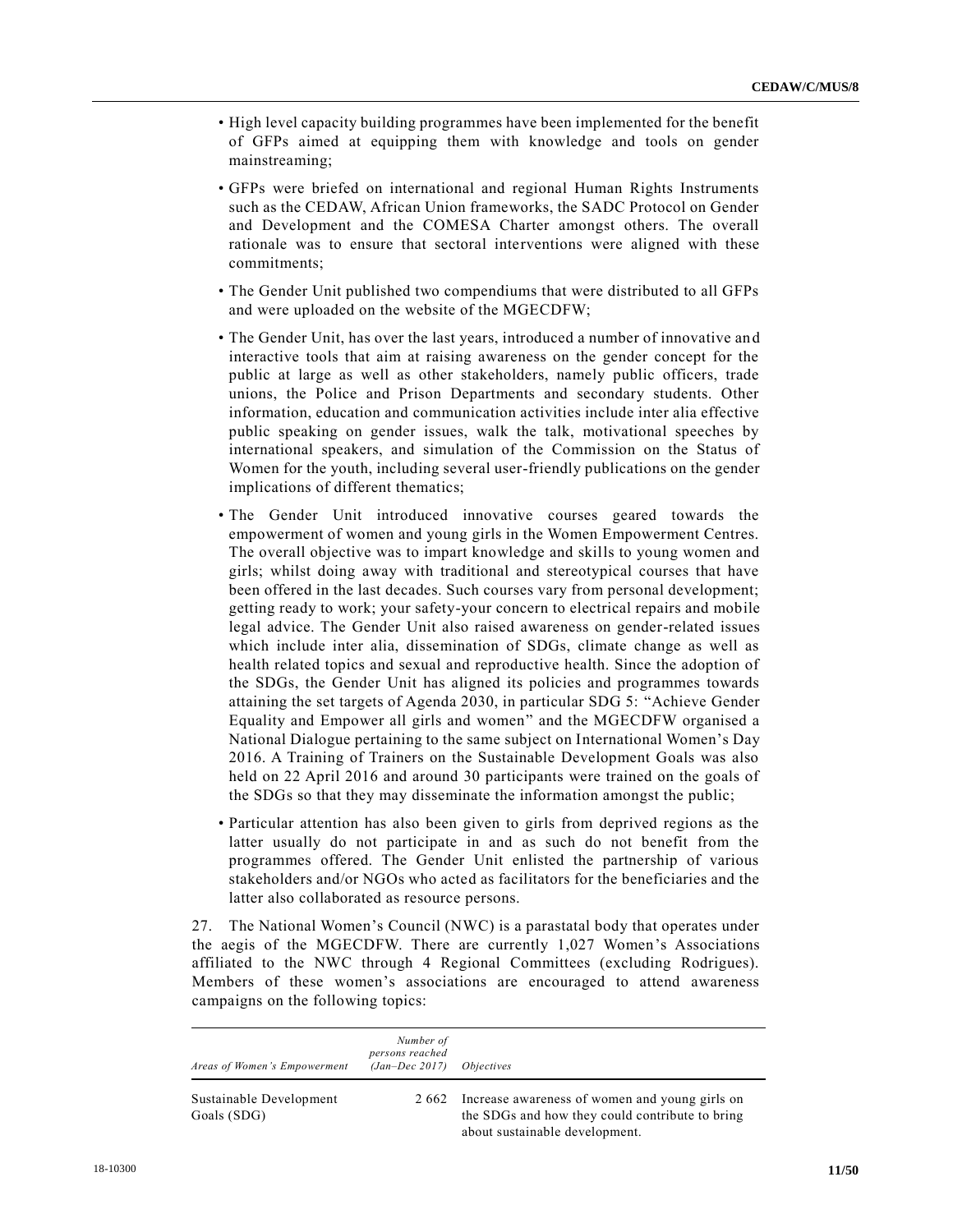| Areas of Women's Empowerment | Number of<br>persons reached<br>$(Jan-Dec~2017)$ | <i>Objectives</i>                                                                                                                 |
|------------------------------|--------------------------------------------------|-----------------------------------------------------------------------------------------------------------------------------------|
| Gender Concept               | 5 5 1 5                                          | Increase awareness of women and young girls on<br>their rights and of the need for a change in mind<br>set.                       |
| Gender Based Violence        | 770                                              | Raise awareness of women and young girls on the<br>Protection of Domestic Violence Act.                                           |
| Climate Change               | 3 0 7 5                                          | Raise awareness of women and young girls on the                                                                                   |
| Disaster Management          | 63                                               | environment, of protection training and how to take<br>appropriate action when there is a natural disaster.                       |
| <b>HIV</b>                   | 9 1 7 4                                          | Raise awareness of women and young girls on the<br>causes of HIV and how to decrease stigmatisation<br>about HIV positive people. |
| Total                        | 21 259                                           |                                                                                                                                   |

*Source*: National Women Council.

# **Extraterritorial obligations**

28. Mauritius has put in place the necessary mechanisms to ensure that information on ownership, accounting information and banking information are always maintained by all businesses registered in the country, including companies, trusts, private foundations and partnerships, and can be accessed by the Government authorities and can also be shared with foreign authorities. The fact that Mauritius has instituted a system that is effective, efficient and compliant with the international standards for the recording and exchanging of ownership, accounting and banking information is fully recognized by international standard setters like the OECD. Following an in-depth peer review exercise conducted by the OECD Global Forum, Mauritius was allocated a rating of compliant with the international standards on transparency and exchange of information.

29. A number of measures aimed at ensuring transparency as well as a proper system for international collaboration and exchange of information are in place in view of preventing tax evasion and avoidance. These include:

- Mauritius has signed 50 Double Taxation Avoidance Agreements all of which contain provisions aimed at combatting tax fraud and tax evasion and also provide a mechanism for exchange of information;
- Mauritius has joined the Global Forum on Transparency and Exchange of Information for Tax Purposes;
- Mauritius has signed the Multilateral Convention on Mutual Administrative Assistance in Tax Matters and has adopted the Common Reporting Standard (CRS) on automatic exchange of information;
- Mauritius has signed an Inter-Governmental Agreement with the USA to implement the Foreign Account Tax Compliance Act (FATCA);
- Mauritius has signed the Country by Country Reporting Multilateral Competent Authority Agreement (CbCMCAA);
- Mauritius is a member of the Base Erosion and Profit Shifting (BEPS) Inclusive Framework;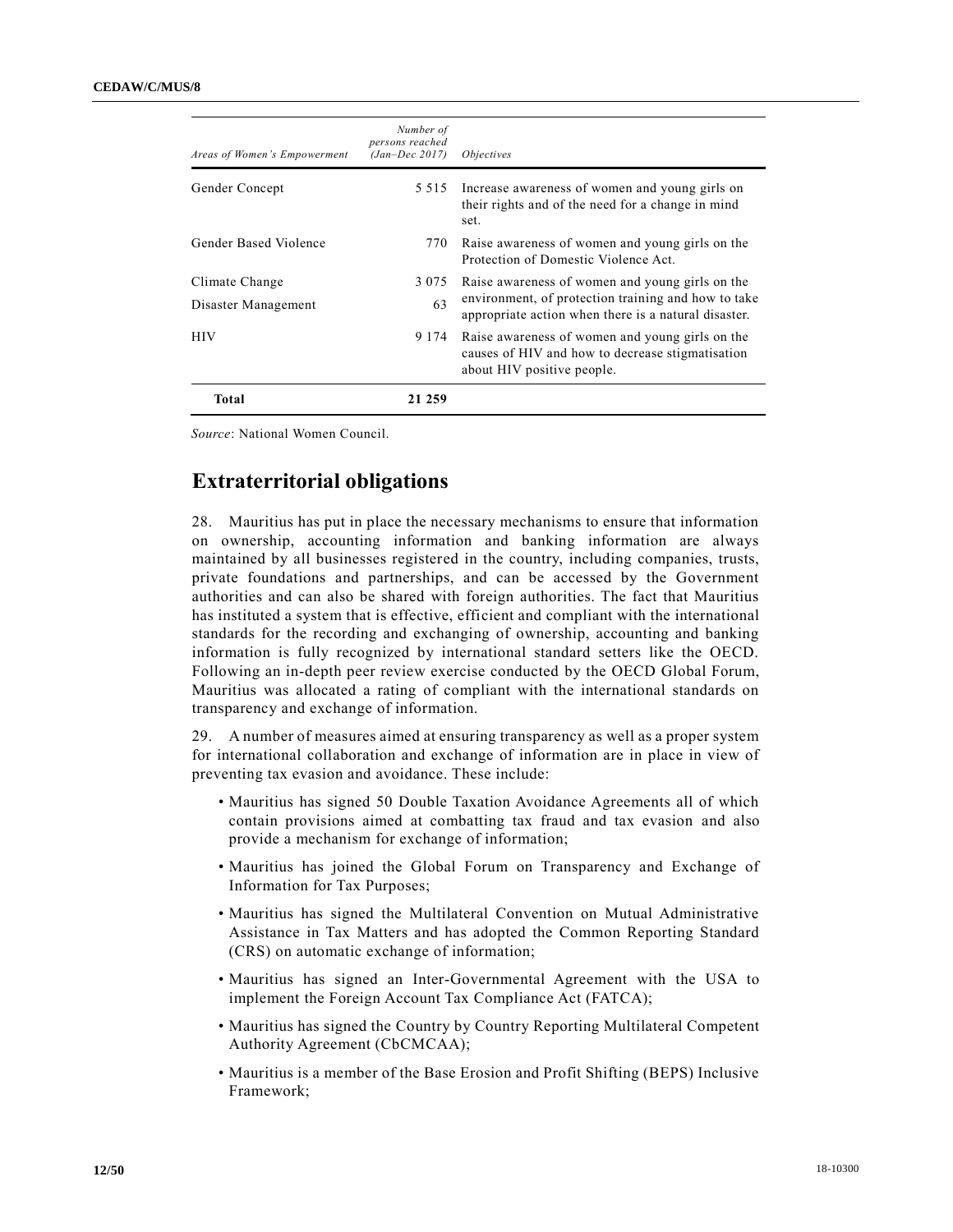- Mauritius is a signatory of the Multilateral Convention to implement tax tre aty related BEPS measures;
- Mauritius has committed to the comprehensive BEPS package and to its consistent implementation.

### **Stereotypes and harmful practices**

30. Since the adoption of the State party's National Gender Policy Framework (NGPF) in 2008 and the last Periodic Report, the Gender Unit has been conducting monthly awareness sessions on the concept of gender equality with young men and boys (students), men and women from all walks of life including professionals from the private sector. Similarly, sensitization and capacity building programmes have been conducted with new recruits of the public sector, technical and administrative cadres, Police and Prison Officers. This is an on-going process and several information and educational tools have been developed to innovate awareness raising strategies. With the support of the Commonwealth of Learning, interactive DVDs were produced in 2011 and these are still used in awareness campaigns; one of which deals with addressing gender inequality and discrimination based on sex. Moreover, the MGECDFW has been using common board games, role-playing games and pictures since 2015 as medium/support for awareness raising. At national level, the MGECDFW has made use of billboards and public buses to sensitize the public on gender equality.

31. For reporting purposes, the MGECDFW keeps records of the number of beneficiaries sensitized. Since 2012 till date some 15,546 men, 64,524 women, 14,646 girls and 10,860 boys have been reached. No mechanism has, however, be en put in place to measure the impact and results of the campaigns.

32. The MGECDFW also launched the Men As Caring Partners Project through its Family Unit in October 2017 with the aim to:

- Enhance the understanding and importance of gender equality to men;
- Ensure the effective participation and involvement of men in family wellbeing, meet specific male sensitive needs and concerns, especially with regard to their sexual and reproductive health;
- Promote equal opportunities to men and women in the development process;
- Ensure that men become caring partners through the implementation of 'Male Responsibility and Family Well-Being'.

33. The NWC organizes awareness session on gender concept for members of women's associations and other women/girls, including students. The aim is to empower women to speak out on gender stereotypes experienced in Mauritius and to contribute towards finding ways to break these stereotypes. Programmes on breaking stereotypes would then be implemented accordingly. Short courses on male dominated field of work such as 'Do It Yourself' are to be offered. The NWC has been able to target 1,445 women through sessions on 'promoting gender equality and breaking gender stereotypes' from February to March 2018. These activities range from interactive sessions, talks, and cine-clubs, among others. New activities being organised to break gender stereotypes include (1) short courses on understanding the rights of women and girls (online course through the US Embassy), (2) women's rights as human rights (in collaboration with the Human Rights Commission) and (3) sports activities for women in male dominated areas such as football and basketball.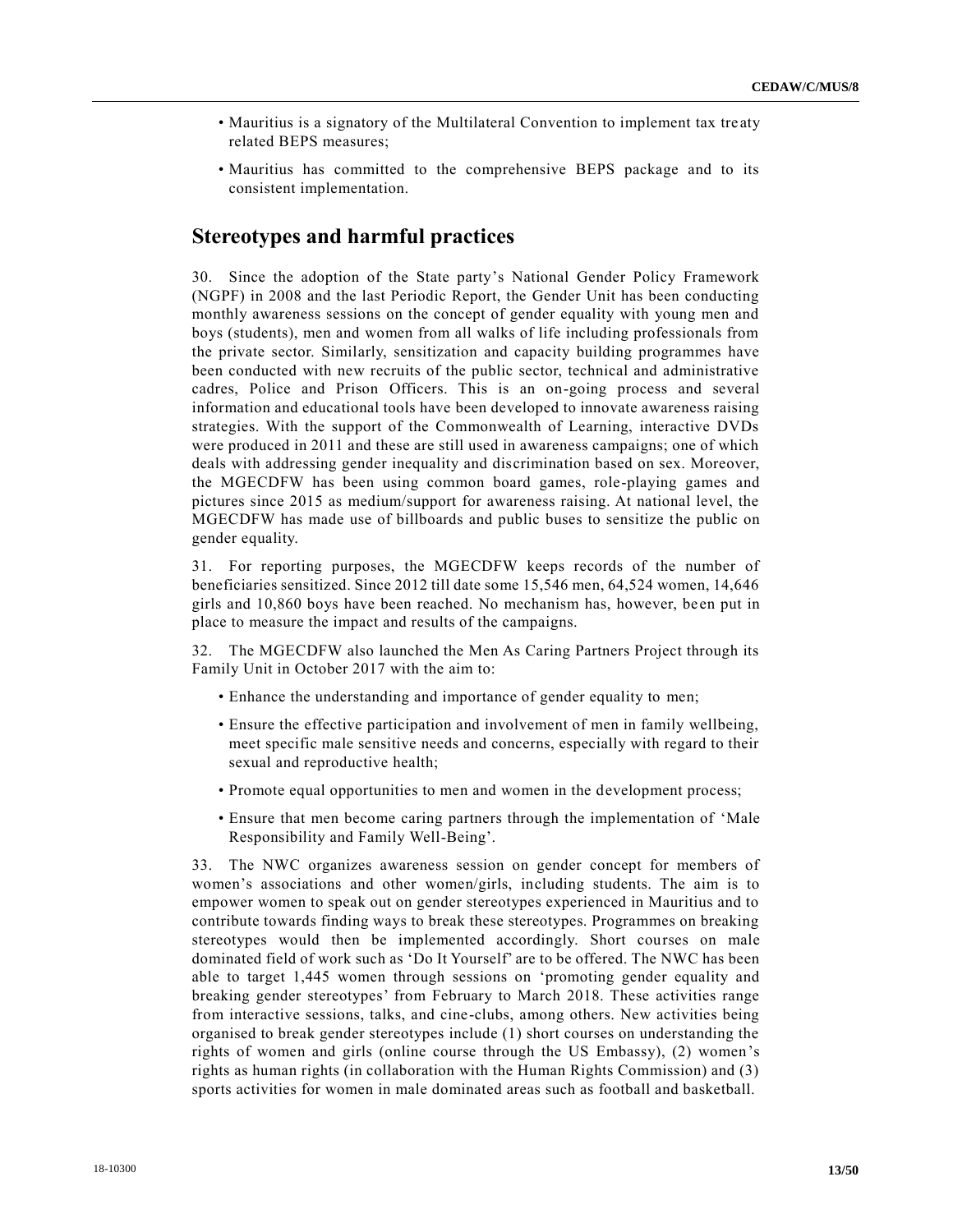34. Although authorities are aware of the fact that women still face many forms of discrimination, Mauritius does not distinguish its population though minority or majority ethnic groups. As per the Constitution of Mauritius, non-discrimination based on ethnicity and sex is guaranteed.

35. Migrant women who are mostly women working in the manufacturing sector enjoy the same rights as their Mauritian counterparts. The MGECDFW, in close collaboration with the Mauritius Manufacturing Sector Labour Welfare Fund under the aegis of the Ministry of Labour and Industrial Relations and the Trade Unions ensure that their rights are upheld.

36. Mauritius is yet to come up with policy measures pertaining specifically to the rights Lesbians, Gays, Bisexuals and Transgender (LGBT) and intersex women. However, under the Equal Opportunities Act, an act of discrimination means a less favourable treatment suffered by any individual on the basis of his/her age, caste, colour, creed, ethnic origin, impairment, marital status, place of origin, political opinion, race, sex and sexual orientation.

# **Gender-based violence against women**

37. In order to combat impunity for domestic violence offences by eliminating obstacles currently preventing victims from reporting incidents to the police, prosecuting and adequately punishing perpetrators and providing reparation to women who are victims of domestic violence, as well as to ensure the effective investigation and ex officio prosecution of cases of domestic violence, the following actions have been taken:

- Training of police officers to better deal with cases of domestic violence is an on-going feature. So far, 633 police officers have been trained;
- A colloquium on 'Domestic Violence: the Justice System' was conducted in November 2016 to reach out to lawyers, in the context of the International Day for the Elimination of Violence Against Women. This event was attended by 85 people;
- A workshop on Strengthening Judicial Response to Domestic Violence was held in May 2017 for 50 magistrates and 50 prosecutors;
- As a workplace initiative to sensitise employers and employees, the Victim Empowerment and Abuser Rehabilitation Policy is an on-going feature and in 2017, 141 employees were targeted.

38. The Mauritius Police Force has taken several measures to improve police response in cases of domestic violence. These include:

- A full module on domestic violence has been developed by the Police Training School (PTS) with the concurrence of the Police Family Protection Unit (PFPU) and the MGECDFW;
- Clear instructions have been given to all police officers on the protocol of actions to be adopted and observed at Police Stations and the PFPU in domestic violence cases by way of circulars issued by the Commissioner of Police;
- Training of Front Line Officers, PFPU Officers and Station Managers have been carried out in batches successively since 2016. Such training is scheduled yearly at the PTS;
- The training module on domestic violence covers a number of topics including the new legislations, international conventions, effects and consequences of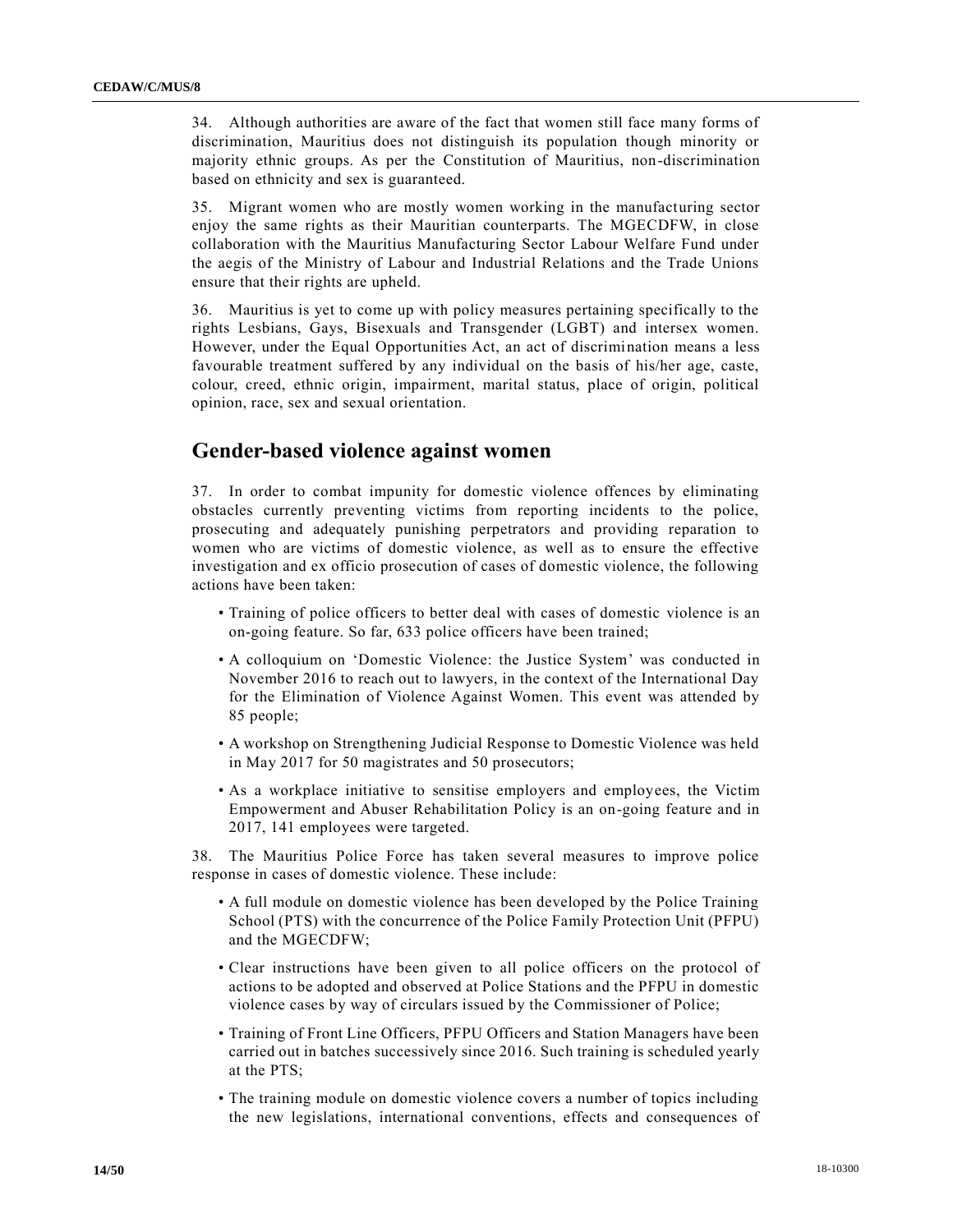domestic violence, signs and symptoms, customer care, gathering of evidence, trauma and victim's behaviours, analysing of victim and abuser relationship and improving police response among others;

- A trained police officer on domestic violence is placed on duty at all Police Stations to record the declaration of victims and to initiate prompt action before the victim is referred to the PFPU for further actions namely for application for Protection Order, Tenancy or Occupation Order;
- The PFPU has gone a step forward with the Reconstruction and Recovery Programme which includes calling back victims who had attended the mediation process and follow up for application in respect of Protection Order which is carried out on a period of three months basis to ensure continuous safety of victims, improvement in their relationship with their spouse and to identify any of their needs on a case to case basis;
- The PFPU also ensures follow up action of all reported cases and ascertains that no further acts of violence in all its forms are being exerted towards victims of domestic violence issued with a Protection Order;
- Besides the seven existing PFPU in all Divisions, five additional PFPUs have been set up in areas where domestic violence cases are more prevalent;
- Awareness and sensitization campaigns are carried out on a permanent basis at all levels.

39. In order to raise awareness among women and girls about the criminal nature of all forms of gender-based violence and the harmful effects of such violence on their health and to encourage them to report acts of gender-based violence committed against them, 36 awareness raising campaigns were conducted whereby 1,024 people were reached during the year 2017.

40. The Commission for Women of the Rodrigues Regional Assembly and the Ministry of Defence and Rodrigues have set up a Steering Committee to fight Gender Based Violence (GBV) in 2017. The Steering Committee is chaired by the Commissioner for Women with the aim to work towards the elimination of GBV in Rodrigues. The frequency of meeting of the committee is every 2 months and its objectives of the committee are to:

- Harmonise the effort of all stakeholders working in this field;
- Work for the gradual decrease of the prevalence of GBV;
- Ensure that victims are getting the best services in the different institutions;
- Ensure that perpetrators are undergoing rehabilitation program in order to prevent relapse;
- Set up "Une Maison d'Urgence et de Relais" for victims who have no place to live after an act of violence has been perpetuated on them.

41. A pilot project launched in Rodrigues on Family Day (15 May 2018) aims to ensure that the children of victims are obtaining appropriate services and to empower victims so they are less at risk.

42. Officers from the MGECDFW proceed to Agalega at request from Ministry of Local Government and Outer Islands to raise awareness and address issues of domestic violence and child abuse.

43. The Protection from Domestic Violence Act which was enacted in 1997 and amended in 2004, 2007, 2011 and 2016 affords protection to the spouse of, as well as other persons living under the same roof as, a violent person. The 2016 amendment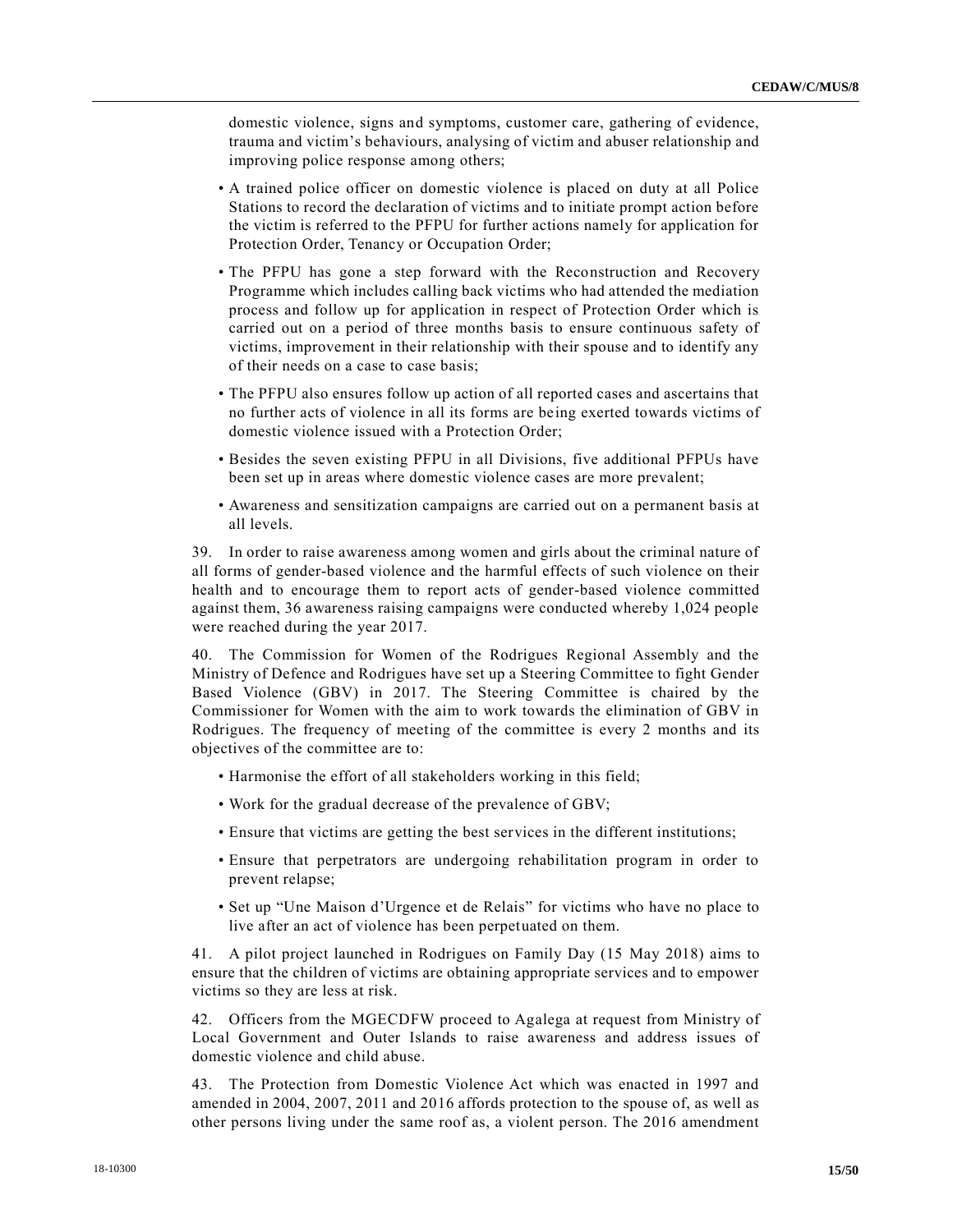provides for better protection of victims of domestic violence by increasing the powers of enforcement officers and widening the definition of the term "domestic violence". The Act provides for the issue of Protection Orders, Occupation Orders and Tenancy Orders by a Magistrate and affords protection against physical, emotional, sexual violence and even threatened violence.

44. Failure to comply with any Court Orders (Protection Order, Occupation Order or Tenancy Order) is an offence and upon conviction one is liable to:

- 1st conviction: Fine not exceeding Rs 50,000 and imprisonment for a term not exceeding one year;
- 2nd conviction: Fine not exceeding Rs 100,000 and imprisonment for a term not exceeding 2 years;
- 3rd or subsequent conviction: Imprisonment for a term not exceeding 5 years.

45. A National Coalition Against Domestic Violence Committee was set up under the aegis of the Prime Minister's Office in 2015 inter alia to:

- Ensure that an appropriate framework is put in place for the protection of Victims of domestic violence so that they get proper accommodation under the care of institutions and have sufficient means to lead normal lives;
- Put in place a fast track system with all stakeholders for assistance and support to victims of domestic violence;
- Keep updated statistics on cases of domestic violence and to ensure that appropriate follow up is taken in respect of each case.

46. In line with the recommendations of the committee, actions were initiated towards the provision of emergency accommodation to women victims of domestic violence and the provision of capitation grant to Non-Governmental Organisations (NGOs) which cater for victims of domestic violence.

47. There are 3 shelters, SOS Femmes, Passerelle Women Centre and Chrysalide (NGOs), which aim at providing temporary accommodation to women who are victims of domestic violence as well as to their children. The shelters strive to provide these women a place of safety where they will be encouraged to break the cycle of violence and provided with immediate assistance. The shelters are open 7 days a week and operate on a 24-hour basis. Since May 2017, a daily capitation grant of Rs 400 and Rs 341 respectively is given to NGOs accommodating women victims of domestic violence and their child/children, except for SOS Femmes which is already benefitting from an annual grant of Rs 1.05 million from the MGECDFW to accommodate victims of domestic violence. Gender links has a 'Halfway Home' for young adults coming out from the Rehabilitation Youth Centre, Correctional Youth Centre and children shelters. This caters for young people who have lost track of their parents or became orphan upon release and those who were abandoned by their parents, who are often homeless when they come out at the age of 18. Through the Special Collaborative Programme for Support to Women and Children in Distress, the MGECDFW has encouraged NGOs to formulate and submit concrete proposals for the provision of additional shelters to cater for victims of domestic violence. This programme is however being phased out gradually.

48. The MGECDFW has initiated a Domestic Violence Information System (DOVIS) which is a computerised system for data collection. Statistics on cases of domestic violence for the year 2017:

• Number of cases reported at Family Support Bureaux = 3436;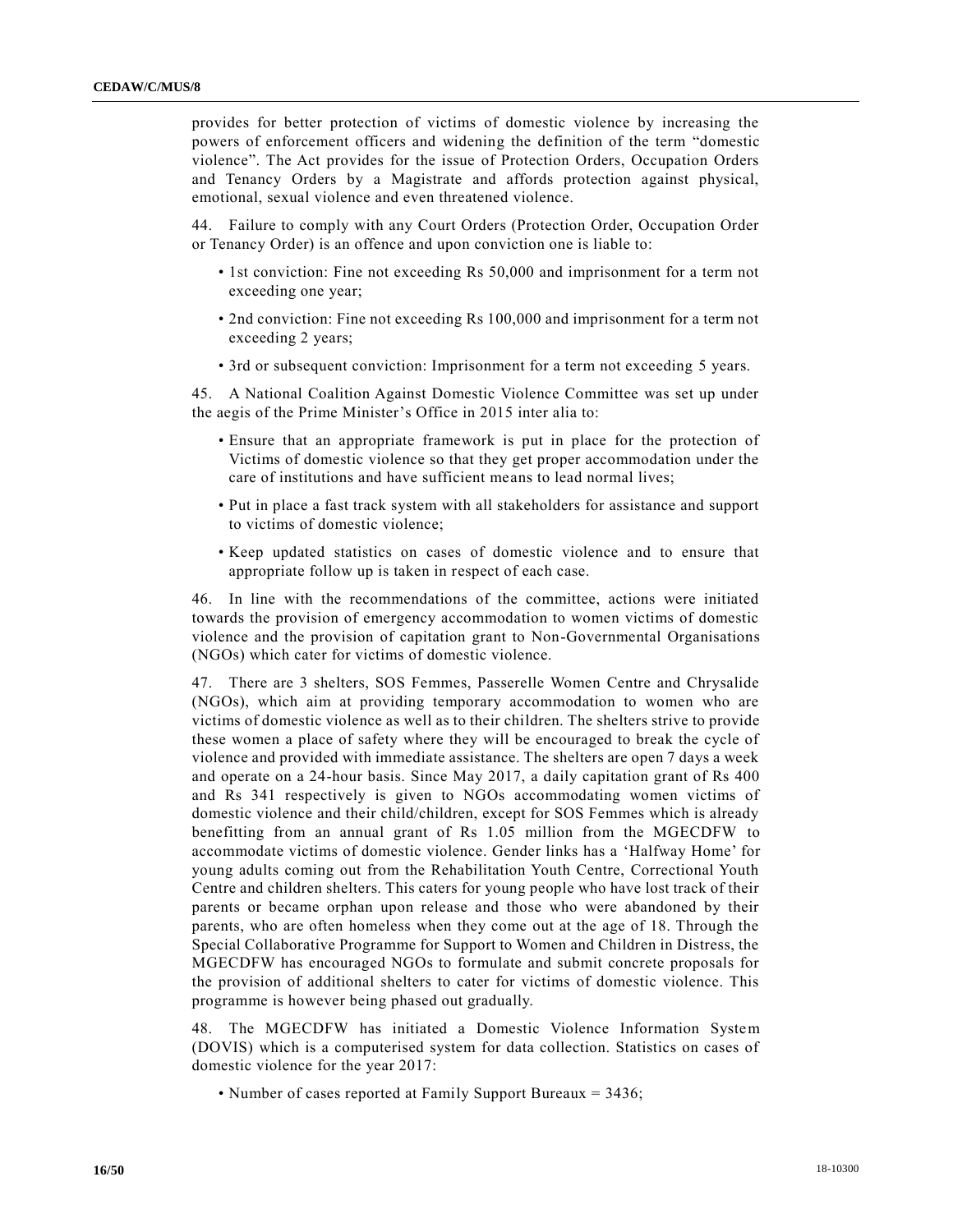- Number of cases of domestic violence reported at Family Support Bureaux = 1703;
- Number of applications of Protection Orders =  $619$  (spouse  $-478$ ; other than spouse  $-138$ ;
- Number of Protection Orders issued  $= 361$  (spouse  $283$ ; other than spouse  $-$ 78).

49. The tables below provide data on the number of prosecutions for sexual and domestic violence.

|  | Number of persons prosecuted for sexual and domestic violence $-2011-2017$ |  |
|--|----------------------------------------------------------------------------|--|
|--|----------------------------------------------------------------------------|--|

| Year              | 2011 | 2012 | 2013 | 2014 | 2015 | 2016 | 2017 |
|-------------------|------|------|------|------|------|------|------|
| Sexual offences   | 272  | 282  | 341  | 259  | 364  | 451  | 433  |
| Domestic violence | 366  | 354  | 443  | 377  | 448  | 588  | 623  |

*Source*: The Master and Registrar, Supreme Court.

#### **Number of sentences imposed on sexual offences — 2011–2017**

| <b>Total convicted</b>                          | 155  | 190  | 220            | 141            | 164  | 212  | 186  |
|-------------------------------------------------|------|------|----------------|----------------|------|------|------|
| Conditional discharge and<br>absolute discharge | 40   | 67   | 63             | 47             | 54   | 44   | 49   |
| Community service order                         | 15   | 12   | 28             | 20             | 20   | 39   | 31   |
| Probation                                       | 5    |      | $\overline{4}$ | $\overline{4}$ | 7    | 2    |      |
| Fine                                            | 35   | 42   | 52             | 19             | 32   | 50   | 37   |
| Imprisonment                                    | 60   | 68   | 73             | 51             | 51   | 77   | 68   |
| Year                                            | 2011 | 2012 | 2013           | 2014           | 2015 | 2016 | 2017 |

*Source:* The Master and Registrar, Supreme Court.

| Number of sentences imposed on domestic violence offences — 2011–2017 |  |  |  |  |  |
|-----------------------------------------------------------------------|--|--|--|--|--|
|-----------------------------------------------------------------------|--|--|--|--|--|

| <b>Total convicted</b>                          | 305            | 267  | 355  | 316            | 355            | 515  | 546  |
|-------------------------------------------------|----------------|------|------|----------------|----------------|------|------|
| Conditional discharge and<br>absolute discharge | 9              | 13   | 6    | 15             | 20             | 15   | 17   |
| Community service order                         | 2              | 3    |      | 3              | $\overline{4}$ | 9    | 3    |
| Probation                                       | $\overline{2}$ |      | 2    | $\overline{4}$ | 1              | 6    | 8    |
| Fine                                            | 244            | 220  | 302  | 250            | 291            | 429  | 418  |
| Imprisonment                                    | 48             | 30   | 44   | 44             | 39             | 56   | 100  |
| Year                                            | 2011           | 2012 | 2013 | 2014           | 2015           | 2016 | 2017 |
|                                                 |                |      |      |                |                |      |      |

*Source*: The Master and Registrar, Supreme Court.

50. Corporal punishment is prohibited in all schools, from pre-primary to secondary by virtue of regulation 13(4) of the Education Regulations as well as under section 13(1) of the Child Protection Act. The Child Protection Act makes it an offence to "ill-treat a child or otherwise expose a child to harm". Under the Act, "harm" includes physical, sexual, psychological, emotional or moral injury, neglect, ill-treatment, impairment of health or development. Prosecution for the offence of 'assault' is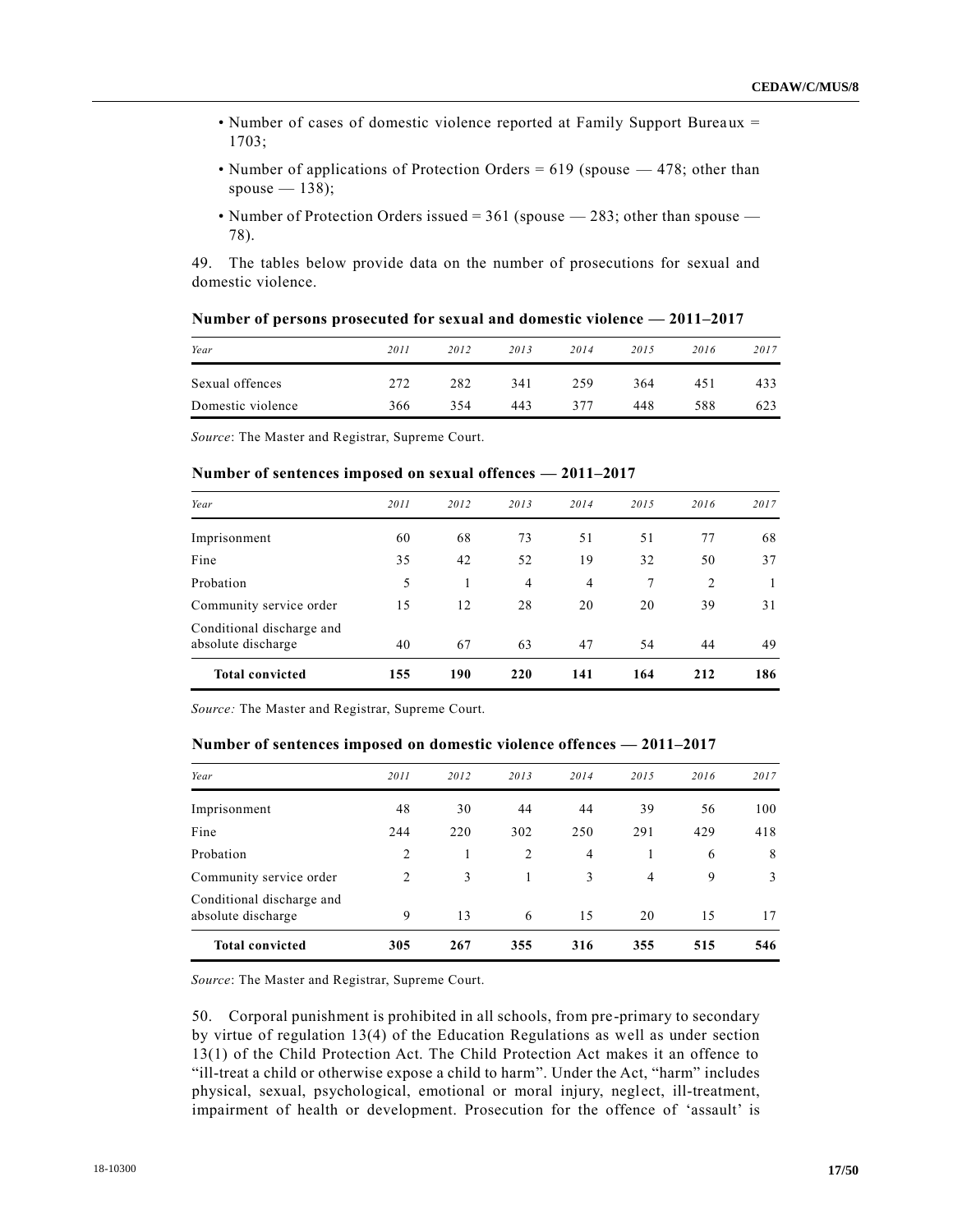covered under section 230(1) of the Criminal Code. Prohibition of corporal punishment in all settings is being considered in the draft Children's Bill.

51. With regard to the issue of marital rape, the matter is still under consideration, namely as to whether to criminalise specifically the offence of marital rape. It is nonetheless possible to prosecute for the offence of marital rape under section 249 of the Criminal Code as it stands. Moreover, under section 13(2) of the Protection from Domestic Violence Act, domestic violence includes compelling the spouse by force or threat to engage in any conduct or act, sexual or otherwise, from which the spouse has the right to abstain. Sodomy is an offence under section 250(1) of the Criminal Code.

# **Trafficking and exploitation of prostitution**

52. Prostitution is strictly prohibited in Mauritius and sex tourism is illegal in the country. The Combating of Trafficking in Persons Act gives effect to the United Nations Protocol to Prevent, Suppress and Punish Trafficking in Persons, namely to prevent and combat trafficking in persons and protect and assist victims of trafficking. The Act provides that any person who trafficks another person or allows another person to be trafficked shall commit an offence and it shall not be a defence for that person so charged that, inter alia, the victim has consented to the act which was intended to constitute trafficking. Any person who knowingly leases a room, house, building or establishment or subleases or allows it to be used, for the purpose of harbouring a victim of trafficking; or advertises, publishes, prints, broadcasts, distributes, or causes the advertisement, publication, broadcast or distribution of, information which suggests or alludes to trafficking by any means, including the use of the internet or other information technology, shall also commit an offence under the Act. The Act also provides, inter alia, for the repatriation of victims of trafficking as well as the return of victims of trafficking to Mauritius. Appropriate compensation can also be ordered by the Court to be paid to the victim(s) by the person convicted under section 11 for (a) damage to, or loss of destruction of, property, including money; (b) physical, psychological or other injury; or (c) loss of income or support, resulting from the commission of the offence. Moreover, the Act imposes a duty on any person to report any case of trafficking to the police if the person believes that another person is a victim of trafficking. The identity of the person shall not be disclosed unless a Judge in Chambers otherwise orders. Furthermore, the law provides for the setting up of centres for victims of human trafficking. Such centres are to provide temporary accommodation suited for the needs of victims of trafficking admitted to them. All cases are inquired into by the Central Criminal Investigation Department and the regular police inquire into cases of trafficking in persons, whereas the Brigade pour la Protection des Mineurs investigates cases of trafficking of children.

53. An Inter-Ministerial Committee on Trafficking In Persons (TIP) was set up in December 2015 to look into the issue of TIP in Mauritius. Stakeholders were invited to forward their views and suggestions on the matter to the Attorney General's Office. The Attorney General's office prepared a working draft on the Proposed National Plan of Action for Combating TIP, which was circulated at the second Inter-Ministerial Committee held on 14th March 2016. The Ministry of Defence and Rodrigues has been mandated to look into the issue of TIP. A subcommittee chaired by the Permanent Secretary of the Ministry of Defence and Rodrigues was set up and consultations are being held with relevant stakeholders to finalise same.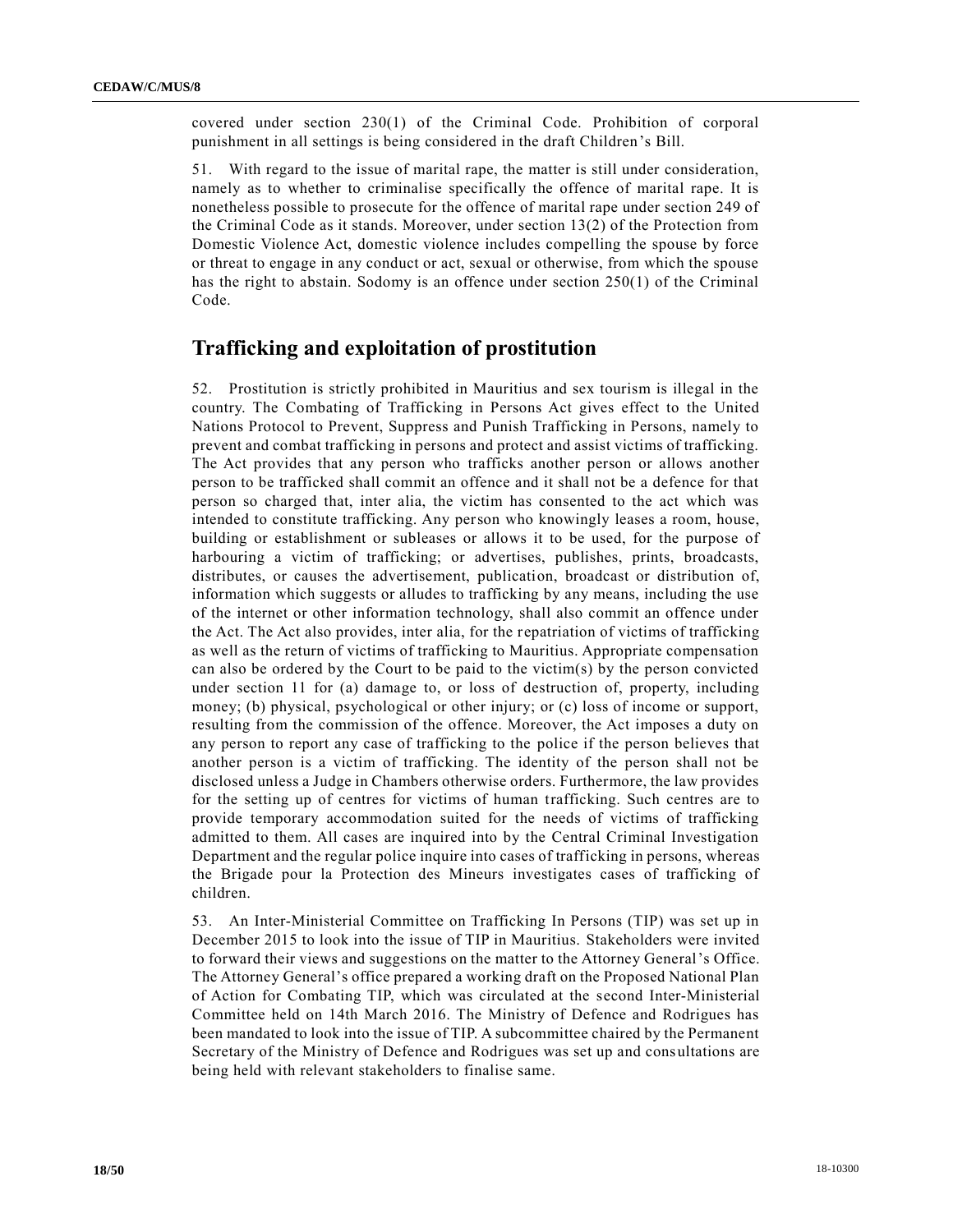54. The Office of the Director of Public Prosecutions (ODPP) has participated in the various Inter-Ministerial Committees that took place as from December 2015, following which, the ODPP has taken the following actions:

- In January 2016, the ODPP, in collaboration with the US Embassy and the International Organisation for Migration, provided a training course to various stakeholders on investigation and prosecution of TIP offences;
- A second training was provided to senior officials of the police department by two prosecutors of the ODPP on 23rd January 2016;
- In December 2016, the ODPP had a working session with representatives of the police. There were about ten cases under investigation for breach of the Combating of Trafficking in Persons Act 2009.

#### **Trafficking in persons recorded from 2009 to 2017 — Island of Mauritius**

|                                                                                                             | 2009 | 2010 | 2011           | 2012 | 2013 | 2014 | 2015 | 2016           | 2017                   |
|-------------------------------------------------------------------------------------------------------------|------|------|----------------|------|------|------|------|----------------|------------------------|
| Cases of trafficking in<br>persons established under<br>the Combating of<br>Trafficking Persons Act<br>2009 | Nil  | Nil  | Nil            | Nil  | Nil  | Nil  | Nil  | Nil            | 2<br>(illegal<br>stay) |
| Cases of trafficking in<br>persons under the Child<br>Protection Act                                        | 3    | 5    | $\overline{4}$ | 3    | 3    | 5    | 5    | $\overline{4}$ |                        |
| Cases having bearing on<br>human trafficking                                                                | 3    |      | 8              | 7    | 6    | 4    | 9    | 8              | 3                      |

*Source*: Mauritius Police Force.

#### **Trafficking in persons convicted from 2009 to 2017 — Island of Mauritius**

|                                                                                                                    | 2009 | 2010 | 2011 | 2012 | 2013           | 2014 | 2015 | 2016 | 2017 |
|--------------------------------------------------------------------------------------------------------------------|------|------|------|------|----------------|------|------|------|------|
| Cases of trafficking in<br>persons established under<br>the Combating of<br><b>Trafficking Persons Act</b><br>2009 | Nil  | Nil  | Nil  | Nil  | Nil            | Nil. | Nil  | Nil  | Nil. |
| Cases of trafficking in<br>persons under the Child<br>Protection Act                                               |      |      |      |      |                |      |      |      |      |
| Cases having bearing on<br>human trafficking                                                                       | 8    | 3    | 7    | 7    | $\overline{4}$ | 7    |      |      | 3    |

*Source*: Mauritius Police Force.

55. The Mauritius Police Force (MPF) has also introduced a number of measures to prevent TIP. These include:

- The PFPU has a scanning mechanism in place to detect cases of trafficking. This is done during interviewing of victims of domestic violence, especially foreign nationals. Suspected perpetrators are summoned and interviewed to ensure that they are not involved in TIP or linked to prostitution networks;
- Persons calling at PFPU throughout the island are duly sensitized on the problem of TIP;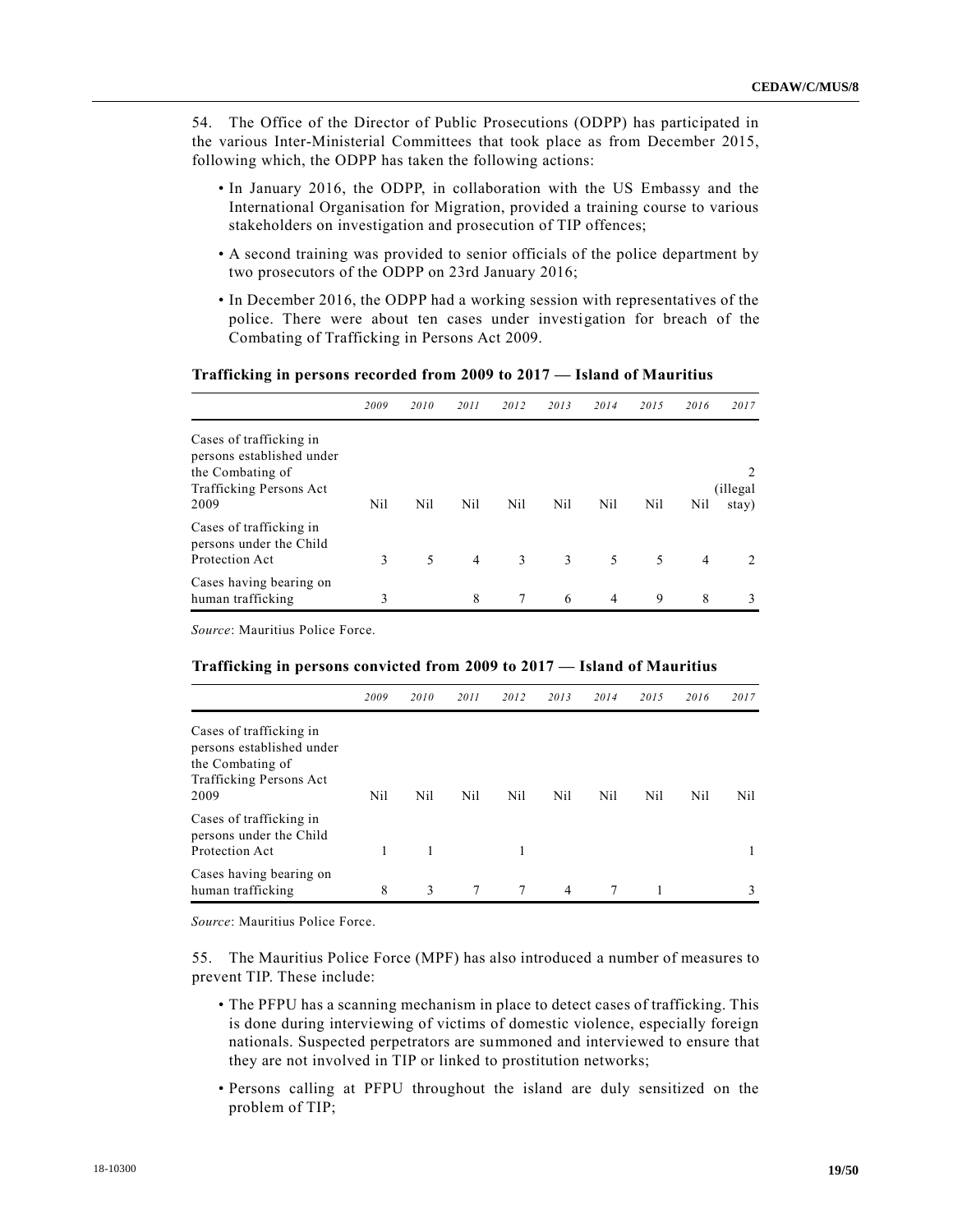- Law enforcement officials have been attending seminars and capacity building sessions organized by the US Embassy and conducted by Australian experts on 27th and 28th November 2017 at the Women's Centre in Phoenix;
- The Police Training School (PTS) incorporates a module on TIP for newly trainee police officers. Other police officers have also undergone such training at the PTS;
- A specialised section has been set up at the level of the Central CID to handle cases of human trafficking;
- The Passport and Immigration Office is working with the Ministry of Labour on joint operations to verify any case of retention of passport;
- The nexus of trafficking of foreign workers from Bangladesh, India and Nepal is under close watch whereas the nexus of trafficking of workers from Nepal and India has been dismantled and Interpol has been informed;
- Cases of TIP are under prosecution before the Courts and an accused party has been convicted before the Intermediate Court;
- A Steering Committee has been set up at the level of the police and regular meetings are held involving concerned units — Central CID, PFPU, Brigade pour la Protection des Mineurs, Crime Prevention Unit, Police Prosecution Office, PTS and Crime Records Office;
- Working sessions have been held with officials from the US Embassy, the Police and Ministry of Defence to assess measures to be undertaken to upgrade Mauritius from Tier Two to Tier One;
- The Brigade pour la Protection des Mineurs and Crime Prevention Unit works towards controlling truancy of school children as well as monitoring the activities undertaken by these children;
- Sensitization campaigns are being carried out in schools, colleges, universities and at the work place of migrant workers to inform them of their rights. A poster campaign has also been launched throughout the island;
- The Police is involved with other Government institutions and NGOs to help school dropouts and women involved in prostitution to undergo training to acquire skills for the job market in order to facilitate their integration into society.

56. The Ministry of Tourism in collaboration with the Association des Hôteliers et Restaurateurs de l'île Maurice (AHRIM) and the Office of the Ombudsperson for Children, produced a brochure highlighting the responsibilities of tourism industry stakeholders in the "fight for zero tolerance to sexual exploitation of children in 2010. The brochure is currently being reviewed and updated for circulation to all operators. Tourist establishments are licensed and controlled by the Tourism Authority and any tourist accommodation found to be involved in immoral activities, such as prostitutions or child trafficking, is severely sanctioned. Moreover, during police security campaigns, pamphlets were distributed to the public and at the airport.

57. The MGECDFW is mandated to cater for the needs of children who are victims of Commercial Sexual Exploitation. Concerning the offence of child trafficking, section 13A of the Child Protection Act provides for:

• "Any person who wilfully and unlawfully recruits, transport, transfers, harbours or receives a child for the purpose of exploitation shall commit an offence and shall, on conviction, be liable to penal servitude for a term not exceeding 30 years";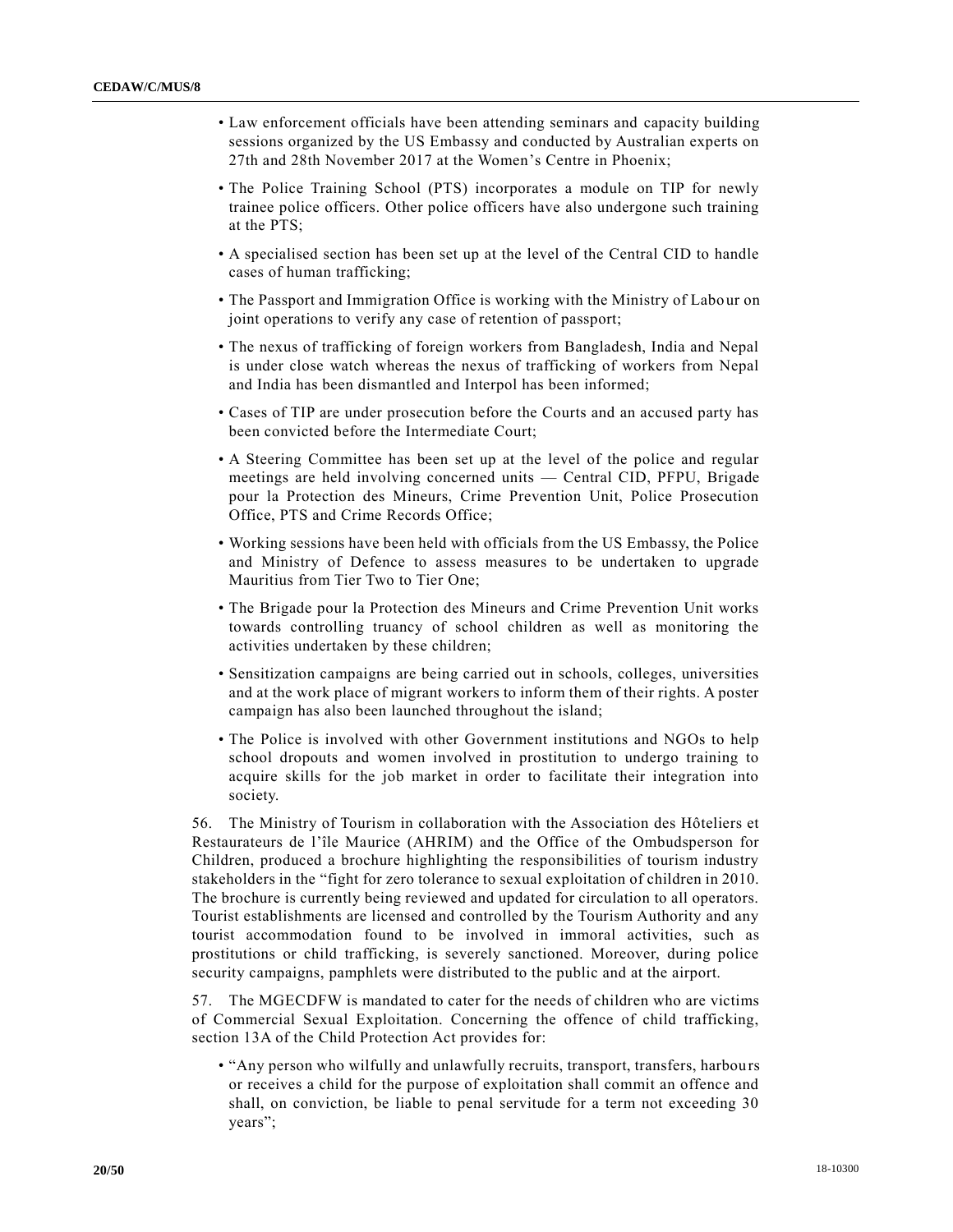- Any person who wilfully and unlawfully recruits, transports, transfers, harbours or receives a child:
	- (a) Outside Mauritius for the purpose of exploitation in Mauritius;
	- (b) In Mauritius for the purpose of exploitation outside Mauritius.

Shall commit an offence and shall, on conviction, be liable to penal servitude for a term not exceeding 30 years."

58. A Residential Drop-in Centre was made operational since May 2016, to cater for the rehabilitative needs of children victims of sexual abuse and commercial sexual exploitation including child trafficking. The setting up of the Drop-in Centre is in line with the recommendations made by the United Nations Committee on the Rights of the Child in January 2016 with a view to strengthening policies and programmes for the prevention, recovery, rehabilitation and reintegration of children vic tims of CSEC. The Residential Drop-in Centre which is managed by the National Children's Council can accommodate some 32 children, aged between 0 to 18 years, with separate dormitories between different age groups. The residential centre facilities ensure sustainability in the recovery and rehabilitation of victims of sexual abuse and exploitation and provide efficient services to the victims such as specialized support services, such as psychotherapy and the reconstruction stage. Children are sent back to school to resume their studies or training courses with a view to empowering them for their gradual re-insertion in mainstream society.

59. The issue of CSEC is also addressed by the Drop-in-Centre which is managed by the Mauritius Family Planning and Welfare Association. During the period January 2011 to March 2018, 2960 cases were registered at the Drop-In Centre, out of which 23 were alleged cases of child prostitution. The services provided by the Drop-in Centre for all CSEC victims include: — individual counselling, group counselling, couple and parental counselling, psychosexual counselling and contraceptive counselling, telephone counselling, monthly medical sessions, rehabilitative activities including art and craft sessions and activities for victims, home visits to clients and, prevention through talks in the community including schools.

60. Moreover, measures are taken to facilitate the tracking of child trafficking/child prostitution cases with the support of Brigade pour la Protection des Mineurs, as well as providing for psycho-social support and alternative skilling to victims of trafficking. From January 2017 to June 2017, 1,090 persons sensitized on CSEC issues in schools and in Social Welfare Centres and Community Centres by officers of the CDU and psychologist of the Drop-in-Centre; and between January and November 2017, one case of child trafficking (a girl) was registered at the CDU. 49 officers from the police force, MGECDFW, Ministry of Labour, NHRC and Ombudsperson for Children's office were trained on combating trafficking in November 2017. The training was organised by IREX, US Embassy in collaboration with the Police Department. Further measures adopted to combat CSEC include:

- Reviewing existing legislation to ensure that better protection is given to children victims of CSEC inclusive of child prostitution;
- Revisiting the institutional set up available for the provision of a continuum of care to victims of CSEC inclusive of child prostitution;
- Operationalizing a full-fledged residential rare for CSEC victims at Grand River North West as from 26 May 2016;
- Maintaining and enhancing support provided by the day care drop-in- centre for CSEC victims managed by the Mauritius Family Planning and Welfare Association (MFPWA);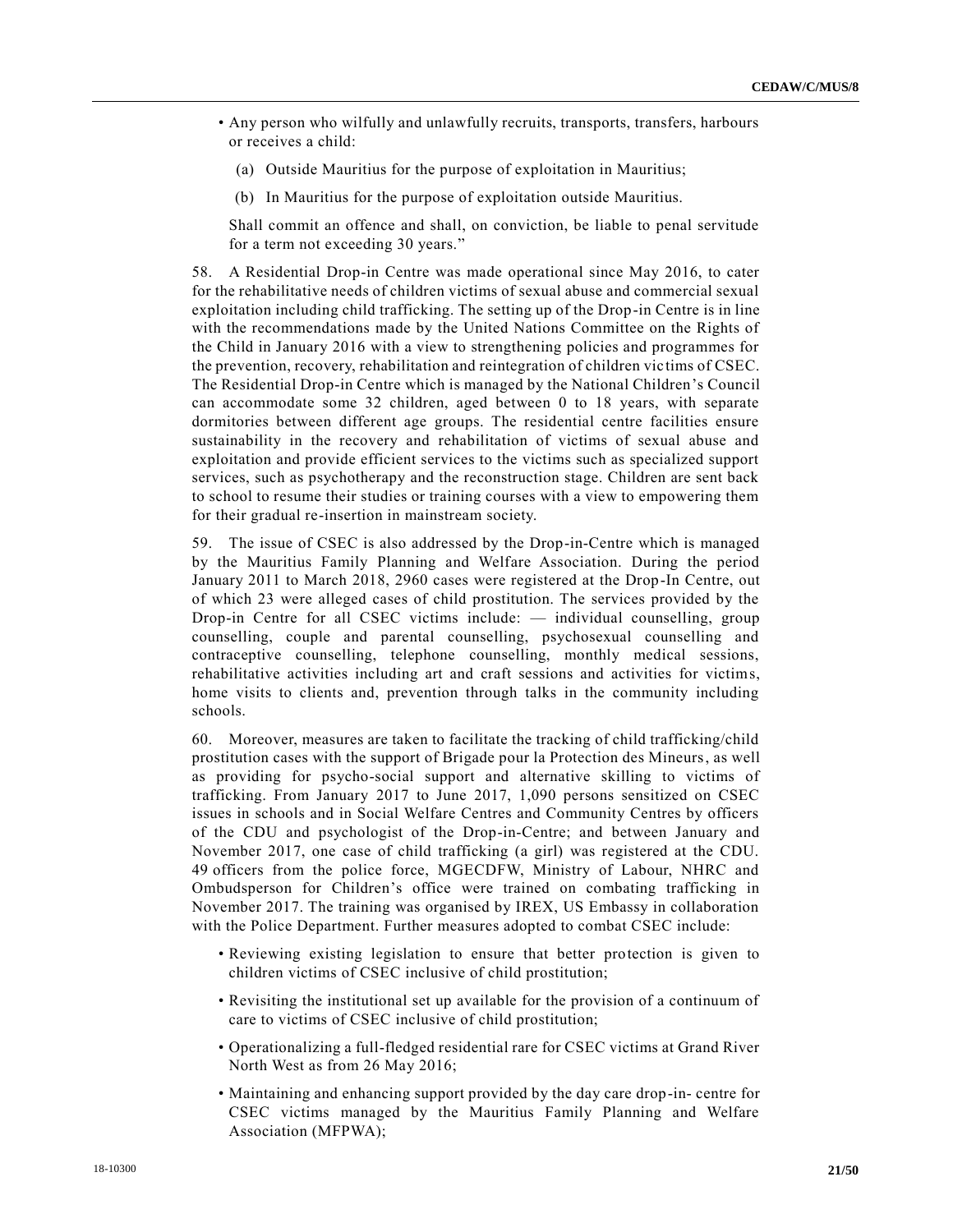- Capacity building of all those working with children alleged victims or prone to child prostitution ranging from government officials, civil society/NGO representatives, parents through 'Atelier Partage-Parents' and counselling sessions and children themselves through school child protection clubs and children's clubs;
- Providing a full spectrum of thorough care and support inclusive of bio-medico, psycho-socio, economic, legal to ensure lessening and removal of trauma as well as development of resilience in children, victims of child prostitution;
- Conducting sensitization campaigns on the ill effects of child violence, inclusive of child prostitution, to children in schools, children's clubs and school child protection clubs;
- Conducting multimedia campaigns on the ill effects of child prostitution on a very regular basis;
- Ensuring the development of safe neighbourhoods through the setting up of Community Child Watch Committees in high-risk areas;
- Providing mentors to children who are prone to child prostitution because of their mild behavioural problems and inability of parents for adequate control.

# **Participation in political and public life**

61. The Government of Mauritius is conscious of the need for an increased participation of women in the democratic process of the country. In line with international and regional commitments on human rights, Government enacted a new Local Government Act, in 2011, which states that 'any group representing more than two candidates in an electoral ward shall ensure that the candidates are not all of the same sex'. In addition, the reserve list of candidates presented by parties or groups to the Electoral Supervisory Commission to be used for the filling of vacancies shall not comprise more than two thirds of persons of the same sex. The list should also indicate the order of precedence of each of the candidates, provided that not more than two consecutive candidates on the list shall be of the same sex. Amendments were also made to the Constitution to provide for a minimum number of candidates standing for election for local authorities to be of a particular sex, with a view to ensuring adequate representation of each sex. This legislation is a major milestone as it led to a significant leap in the number of women elected at the local elections, i.e. from 12.7 per cent in 2005 to 36.7 per cent and 34.2 per cent in 2012 and 2015 respectively at the Municipal Council level whilst the figures increased from 5.7 per cent in 2005 to 25.4 per cent in 2012 at the Village Council elections. Given the difficulties faced by women Municipal and Village Councillors in fulfilling their roles effectively and in applying a gender perspective within the local authorities, the MGECDFW in collaboration with the Ministry of Local Government and Outer Islands conducted a tailored-made programme for the women Councillors in 2016.

62. Following the General Elections of December 2014, Government nominated a woman as President of the Republic for the first time in the history of the country. The current Speaker of the National Assembly is also a woman. Out of the 70 Members of the National Assembly, eight (8) are women (i.e. 11.4 per cent) from which three (3) are Ministers. A woman from the Opposition has been assigned the responsibilities of Chairperson of the Public Accounts Committee in March 2017. In December 2017, following a reshuffling of the Cabinet of Ministers, a woman Minister has been nominated as Vice Prime Minister and is also the Minister of Local Government and Outer Islands.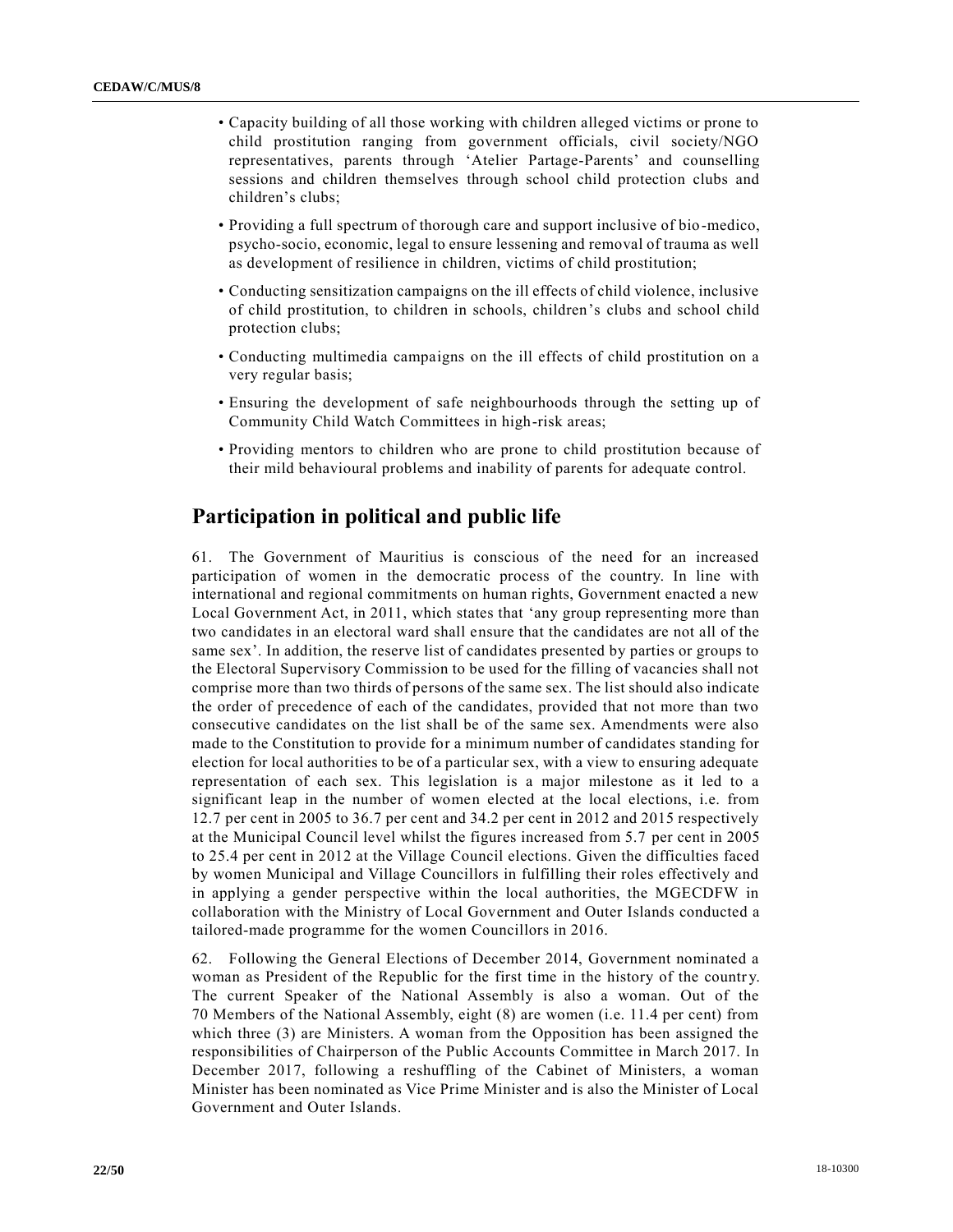63. Ensuring a fairer representation of women in Parliament remains a major challenge because of the current electoral system i.e. First Past the Post system. In order to remedy to this situation, consensus is to be reached to be able bring forth an electoral reform, inclusive of the quota system that would respond to the complex multi-ethnic composition of the Mauritian society as well as enabling women to be fully part and parcel of the democratic process.

64. A Parliamentary Gender Caucus (PGC) was launched by Hon. Mrs Santi Bai Hanoomanjee, G.C.S.K, Speaker of the National Assembly of Mauritius in March 2017.The PGC is a permanent structure established at Parliamentary level to provide a platform for members of all political persuasions to deliberate on, and advocate for gender equality. The PGC has commissioned two studies  $-$  (1) the sociological profiling of perpetrators of domestic violence in Mauritius and (2) the gender audit in the civil service in Mauritius. The findings of these two studies were presented in April 2018.

65. Noticeable progress has been observed in the representation of women holding senior positions in the public service. There are many women holding senior positions in the public service including -judges, magistrates, law officers, doctors, permanent secretaries etc. Government appointed a woman as Deputy Commissioner of Prison in 2014.A woman is also holding the post of Ombudsperson for Children.

| Position                               | %    |
|----------------------------------------|------|
| Senior Chief Executive                 | 50   |
| Permanent Secretaries                  | 38.9 |
| Deputy Permanent Secretaries           | 48.1 |
| <b>Assistant Permanent Secretaries</b> | 60.7 |
| Judges                                 | 50   |
| Magistrates                            | 70   |

66. Although there is no policy for a gender quota in the recruitment exercise in the diplomatic service, there has nonetheless been a significant increase in the number of women recruited in the service in recent years as indicated in the table below.

| Intake    | Men | Women | <b>Total</b> | %     |
|-----------|-----|-------|--------------|-------|
| 2008/2009 | Ō   | 4     | 12           | 33.3  |
| 2013      |     | 4     | $\mathbf o$  | 50    |
| 2016/2017 |     | Q     | 16           | 56.25 |

*Source*: Ministry of Foreign Affairs.

#### **Regional Integration and International Trade**

67. Government has a policy of granting leaves to spouses of diplomats and nondiplomats who work in the public sector and who wish to accompany their husbands and wives while they are posted in overseas Missions for the entire duration of the posting. The Ministry of Foreign Affairs, Regional Integration and International Trade has taken additional measures in recent years to have husbands and wives who are both diplomats to be posted together in Missions so as not to disrupt their family. Moreover, a female career ambassador is occupying the post of Secretary for Foreign Affairs, since 2014. Ms. Pramila Patten of Mauritius assumed office as the United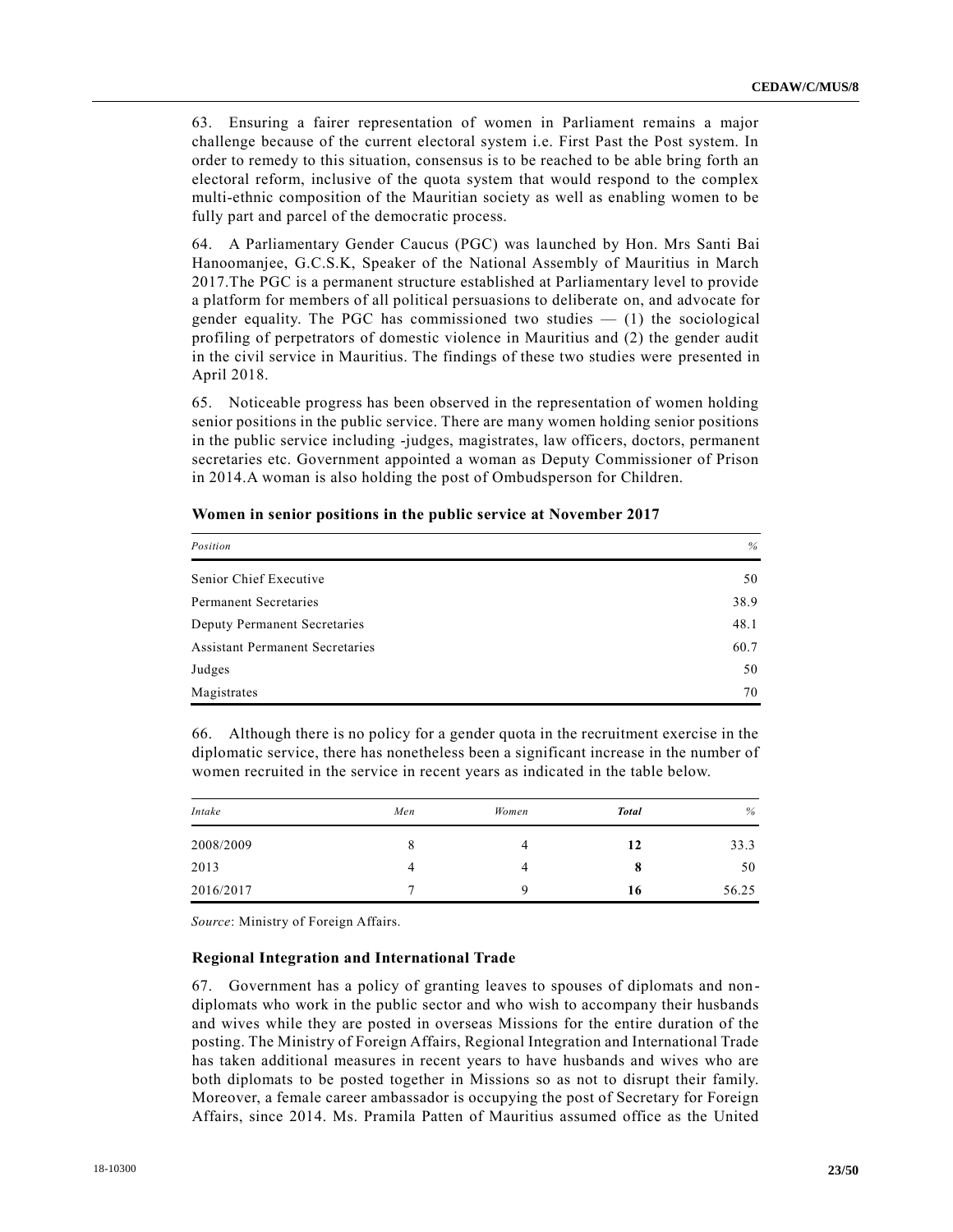Nations Secretary-General's Special Representative on Sexual Violence in Conflict at the level of Under Secretary-General on 12 June 2017. Mauritius also currently has a sitting Judge who is a CEDAW committee member.

68. The Gender Unit of the MGECDFW has sustained its policies by conducting tailored-made programmes to enable women to stand as potential candidates as well as to play a more prominent role in decision-making instances. To that effect, the MGECDFW with the assistance of the United States Embassy organised a 'Training of Trainers Programme for the Political Empowerment of Women in 2012 '. 20 representatives of different political parties as well as 5 officers of the MGECDFW benefitted from this training. Subsequently, awareness sessions were conducted, wherein 200 women were sensitised on the importance of having more women in the political arena. Modules covered included, inter alia, the need for more women in politics and barriers impeding on their participation; effective public speaking; campaign planning and development of campaign materials; legal provisions in Mauritius regarding candidates and elections; leadership; governance; accountability and transparency; and media relations. Awareness-raising campaigns aimed at empowering women on the need for their enhanced participation in decision-making were consolidated and conducted in different regions and in women's centres from 2013 to 2015.

69. The Commission for Women of the Ministry of Defence and Rodrigues and the Rodrigues Regional Assembly launched the Women Leaders Programme in 2017. This programme aims to enable women in walks of life to «Franchir une Nouvelle Etape». Different training and coaching programmes are being developed for the following groups — women in politics/NGOs, women as public officers, women entrepreneurs and women at home. The aim is to target 1500 women for the perio d 2017–2022. Different local, national and regional partners are involved in the program.

70. In order to address the deficit of women holding senior positions in the priva te sector which represents only 7 per cent in the capacity of Chief Executive, Government launched a new "Code of Corporate Governance" in 2017, which includes under *Principle 3: Director Appointment Procedures that the search for Board candidates should be conducted, and appointments made, on merit, against objective criteria (to include skills, knowledge, experience and independence and with due regard for the benefits of diversity on the Board, including the gender aspect.* This initiative aims to ensure that there is a more equitable gender representation on the Board of Directors. Moreover, the Mauritius Institute of Directors held a roundtable discussion in 2017 entitled *"Initiative for Gender Diversity in Leadership"* whereby ambassadors of the world major economies as well as representatives across the public and private sectors gathered together to discuss the possible causes behind the lack of gender diversity in the boardrooms and identified options for sustainable solutions. However, family responsibilities and caring roles of women still hinder them from climbing the ladder in the private sector. The cooperation of the private sector in adopting gender-sensitive policies at all levels of their institutions is instrumental to enable women to move up the ladder. Improved gender sensitive mechanisms for data collection, analysis and dissemination are to be encouraged through advocacy and policy decisions.

71. With regard to the issue of having access to parental leave and leave for family reasons as to the recommendations of the concluding remarks at Paragraph 27e, it is to be highlighted that the conditions of service for all women working in the public sector, irrespective of their positions within the hierarchy are governed by the Pay Research Bureau (PRB) Report, including sick leave, maternity leave and adoption leave.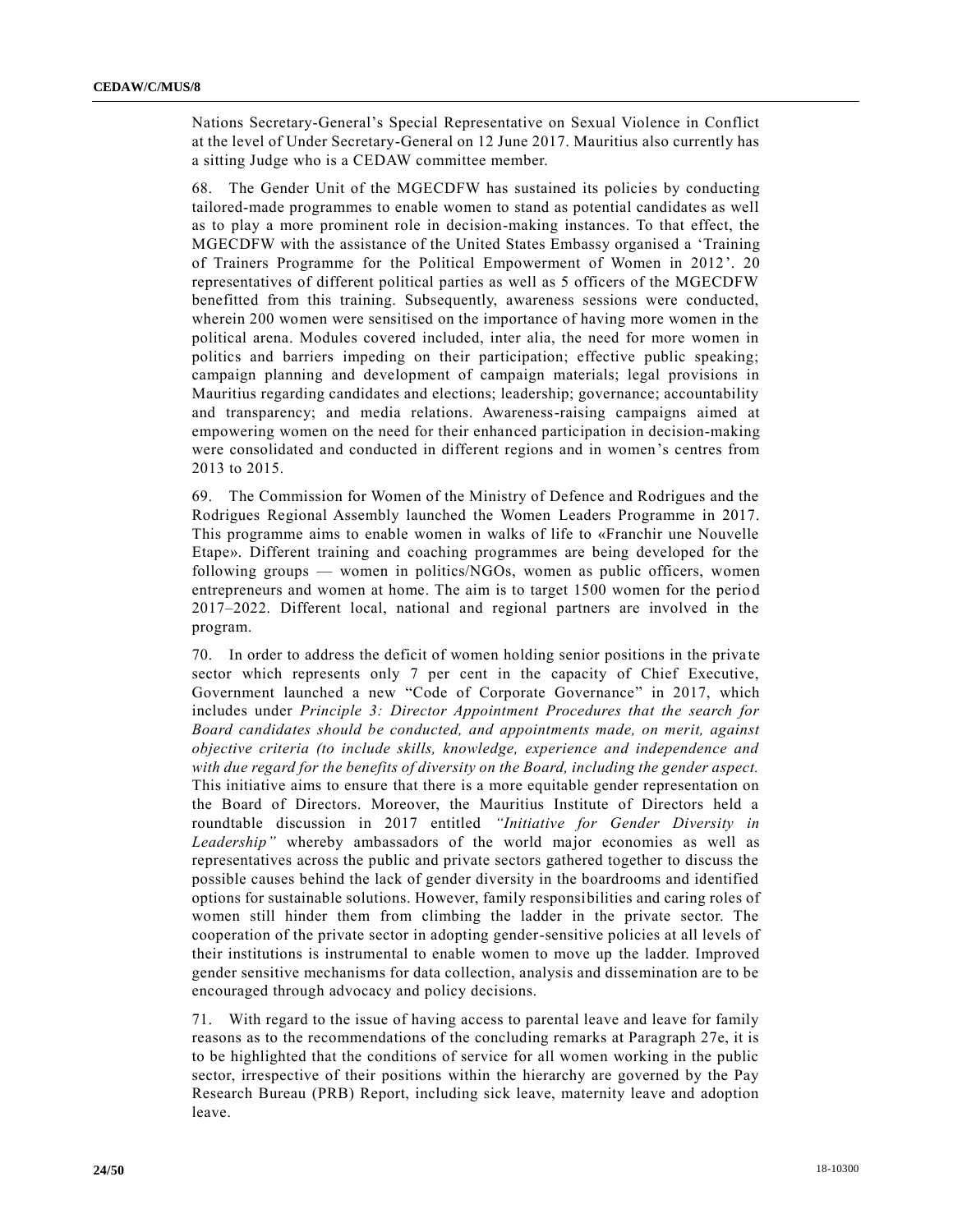# **Education**

72. In Mauritius, every child has the right to education. The Education Act provides for compulsory basic education up to the age of 16. The Ministry of Education and Human Resources, Tertiary Education and Scientific Research (MEHRTESR) oversees the education sector in Mauritius. It provides various opportunities and facilities to girls and boys to enable them to further their education. These include:

- Scholarships for girls;
- Policy on universal access to education:
	- Free compulsory education for all up to the age of 16;
	- Free transport to all primary and secondary school children;
	- Free textbooks to all primary school children;
	- Social security grants to students from poor families;
	- A Student tracking system as reinforcement for compulsory attendance up to the age of 16;
	- Provision of grants and scholarships to both boys and girls as well as special provision made for scholarships for children of vulnerable families for higher studies;
	- A per capita grant to all enrolled pre-school children;
	- Setting up of 30 Zone d'Education Prioritaire (ZEP) schools in Mauritius and the outer islands.
- Gender sensitive learning environment, curriculum and learning materials:
	- Boys and girls have access to the same curricula, exams, qualified teaching staff and same equipment and facilities in both primary and secondary schools;
	- The National Curriculum Framework has been reviewed to remove gendersensitive stereotypes;
	- All data are kept disaggregated by sex and exam results are analysed with a gender perspective;
	- Greater curricular relevance with the introduction of new subjects such as Entrepreneurship Education, Travel and Tourism, etc.;
	- Availability of all subjects to all students;
	- Exam fees are paid by Government at SC/'O' Level and HSC/'A' Level for all students;
	- Cash rewards to students from low-income families on completion of different grades - Grade 9, SC & HSC;
	- National Education Counselling Service.
- Child marriage is prohibited in Mauritius as the Code Civil Mauricien provides that a person in Mauritius may get married at the age of 18. However, a female aged 16 but under the age of 18 can get married with the consent of her parents or with the consent of one of the parents exercising 'l'autorité parentale' or in the absence of the consent of parents through the Judge in Chambers if the latter considers that it would be in the interests of the minor to get married. The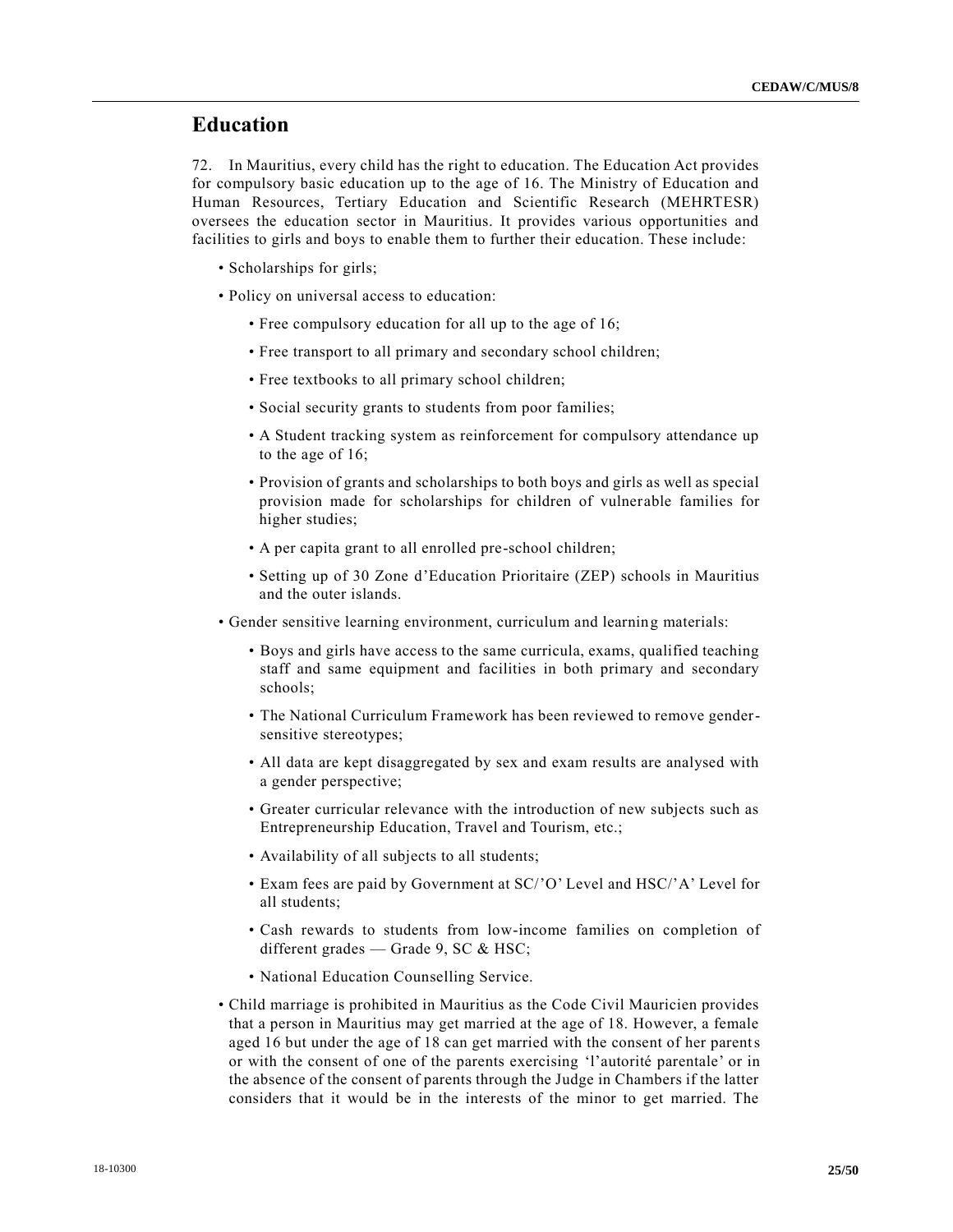provision of free compulsory education for all up to the age of 16 is also a deterrent to child marriage;

• Implementation of the provisions of the African Charter on the Rights and Welfare of the Child.

73. There is no gender bias for admission of pupils in Grade 1. The table below indicates that the progression of girls at primary level is relatively high.

| Year | Girls' progression at Primary level (Transition Rate) |
|------|-------------------------------------------------------|
| 2010 | 84.1                                                  |
| 2011 | 86.5                                                  |
| 2012 | 87.0                                                  |
| 2013 | 92.2                                                  |
| 2014 | 97.0                                                  |
| 2015 | 97.0                                                  |
| 2016 | 99.3                                                  |
| 2017 | N.A                                                   |

*Source*: MEHRTESR.

74. Statistics on absenteeism at primary and secondary levels do not reveal any significant difference between levels of absenteeism among boys and girls.

| Year | Boys  | Girls | <b>Total</b> |
|------|-------|-------|--------------|
| 2015 | 13.21 | 13.06 | 13.10        |
| 2016 | 13.38 | 13.06 | 13.22        |
| 2017 | 13.40 | 13.03 | 13.22        |

**Absenteeism in primary schools 2015–2017 (Jan–Sep)**

| Year | Boys  | Girls | <b>Total</b> |
|------|-------|-------|--------------|
| 2015 | 24.34 | 21.11 | 22.25        |
| 2016 | 22.18 | 18.83 | 20.39        |
| 2017 | 18.52 | 17.05 | 17.73        |

**Absenteeism in secondary schools 2015–2017 (Jan–Sep)**

*Source*: MEHRTESR.

75. The few students who fall pregnant are allowed to attend classes. However, most of the time they stop coming to school at around the sixth month of pregnancy. These students are nonetheless encouraged to return to school after delivery. Special arrangements are made for those who have to sit for end of year exams such as School Certificate and Higher School Certificate.

- 76. The Strategic Plan 2008–2020 of the MEHRTESR has among its goals to:
	- Increase access and improve equity in Technical and Vocational Education and Training (TVET);
	- Improve articulation between TVET and mainstream education;
	- Enhance quality and relevance of TVET to cater for both sexes.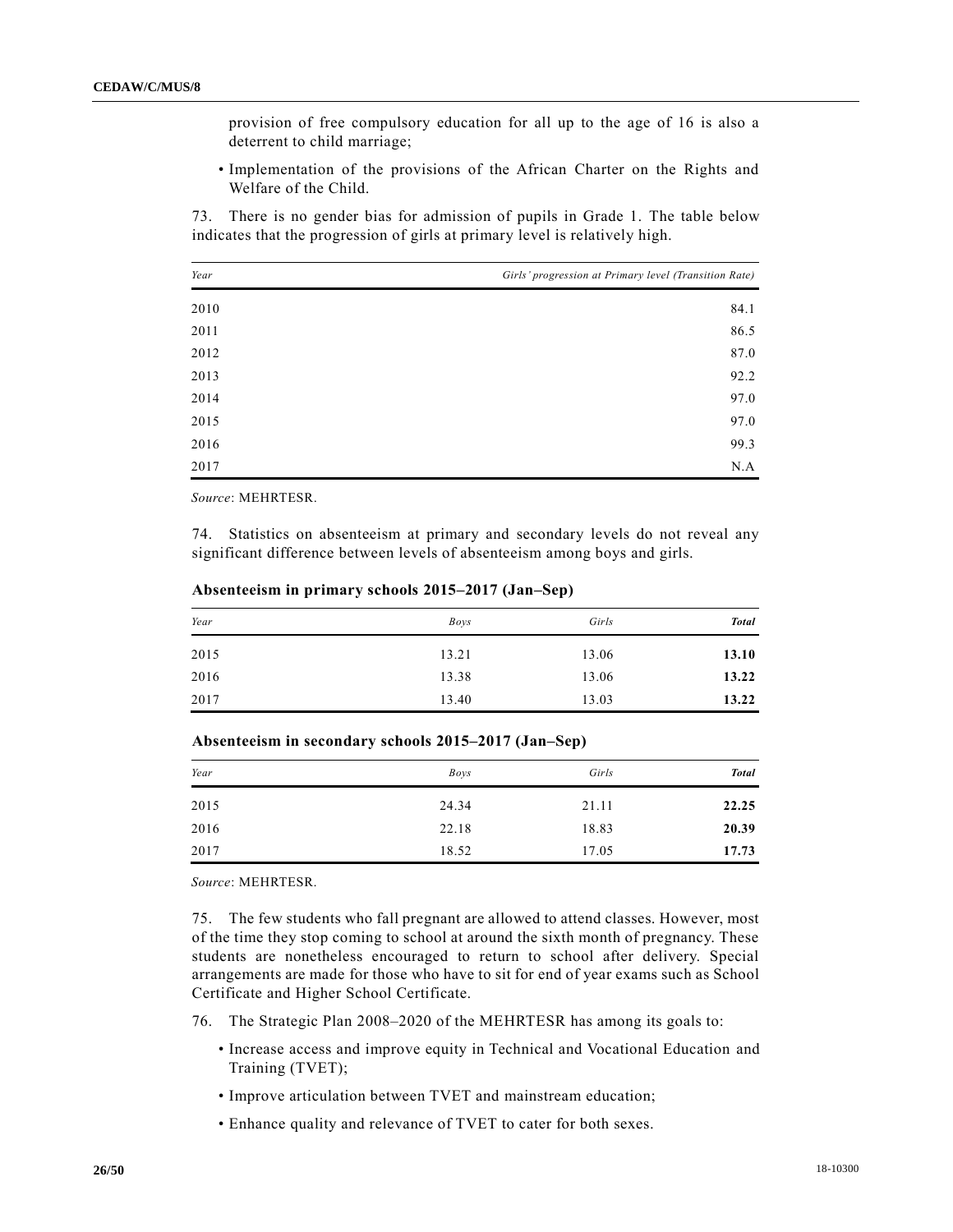77. The target is to increase total female enrolment to 40 per cent in 2020.

| Indicator                                                                                               | Total   | Female $(%)$ | Male $(%)$ | Measures to improve the situation/good practices                                                                                                                                                                                      |
|---------------------------------------------------------------------------------------------------------|---------|--------------|------------|---------------------------------------------------------------------------------------------------------------------------------------------------------------------------------------------------------------------------------------|
| Female and male<br>enrolment in<br>science and<br>technology training<br>(combined)<br>enrolment, full- | 7 2 9 0 | 21.1         | 78.9       | TVET is equally accessible to both male<br>and female participants. The TVET<br>sector is being reformed to encourage<br>young Mauritians chose the TVET<br>pathway for the career development after<br>completion of basic education |
| time,<br>apprenticeship and<br>part-time mode                                                           |         |              |            | Free travel by bus facilities provided to<br><b>TVET</b> learners                                                                                                                                                                     |
| courses for year<br>2016 at the MITD)                                                                   |         |              |            | TVET courses are offered free of charge<br>up to the National Certificate level 3<br>and course fees for higher level courses<br>are highly subsidised.                                                                               |
|                                                                                                         |         |              |            | Education/TVET is compulsory for<br>children up to age of 16                                                                                                                                                                          |
|                                                                                                         |         |              |            | MITD is providing training for a<br>'women back-to-work' programme                                                                                                                                                                    |

**Education, Training, Science and Technology Gender indicators**

*Source*: MEHRTESR.

78. TVET learners are eligible to apply for special scholarships specially devised for them, and offered by different institutions such as SBM Group, Mutual Aid and the Rotary Club to encourage them to pursue training at the Mauritius Institute of Training and Development (MITD). Moreover, the MITD trainees can also apply for scholarships under the Scheme meant for vulnerable groups offered by the MEHRTESR and the National Solidarity Fund.

79. The Government of Mauritius funds an equal number of scholarships for boys and girls in different disciplines (appendix). The MEHRTESR also advertises and processes scholarships, fully or partly funded, by donor countries a s and when same are received at the Scholarships Section.

80. All education policies give equal opportunities and access to education to boys and girls at all levels and our education system caters for gender-neutral services. With a view to retaining students, both boys and girls, in schools the following measures have been adopted:

- Free and compulsory education for all up to the age of 16;
- Free transport to all school children;
- Free textbooks to all primary school children;
- Social security grants to students from poor families;
- Increase in the meal allowance for students attending ZEP schools by 50 per cent (from Rs 40 to Rs 60 per day);
- Examination fees paid by Government at SC/'O' Level and HSC/'A' Level for all students;
- Encouraging students from poor families under the official Register of Mauritius to achieve higher education levels through cash award given as follows: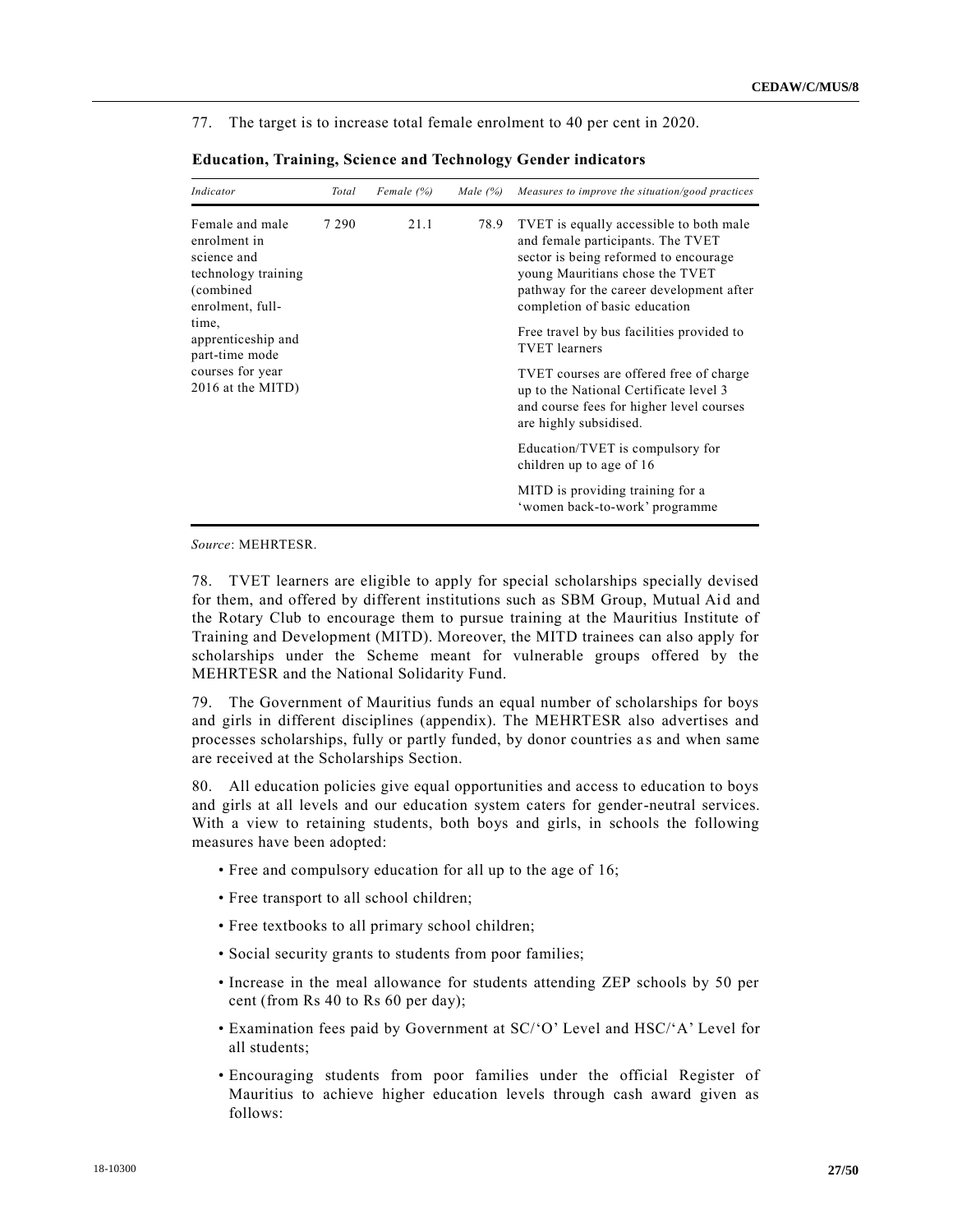- Rs 15,000 for successfully completing Grade 9 under the Nine-Year Schooling;
- Rs 25,000 for successfully completing the School Certificate level or equivalent vocational certificate;
- Rs 35,000 for those successfully completing the Higher School Certificate or equivalent technical qualification.
- Provision of grants and scholarships to both boys and girls;
- Introduction of a Student Loan Scheme for both sexes for full time/part time students at undergraduate level with Government acting as guarantor;
- Greater curricular relevance with the introduction of new subjects Entrepreneurship Education, Travel & Tourism and the like while the HSC Professional (an alternative to HSC/'A' Level) was introduced in 2015 for all students;
- Broadening access to TVET courses for greater participation of all young people and stronger awareness of the practical realities of the world of work for future employability;
- Introduction of new and higher-level courses to encourage female participation namely Beauty Therapy and Hairdressing, Arts and Crafts, Jewellery, Business Management and Hotel Trades;
- A Student Tracking System as reinforcement for compulsory attendance up to age of 16 has been put in place;
- The National Education Counselling Service (NECS) works in close collaboration with Heads of Schools, teachers and parents and acts as a support service. Educational psychologists provide psychological assistance and support and promote the general welfare and wellbeing of children and families for proper care and upbringing.

81. The National Curriculum Framework for Grades 7 to Grade 9 has been reviewed in the context of the Nine Year Continuous Basic Education reform. Elements on sexual and reproductive health and rights have been included at all levels of education. Additionally, one educator per secondary school is following training on social and emotional wellbeing which is dispensed by Service Diocesain de L'Education Catholique trainers who are specialised in this field. The themes covered include information on combatting gender stereotyping and sexual behaviour. Elements on sexual and reproductive health and rights have also been included in the biology syllabus at secondary level. A component of Life Skills has been introduced as from Grade 7 which covers issues of gender stereotyping. Moreover, all educators working on this component have received training dispensed by the Mauritius Institute of Education. Human rights education will be integrated in the Life skills for Grade 8.

82. So far, men outnumber women academic staff in publicly funded higher education institutions, as indicated in the table below. This gap is not highly significant and is expected to narrow eventually.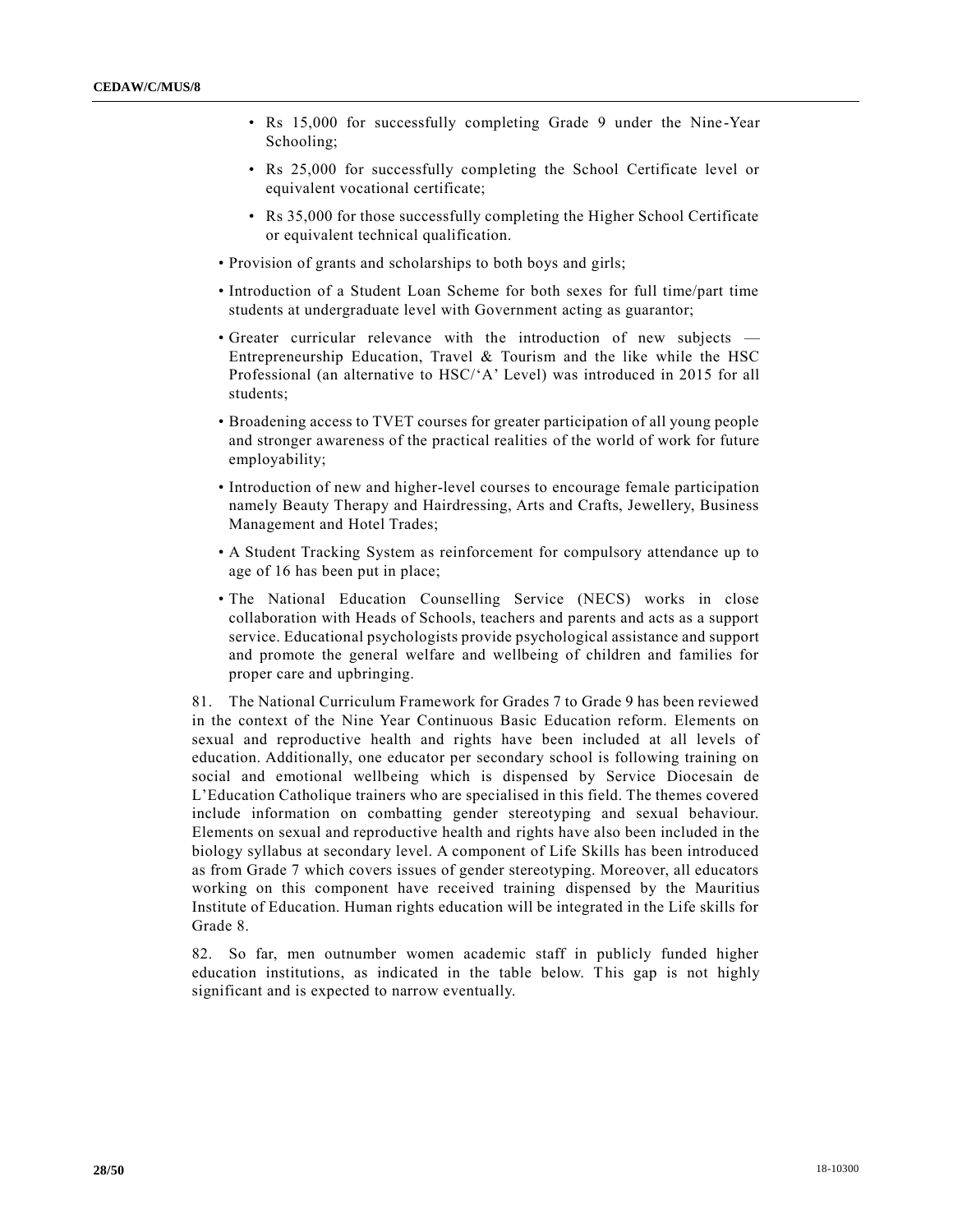| Organisation                                    | Male | Female         | Total |
|-------------------------------------------------|------|----------------|-------|
| University of Mauritius                         | 165  | 141            | 306   |
| Mauritius Institute of Education                | 57   | 45             | 102   |
| Mahatma Gandhi Institute                        | 32   | 40             | 72    |
| University of Technology, Mauritius             | 20   | 13             | 33    |
| Université des Mascareignes                     | 40   | 13             | 53    |
| Open University of Mauritius                    | 8    | 8              | 16    |
| Rabindranath Tagore Institute                   |      |                | 2     |
| Fashion and Design Institute                    | 4    | 3              | 7     |
| Mauritius Institute of Training and Development | 19   | 21             | 40    |
| Mauritius Institute of Health                   | 4    | $\overline{4}$ | 8     |
| Total academic                                  | 350  | 289            | 639   |

**Full time academic staff by gender in publicly funded institutions (2015)**

*Source*: MEHRTESR.

### **Employment**

83. Provisions already exist in section 30 of the Employment Rights Act (ERiA) whereby female workers upon their confinement, and irrespective of their length of service, are granted 14 weeks maternity leave.

84. The National Remuneration Board (NRB) is responsible for making recommendations on minimum remuneration and other terms and conditions of employment for workers in the private sector. While reviewing Remuneration Regulations, it remains guided by the principles outlined at section 97 of the Employment Relations Act (ERiA) and in so far as is consistent with the contextual evolution of the sectors of activity, ensures that wage determination, job appellations and classifications are based on the principle of "equal remuneration for work of equal value"; in line with Convention No. 100. Wages of workers employed in different sectors of economic activities and presently covered under specific Remuneration Regulations have generally been determined with regard to non-discriminatory factors/criteria including among others, nature of work to be performed, degree of skill required, capacity and qualification.

85. Differential rates in Remuneration Regulations applicable in agricultural sectors, in particular the sugar and tea industries, are based on the inherent requirements of the jobs and as such should not be viewed as being discriminatory. They actually correspond to differences in the work performed in terms of tasks allocated, which are generally much lower for female workers as compared to male workers. Such differences in the work performed are further reinforced by statutory limitations on the assignment of tasks to women.

86. During the period 1st January 2017 to 31st December 2017, the Ministry of Labour, Industrial Relations and Training (MLIRT) registered 6 complaints of sexual harassment at the regional labour offices, out of which two complaints were set aside; two others were withdrawn by the workers concerned and one was resolved to the satisfaction of parties. The remaining one is still being enquired into.

87. Data on the number of migrant workers and their fields of occupation and the number of complaints filed against abusive employers and outcome of these investigations are illustrated in the tables below.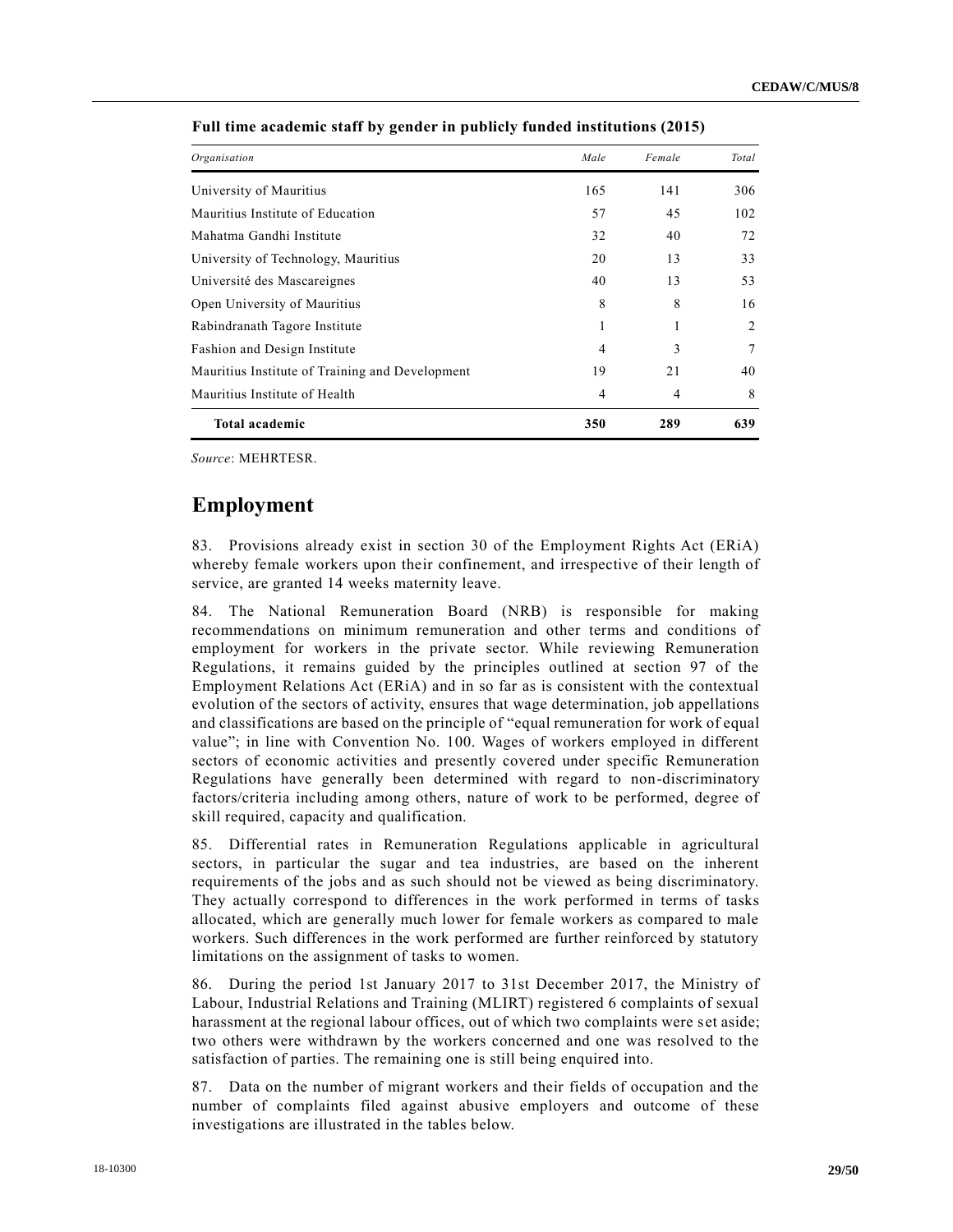#### **Complaints received enforcement 2015–2017**

| Year                             | 2017       |
|----------------------------------|------------|
| No. of complaints registered     | 16 058     |
| Cases disposed                   | 16 6 14    |
| of which cases referred to Court | 1 1 7 9    |
| Amount paid                      | 88 303 037 |

### **Inspections carried enforcement out 2015–2017**

| Year                                      | 2017      |
|-------------------------------------------|-----------|
| No. of Inspections                        | 5 7 7 0   |
| Sum recovered during inspection/enquiries | 191 266.3 |

### **Enquiries carried out Enforcement 2017**

| Year             | 2017 |
|------------------|------|
| No. of enquiries | 701  |

#### **Court cases lodged 2015–2017**

| Year                             | 2017       |
|----------------------------------|------------|
| Open Court                       | 758        |
| Amount recovered from Open Court | 64 966 749 |
| Chambers                         | 289        |
| Amount recovered from Chambers   | 1 846 035  |
| Criminal                         | 100        |
| Fine paid                        | 208 600    |
| Costs                            | 11 600     |

*Source*: MLIRT.

#### **Complaints received migrant workers 2015–2017**

| Year                             | 2017       |
|----------------------------------|------------|
| No. of Complaints Registered     | 603        |
| Cases disposed                   | 560        |
| of which cases referred to Court | 8          |
| Amount paid (Rs)                 | 12 094 225 |

### **Inspections carried out migrant workers 2015–2017**

| Year                                           | 2017          |
|------------------------------------------------|---------------|
| No. of Inspections                             | 1 1 1 9       |
| Sum recovered during inspection/enquiries (Rs) | 3 5 1 1 6 5 8 |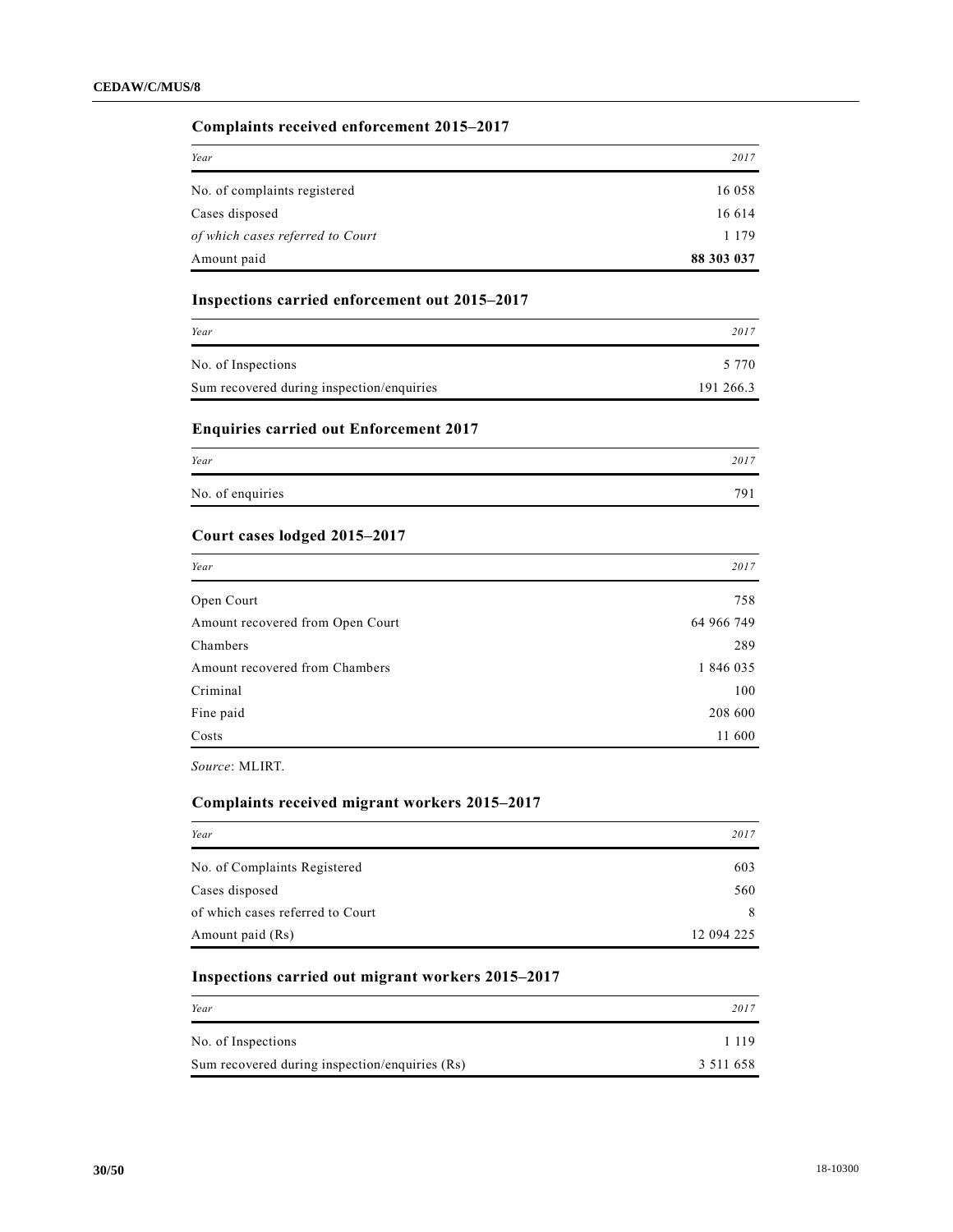**Enquiries carried out migrant workers 2017**

| Year             | 2017 |
|------------------|------|
| No. of enquiries | 66   |

*Source*: MLIRT.

88. The ERiA provides necessary safeguards and protection regarding labour rights, indistinctively and indiscriminately to all workers (both male and female) including migrant workers. To that effect and with a view to combating, prohibiting or else curbing all forms of discriminatory practices as well as preventing any form of labour exploitation at the workplace and to ensure the application of the principle of equality between men and women, including migrant workers with regards to equal opportunities and access to the labour market, section 4 of the ERiA on Discrimination in Employment and Occupation provides inter alia that:

- No worker shall be treated in a discriminatory manner by his employer in his employment or occupation;
- No person shall be treated in a discriminatory manner by a prospective employer in respect of access to employment or occupation.

89. Under the Act, "discrimination" includes affording different treatment to different workers attributable wholly or mainly to their respective descriptions by age, race, colour, caste, creed, sex, sexual orientation, HIV status, religion, political opinion, place of origin, national extraction or social origin, which has the effect of nullifying or impairing equality of opportunity or treatment in employment or occupation.

90. Section 20(1) of the ERiA on equal remuneration for work of equal value provides, inter alia, that both men and women, including migrant workers, should be treated equally at the workplace with regards to the payment of remuneration:

- Every employer shall ensure that the remuneration of any worker shall not be less favourable than that of another worker performing work of equal value;
- Where an employer has recourse to the services of a job contractor, the job contractor shall ensure that the remuneration of any worker shall not be less favourable than that of another worker performing work of equal value.

91. In order to further deter, curb or otherwise prohibit unfair decision on grounds of discriminatory practices, section  $67(1)(e)(iii)$  of the ERiA provides that non-compliance with the above section constitutes an offence, for which the Court may impose a fine not exceeding 25,000 rupees and a term of imprisonment not exceeding 2 years to the convicted party.

92. The legislation, other than specific provisions laid down under maternity protection for female workers, is gender-neutral be it for local or migrant workers or else male or female workers. This is reflected in the other sections of the legislation as follows.

93. Section 54 of the ERiA on violence at work provides further protection to workers against different forms of violence at the workplace, including sexual harassment, which is another form of discrimination and which affects women in particular. Section 54 of the ERiA provides, inter alia, that "no person shall harass, sexually or otherwise, assault, verbally abuse, swear at or insult a worker in the course of or as a result of his work". According to the ERiA, "harassment" refers to any unwanted conduct, verbal, non-verbal, visual, psychological or physical, based on age, disability, HIV status, domestic circumstances, sex, sexual orientation, race,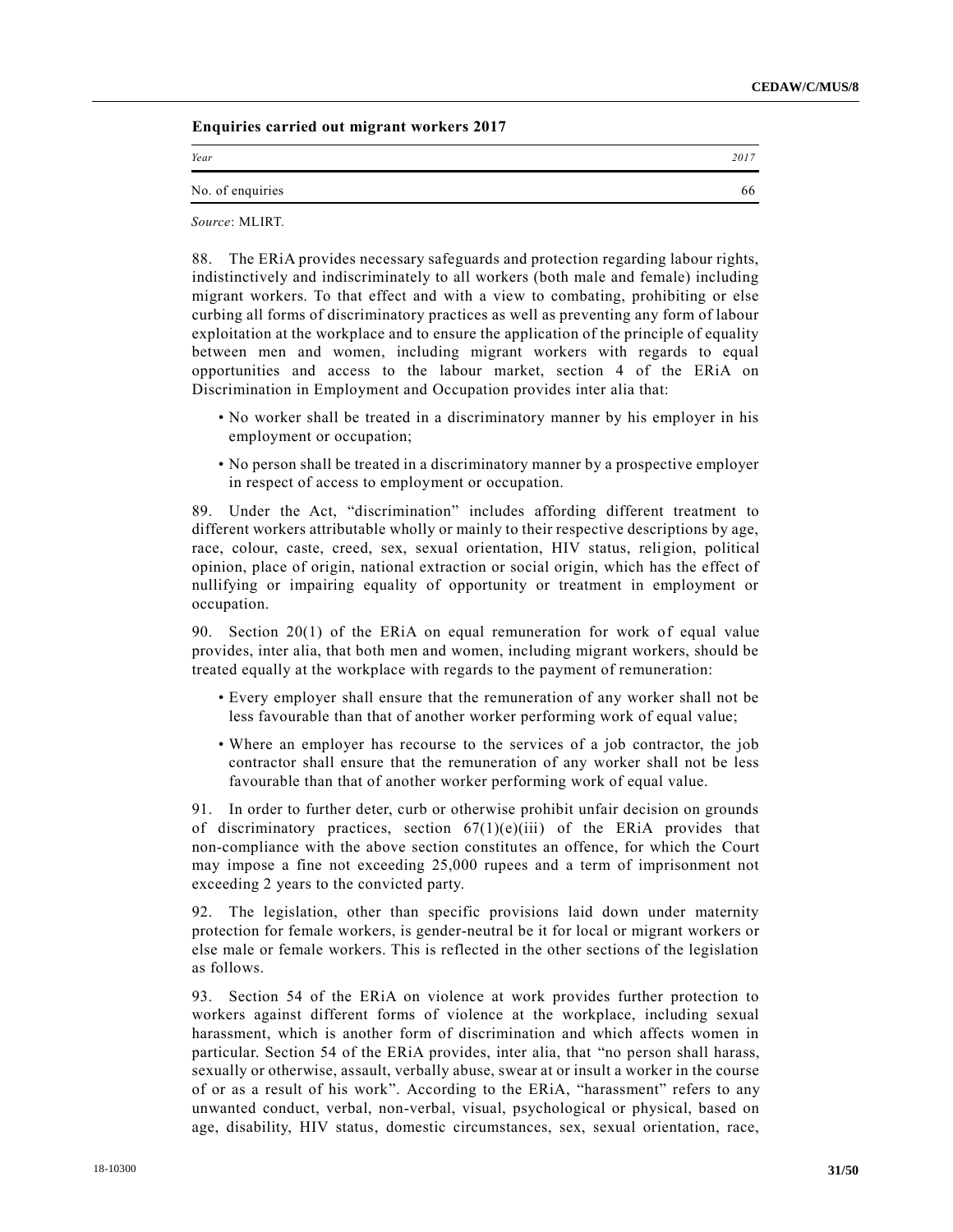colour, language, religion, political, trade union or other opinion or belief, national or social origin, association with a minority, birth or other status, that a reasonable person would have foreseen that a worker would be affected negatively in his dignity. As a forceful deterrent to eliminate such kind of unwanted conduct at the workplace, the ERiA provides that any person found guilty would on conviction be liable to a fine not exceeding 75,000 rupees and to imprisonment for a term not exceeding 2 years.

94. Section 36(3) of the ERiA specifically provides that where a worker is ill-treated by an employer, the worker may claim that the agreement has been unjustifiably terminated by the employer. In that case the worker may claim compensation as laid down by the ERiA for unjustified dismissal.

95. To avoid unfair treatment and/or decisions against workers regarding the protection and preservation of their employment, the ERiA provides that no employer shall terminate the employment of a worker on the basis of discriminatory practice. Thus section 38(1) of the ERiA provides that an agreement shall not be terminated by an employer by reason of:

- A worker's race, colour, caste, national extraction, social origin, pregnancy, religion, political opinion, sex, sexual orientation, HIV status, marital status or family responsibilities;
- A worker becoming or being a member of a trade union, seeking or holding of trade union office, or participating in trade union activities outside working hours or, with the consent of the employer, within working hours;
- The worker's filing in good faith of a complaint, or participating in proceedings against an employer involving alleged breach of any terms and conditions of employment;
- A worker's exercise of any of the rights provided for in the ERiA or other enactment, or in such agreement, or collective agreement or award.

96. Concerning workers' fundamental rights, section 13 of the Constitution guarantees the "freedom of association" of every citizen to establish, join and form part of any organization for the protection of his interests. This fundamental right is further entrenched as a legal right under section 29 of the ERiA.

- Every worker shall have the right:
	- To establish or join, as a member, a trade union of his own choice, without previous authorisation and without distinction whatsoever discrimination of any kind including discrimination as to occupation, age, marital status, sex, sexual orientation, colour, race, religion, HIV status, national extraction, social origin, political opinion or affiliation;
	- To take part, outside working hours or with the consent of the employer within working hours, in the lawful activities of a trade union of which he is a member;
	- To seek, subject to the rules of the trade union of which he is a member, appointment or election as an officer of that trade union.
- Any provision of a contract of employment or a collective agreement, which seeks to restrain a worker from exercising any right under the EReA, shall be null and void;
- No employer shall restrain a worker from exercising his rights under this section.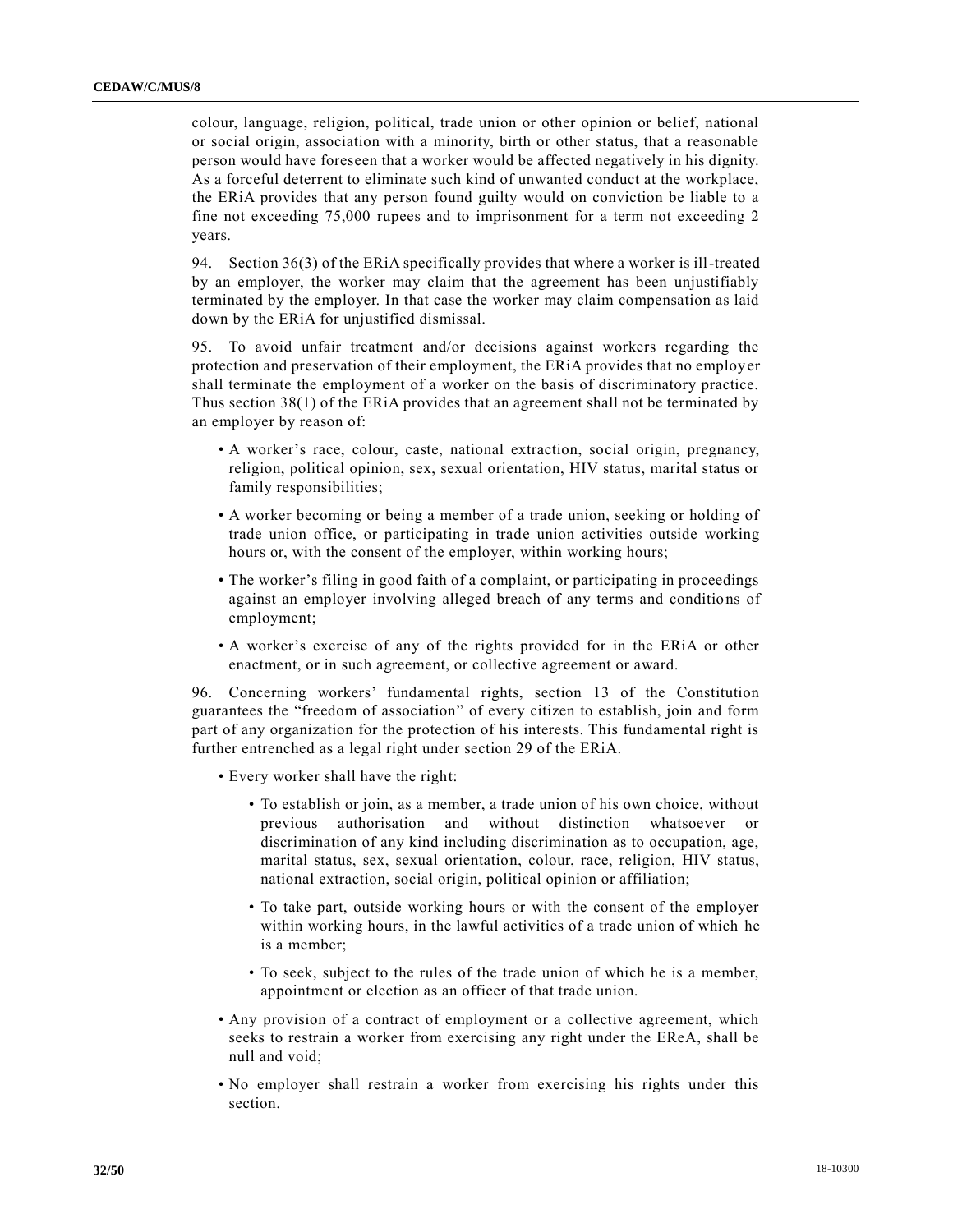97. Section 31 of the EReA further guarantees the above rights, in ensuring that adequate protection is given to workers, including migrant workers, against any form of discrimination and victimization. It provides as follows:

- No person shall:
	- Require another person:
		- (i) Seeking employment not to join a trade union of his own choice;
		- (ii) To give up membership of a trade union;
		- (iii) Not to exercise any right under this Act; or
		- (iv) Not to participate in any proceedings taken or held for the purposes of this Act.
	- Discriminate against, victimise or otherwise prejudice:
		- (i) A person seeking employment because of his past, present or anticipated membership of a trade union, or his participation in the formation of a trade union;
		- (ii) A worker for his failure or refusal to perform an act which he may not law fully require that worker to do, or for disclosing any information that the worker is lawfully entitled or required to disclose to another person, or for his involvement in trade union activities.
- A person who contravenes subsection (1) shall commit an offence and shall, on conviction, be liable to a fine' not exceeding 100,000 rupees. In order to deter, curb any act of interference or to terminate the employment of workers on the basis of discrimination or union activities the legislation has provided a further protection to that effect. Section 46(5B) of the ERiA provides that in the case of a worker whose employment has been terminated on ground of discriminatory practices or union activities, the Court shall order that that worker:
	- Be reinstated in his former employment with payment of remuneration from the date of the termination of his employment to the date of his reinstatement; or
	- Be paid severance allowance in accordance with provisions of the ERiA.

98. The Inspection and Enforcement Section (IES) of the MLIRT is responsible, among others for carrying out full-scale inspections at workplaces in order to ensure compliance with the provisions of the labour legislation as well as to detect and sanction any infringement or breaches of the provisions of the law. The IES is also concerned about carrying out enquiries into complaints made by workers at its 17 regional labour offices. Officers based in these regional labour offices strive to resolve the complaints between the parties concerned, otherwise the unsettled bona fide cases are lodged for determination by the Industrial Court.

99. The "Special Migrant Workers Unit" (SMWU) which has been in operation since November 1999, has been revamped and renamed the "Flying Squad". It is responsible for ensuring compliance, particularly on the terms and conditions of employment of migrant workers in Mauritius, to ensure that their fundamental rights are being respected and that they are employed on terms and conditions that are not less favourable than those of their local counterparts. This is done mainly through:

• Verifying and vetting of their contracts of employment prior to their arrival in Mauritius;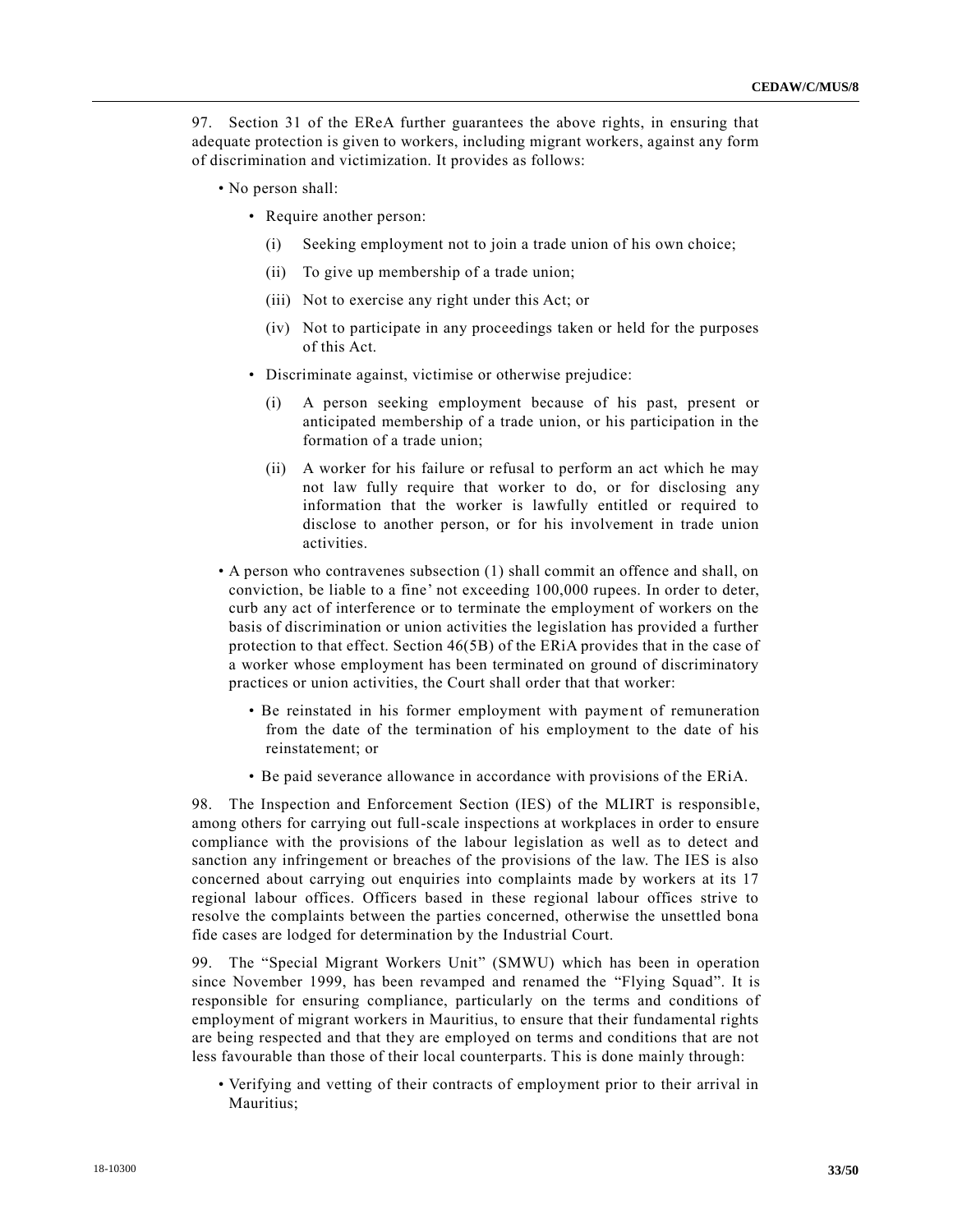- Carrying out of routine inspections and follow up visits at the enterprises at regular intervals to see to it that terms and conditions of employment as per their vetted contract of employment are being strictly complied with;
- Verifying that migrant workers are fully conversant with the terms and conditions of their vetted contract of employment;
- Verifying that there exists an efficient means of communication at the level of the enterprise where their grievances may be discussed and settled as appropriate;
- Education sessions in the course of inspection visits to inform them of their rights and responsibilities;
- Registering of complaints regarding breach of provisions of the legislations or any term and conditions of employment of their vetted contract of employment or any other issues regarding their conditions of work in Mauritius;
- Issuing compliance notice "Recommendation" where employers have failed to take corrective remedial actions to address grievances and other complaints within a reasonable delay;
- Thereafter, initiating civil action or criminal prosecution against defaulting employers who has failed to comply with the above notice.

100. In order to reinforce and create more awareness among the various stakeholders on the labour legislation issues, the Information, Education and Communication Unit of the MLIRT conducts regular talks and seminars at workplaces, a t the level of the Ministry as well on radios or television for the benefits of workers, trade unions representatives and employers.

101. With the coming into operation of the National Minimum wage, wage inequality and employment in the manufacturing sector will be addressed.

# **Health**

102. Section 235 of the Criminal Code criminalises the unlawful termination of pregnancy in any form whatsoever. The Criminal Code was amended in 2012 to provide for the termination of pregnancy in specified circumstances, namely:

- In cases where the mother's life is endangered;
- In cases where medical diagnosis indicates that the continued pregnancy may lead to permanent injury to the physical and mental health of the mother;
- In cases of severe malformation of the foetus which will affect its viability and compatibility with life, as assessed by appropriate specialists;
- In cases where the pregnancy has not exceeded its 14th week and results from a case of rape, sexual intercourse with a female under the age of 16 years or sexual intercourse with a specified person which has been reported to the police or a medical practitioner.

103. Specialists in obstetrics and gynaecology who are registered under the Medical Council Act are authorized to provide treatment to terminate a pregnancy in a prescribed institution.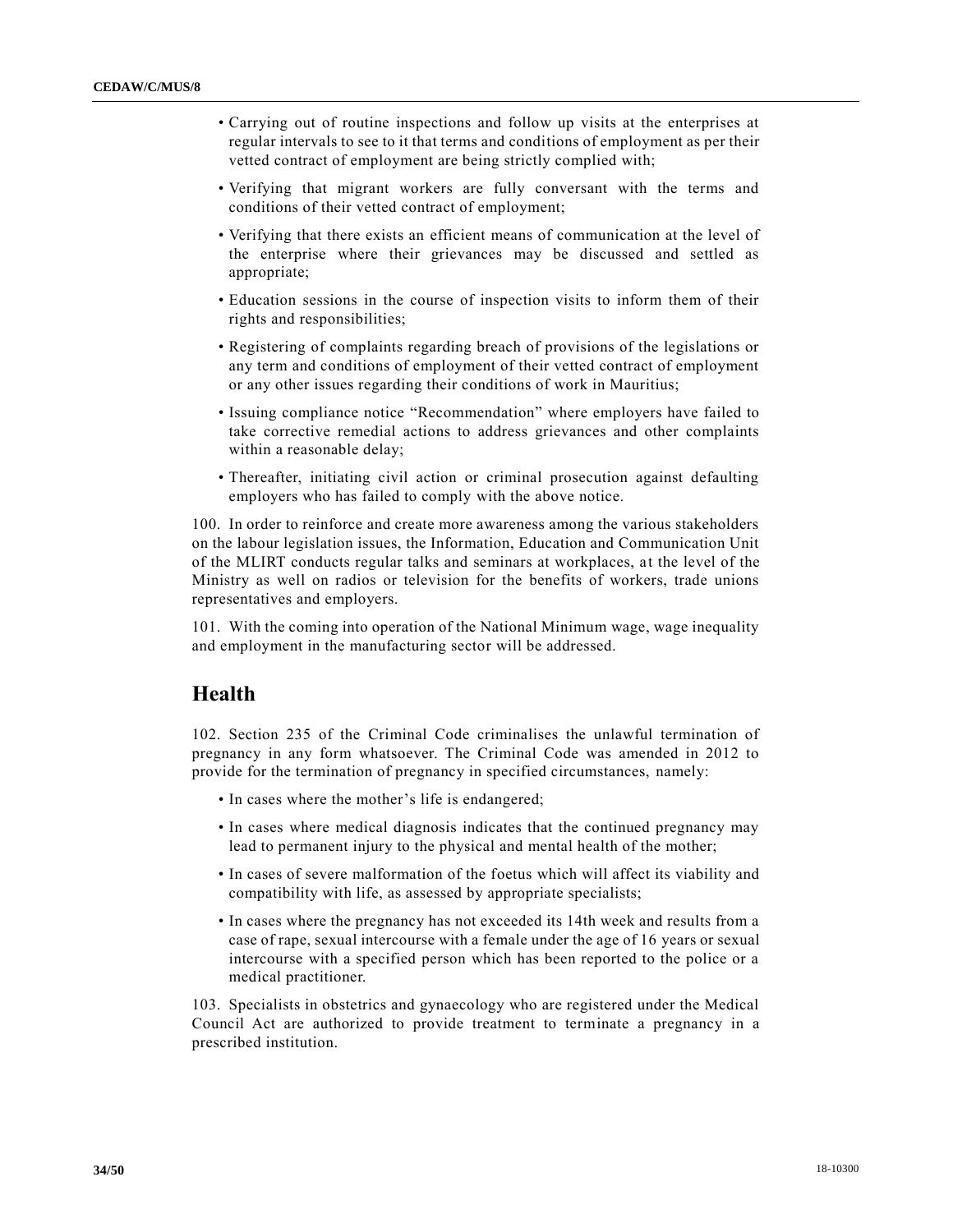|                    | 2010 | 2011    | 2012           | 2013    | 2014    | 2015           | 2016           | 2017<br>$(Jan-June)$ |
|--------------------|------|---------|----------------|---------|---------|----------------|----------------|----------------------|
| $<15$ yrs          | 2    | 7       | $\overline{2}$ | 1       | 5       | 6              | $\overline{4}$ | 2                    |
| $15 - 19$ yrs      | 150  | 135     | 132            | 121     | 137     | 106            | 98             | 53                   |
| $20 - 24$          | 341  | 344     | 346            | 283     | 296     | 304            | 252            | 130                  |
| $25 - 29$          | 366  | 312     | 305            | 262     | 305     | 307            | 314            | 135                  |
| $30 - 34$          | 272  | 283     | 295            | 225     | 265     | 260            | 232            | 84                   |
| $35 - 39$          | 176  | 175     | 149            | 143     | 192     | 204            | 159            | 87                   |
| $40 - 44$          | 90   | 64      | 54             | 62      | 68      | 68             | 59             | 33                   |
| $45 - 49$          | 17   | 11      | 10             | 6       | 8       | $\overline{4}$ | $\tau$         | 2                    |
| $50 \text{ yrs}$ + |      |         |                | 1       |         | 1              |                | 1                    |
| All ages           | 1412 | 1 3 3 1 | 1 2 9 3        | 1 1 0 4 | 1 2 7 6 | 1 2 6 0        | 1 1 2 5        | 527                  |

**Cases treated as inpatient in Government General Hospitals due to complications following abortion 2010–2017**<sup>1</sup>

*Source*: MOHQL.

104. Skilled medical aid/post abortive care is provided by consultants and senior specialists at hospital level, through medical and/or surgical management as appropriate. If required, cases are also referred to psychologists and medical social workers for further support.

105. The Ministry of Health and Quality of Life (MOHQL) has on going awareness campaigns on unwanted pregnancies and teenage pregnancies at the antenatal and postnatal clinics of Government Health Service Points. There are also ad hoc sensitization campaigns that are carried out in secondary schools.

| Republic of Mauritius — Live births among teenagers $* - 2010 - 2016$ |          |          |                  |          |          |          |          |
|-----------------------------------------------------------------------|----------|----------|------------------|----------|----------|----------|----------|
| Livebirths among mothers by age<br>group (years)                      | 2010     | 2011     | 2012             | 2013     | 2014     | 2015     | 2016     |
| Under 10                                                              | $\bf{0}$ | $\theta$ | $\boldsymbol{0}$ | $\theta$ | $\left($ | $\theta$ | $\theta$ |
| $10 - 14$                                                             | 23       | 25       | 18               | 30       | 29       | 27       | 26       |
| $15 - 19$                                                             | 1.593    | 1 5 3 0  | 1493             | 1 2 9 4  | 1 1 7 0  | 1 1 0 7  | 1 1 1 1  |
| Total livebirths among mothers<br>$<$ 20 years                        | 1 616    | 1 5 5 5  | 1 5 1 1          | 1 3 2 4  | 1 199    | 1 1 3 4  | 1 1 3 7  |

*Source*: Statistics Mauritius.

106. Family planning is provided at the level of both hospital and Primary Health Care (Mediclinic, Area Health Care Centres and Community Health Centres). In addition to medical check-ups, both counselling and provision of modern forms of contraception such as condoms, contraceptive pills, intra-uterine device, are made available to individuals. On-going preventive measures and screening sessions are carried out among key affected populations, namely Female Sex workers (FSW), Men who have Sex with Men (MSM) and People Who Inject Drugs (PWIDs). Outreach sessions for FSW are conducted in hot spots. Preventive Packages consist of condoms, gels, testing and HIEC materials. Capacity building of FSWs and psychosocial support are being carried out in collaboration with NGO Parapli Rouz/PILS. A referral

**\_\_\_\_\_\_\_\_\_\_\_\_\_\_\_\_\_\_**

<sup>&</sup>lt;sup>1</sup> Not specified whether they are spontaneous/induced or safe/unsafe.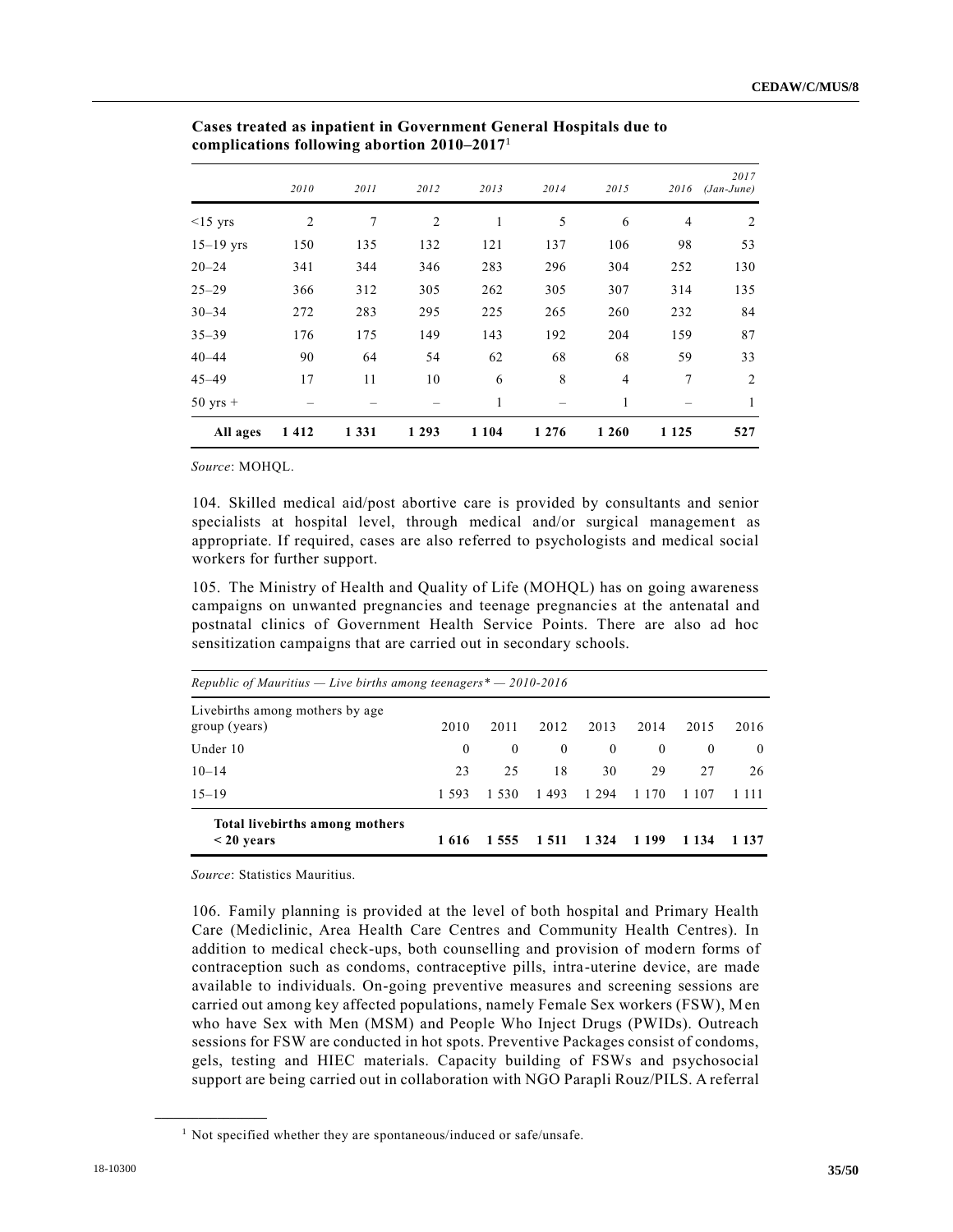and counselling system is in place for contraception for all women including FSW. Awareness sessions are also conducted in rehabilitation youth centres, correctional youth centres and youth centres.

107. The AIDS Unit is intensifying its efforts on the prevention of HIV and AIDS, particularly amongst teenage girls. The MOHQL will continue to target youngsters in and out of school settings, youth centres and outreach sessions. So far, there are more men than women who have HIV/AIDS, as indicated in the table below.

|                                                                        | Mauritian only |         |                   |  |
|------------------------------------------------------------------------|----------------|---------|-------------------|--|
| Year                                                                   | Man            | Woman   | <b>Both sexes</b> |  |
| 2013                                                                   | 151            | 109     | 260               |  |
| 2014                                                                   | 190            | 132     | 322               |  |
| 2015                                                                   | 155            | 107     | 262               |  |
| 2016                                                                   | 190            | 129     | 319               |  |
| 2017                                                                   | 224            | 144     | 368               |  |
| Cumulative number of cases including<br>death since first case in 1987 | 5 2 8 5        | 1 7 5 4 | 7 0 3 9           |  |

#### **Data disaggregated by sex on HIV on new cases detected in the past five years**

*Source*: MOHQL.

108. With regard to the status on all measures adopted and their impact to implement the National Plan to combat HIV/AIDS, there is:

#### *Commitment at National Level:*

109. Various national multi-sectoral strategic plans have been elaborated and implemented namely: National Strategic Framework (NSF) (i) 2001–2005 (ii) 2006– 2011 (iii) 2012–2016. The National HIV and AIDS Action Plan (NAP) 2018–2022 is in the process of validation.

#### *HIV Testing and Counselling (HTC):*

110. The laboratory services are an essential component in the response to the HIV epidemic. The concept of HIV testing through Rapid Diagnostic Tests (RDTs) has been widely accepted by the population in general with around 19,400 rapid tests performed during the course of the year 2017 compared to 14,500 in 2014, showing a 25 per cent increase. Furthermore, 110,720 tests (ELISA and rapid tests) have been carried out by the Virology in 2017. A total of 112,281 tests have been carried out in 2015.

111. To upscale HIV testing and counselling during outreach programmes among the hard to reach population, 70 social and peer educators from different NGOs have been trained on HIV RDTs techniques was organized by the Ministry of Health and Quality of Life (National AIDS Secretariat) in collaboration with AIDS Unit and Virology Department. The programme is on-going.

112. Provider Initiated Testing and Counselling (PITC) through Area Health Centres, Community Health Centres and outpatient/ inpatients departments are being carried out by the AIDS Unit.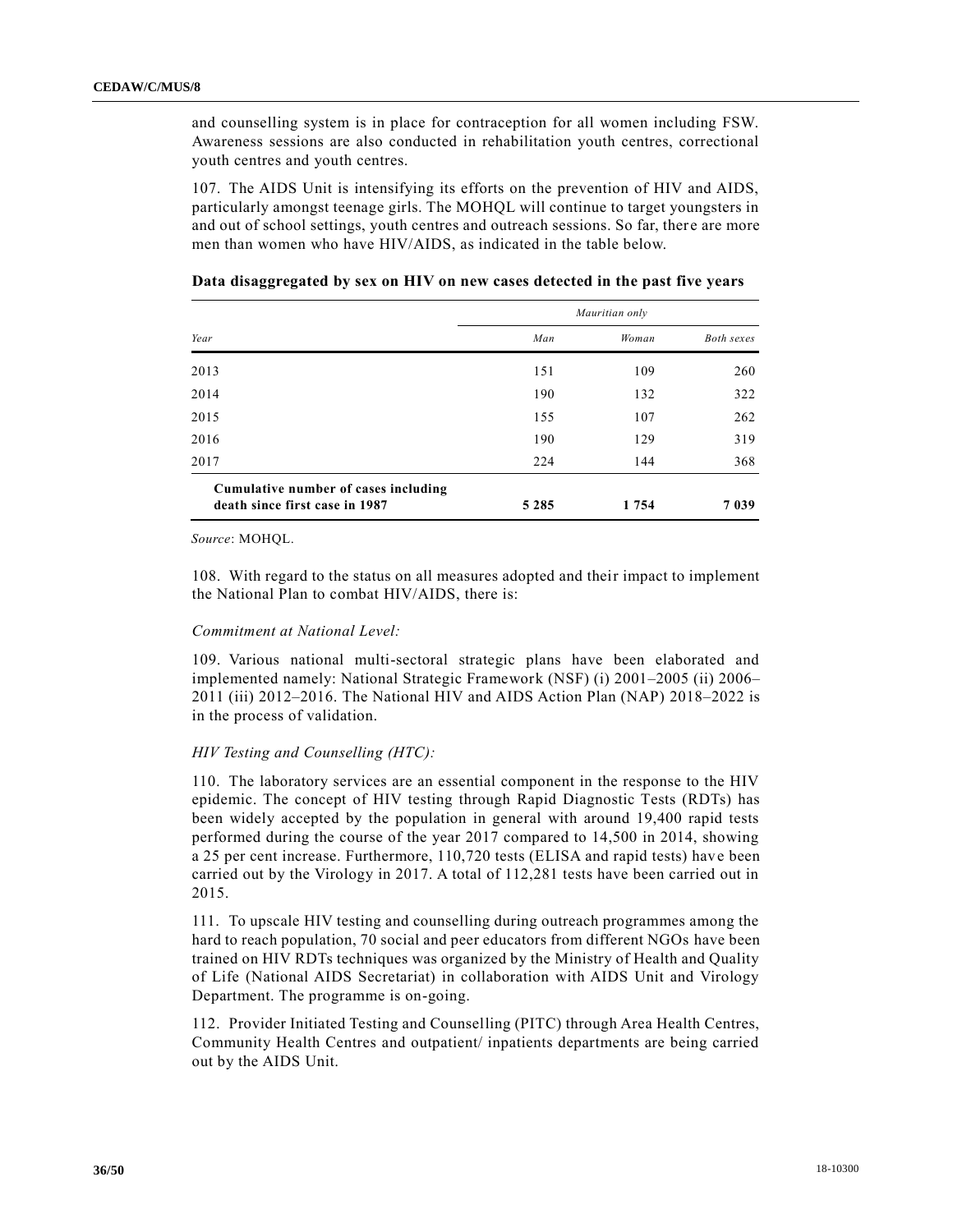*HIV Tests carried out by the Virology Laboratory services:*

113. The Central Virology is an important partner in the fight against HIV and AIDS. HIV tests carried out by the Virology Laboratory Services of the Ministry of Health and Quality of Life and positivity rates are as follows:

| Year         |        | No. of HIV Tests |
|--------------|--------|------------------|
| 2017         | Elisa  | Rapid Tests      |
| Government   | 87 329 | 19 401           |
| Private Lab  | 1752   |                  |
| <b>NGO</b>   |        | 2 2 3 8          |
| <b>Total</b> |        | 110 720          |

*Source*: MOHQL.

114. To facilitate access, HIV services have been decentralized from four points of care (Volcy Pougnet, Victoria Hospital, JNH, SSRNH) to eight Day Care Centres for the Immuno suppressed. As from April 2016 these services are now also being provided at Flacq Hospital, Mahebourg Hospital, Dr Yves Cantin Community Hospital and Souillac Hospital. A total of 4,921 patients are being followed at the Day Care Centres out of which 2,690 are adherents to ARV treatment. Most facilities are available at the seven points of care in the prison settings. As at December 2017, 392 prison inmates were being followed in prison settings out of which 304 are on ART, while 301 prison inmates are on methadone substitution therapy. ART Coverage was 62.2 per cent in 2017. With the implementation of the Test and Treat Strategy there will be a consequent increase in coverage. As Mauritius is a welfare state, health access including HIV services are free to all citizens.

115. Compliance with treatment related to UN Fast Track 90-90-90 targets by 2020 in order to eliminate AIDS by 2030 includes a policy to 'TREAT ALL' (irrespective of immune status). All those diagnosed with HIV are provided with treatment. TREAT ALL has been implemented from 1st August 2017 as the national HIV protocol including new ARV drugs (dolutegravir, darunavir) as first line treatment to improve compliance has been updated and is awaiting validation. The National Response has been effective due to multi-sectoral strategies implementation:

- Behavioural change programme for different targets groups;
- Upscaling of HIV testing / Provider initiated as well as Voluntary Testing and Pre/Post Test Counselling;
- Provision of antiretroviral therapy regularly reviewed as per WHO recommendations, diagnosis and prompt management of STIs;
- Prevention of Mother to Child Transmission (PMTCT) (B+ option as from 2011). Mauritius has adopted and implemented the Option B+ of the WHO PMTCT programme: provision of lifelong ART to all pregnant women as from 12 weeks of pregnancy;
- Breastfeeding is contraindicated in Mauritius, formula milk is provided free of user cost till the new-borns reach 2 years of age;
- New-borns exposed to HIV are on prophylactic ART for 4 to 6 weeks. This reduces the risk of transmission to less than 1 per cent;
- The prevalence of HIV among pregnant women has been stabilized as per live birth indicators among pregnant women. High risk pregnant women are being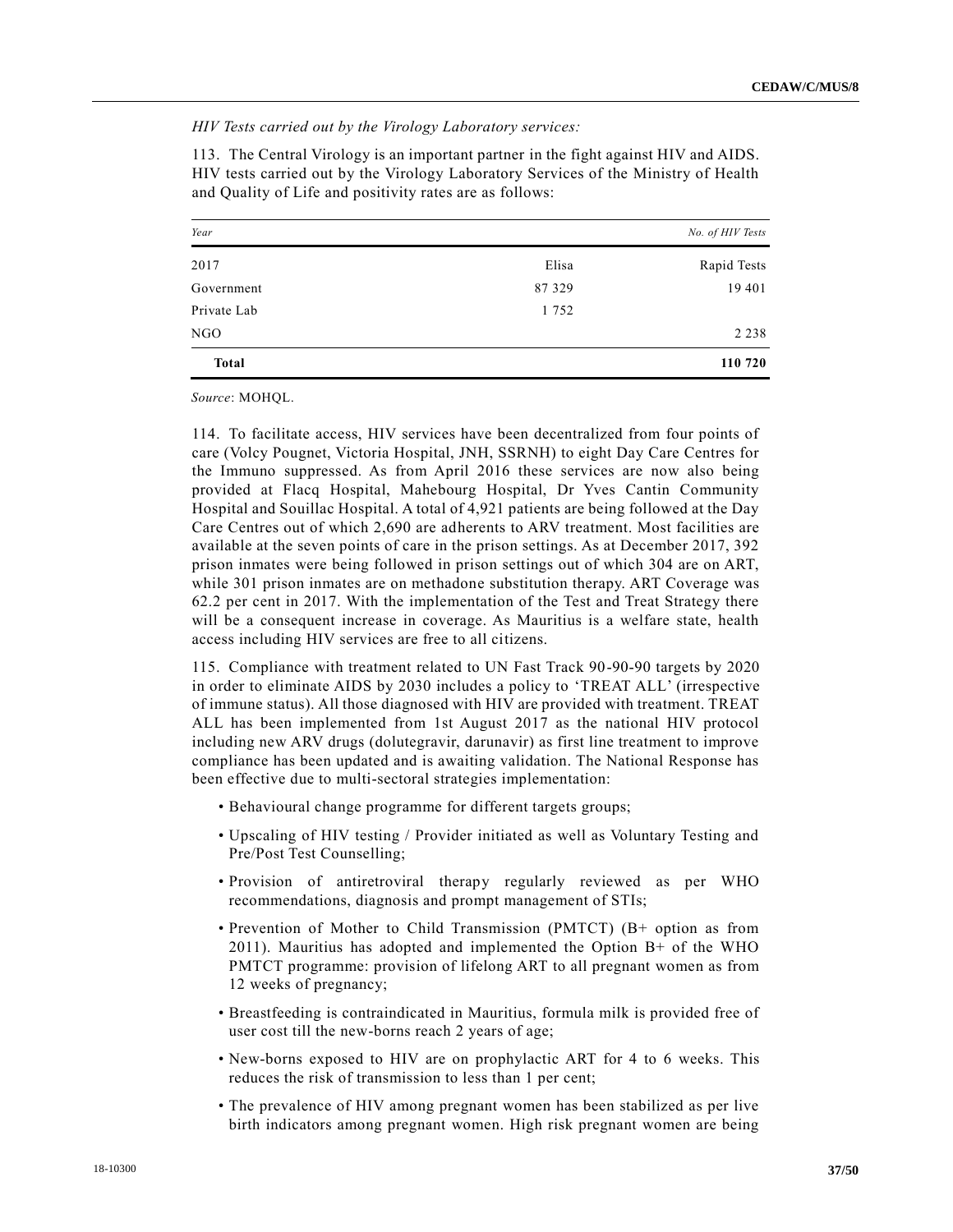followed till delivery. Enrolment of HIV positive pregnant women on the PMTCT is 96.23 per cent in 2017;

- Teenage HIV infected pregnant girls are offered all facilities provided by the HIV services. They are provided with psychosocial support through social workers of public institutions and those of NGOs;
- Early Infant Diagnosis (EID) is carried out through PCR at 3 and 6 months of age. This leads to earlier ART initiation for those infected and reduces the rate of mortality and morbidity among infected infants and children. HIV infected newborns/children and exposed infants are being followed by Paediatricians at Volcy Pougnet, Victoria Hospital Day Care Centre and SSRN;
- Psychosocial support (Financial aid as per health situation);
- Promotion and distribution of male and female condoms;
- Better legal environment year 2006–2007 (HIV Act 2006 to reduce Stigma and Discrimination);
- Harm reduction services year 2006–2007;
- Blood supply safety;
- Post Exposure Prophylaxis;
- Infection control in health care settings.

116. The MOHQL in collaboration with the Centre Hospitalier Universitaire, Reunion has trained twelve (12) doctors in the Diplôme Universitaire HIV and AIDS and Hepatitis C. Capacity building of health care workers on the management of PLHIV, reduction of stigma and discrimination is ongoing. A series of continuous educational workshops have been held for the health care personnel as well as non-health professionals. There is also capacity building of patients and community in primary and secondary prevention through treatment literacy to improve adherence.

117. The MOHQL has adopted and is implementing the 2015 WHO HIV treatment guidelines. To this end, it carries out continuous advocacy to:

- Pre-Exposure Prophylactic Treatment (PrEP) for those at substantial risk for HIV;
- Monitoring and Evaluation of all HIV services;
- Continuous updating of Management of PLHIV as recommended by WHO Guidelines.

### **Disadvantaged groups of women**

118. The Mauritian Welfare State covers free health care, education and a Basic Retirement Pension (BRP) to all its citizens. The Constitution of Mauritius protects the fundamental fights and freedom of individuals and ensures that no person is treated in any discriminatory manner. There exists no discrimination between urban and rural women as the latter benefit from various services which are often decentralized and easily accessible. The Ministry of Social Integration and Economic Empowerment (MSIEE) endeavours to promote socioeconomic development for vulnerable women in all its empowerment policies/programmes. Data on femaleheaded households and female beneficiaries eligible under the Social Register of Mauritius (SRM) and benefitting from empowerment schemes of the MSIEE is highlighted in the table below: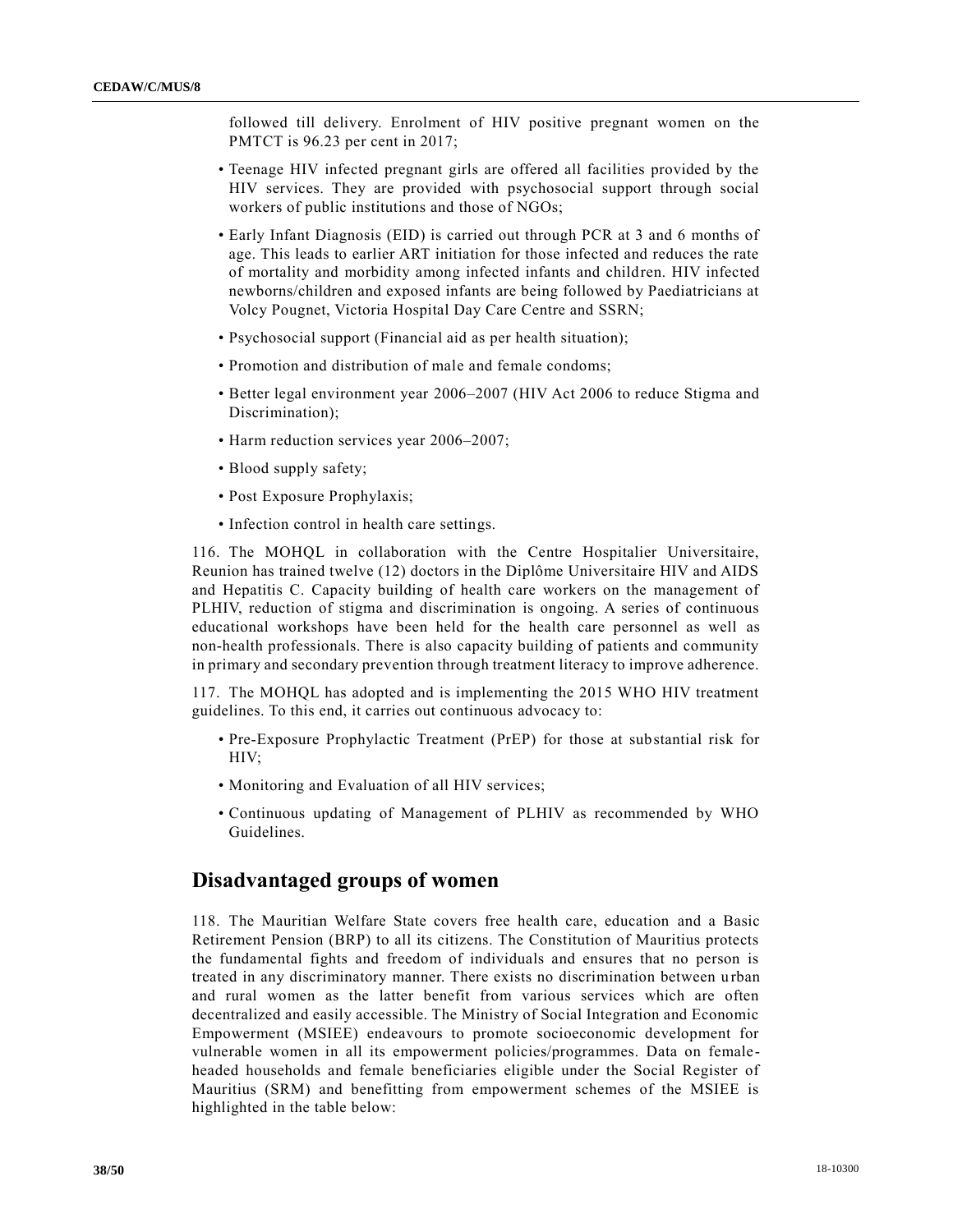|                         | Male    | Female   | <b>Total</b> |
|-------------------------|---------|----------|--------------|
| Number of households    | 6.401   | 3969     | 10 370       |
| Number of beneficiaries | 19 10 1 | 21 8 8 4 | 40 985       |

*Source*: MSIEE — January 2018.

119. There is a slightly higher number of women beneficiaries than men, indicating that there are more women in economically deprived situations.

120. The tables below provide statistics women in Mauritius who may find themselves in more disadvantaged situations.

#### **Number of widows compared to total female population by age-group, Republic of Mauritius, Mid-Year 2016**

|                   |                  | Year 2016               |          |
|-------------------|------------------|-------------------------|----------|
| Age group (years) | Number of widows | Total female population | % widows |
| $15 - 19$         | 2                | 48 270                  | 0.0      |
| $20 - 24$         | 33               | 49 402                  | 0.1      |
| $25 - 29$         | 179              | 44 677                  | 0.4      |
| $30 - 34$         | 400              | 44 035                  | 0.9      |
| $35 - 39$         | 1 0 1 6          | 49 478                  | 2.1      |
| $40 - 44$         | 1657             | 42 106                  | 3.9      |
| $45 - 49$         | 3 1 4 5          | 43 009                  | 7.3      |
| $50 - 54$         | 5 6 7 8          | 48 432                  | 11.7     |
| $55 - 59$         | 7780             | 42 079                  | 18.5     |
| <b>Total</b>      | 19890            | 411 488                 | 4.8      |

*Source*: Statistics Mauritius.

#### **Estimated statistics of elderly women**

|                   | June 2016 |      |  |
|-------------------|-----------|------|--|
| Age group (years) | Female    | $\%$ |  |
| $60 - 69$         | 63 879    | 58.9 |  |
| $70 - 84$         | 37 594    | 34.6 |  |
| $85+$             | 7 0 1 3   | 6.5  |  |
| <b>Total</b>      | 108 486   | 100  |  |

*Source*: Statistics Mauritius.

#### **Disabled population by age and sex, 2011 Population Censuses**

| Age group | Census 2011 |         |            |          |
|-----------|-------------|---------|------------|----------|
|           | Male        | Female  | Both sexes | % Female |
| $0 - 14$  | 2 2 6 4     | 1 5 9 2 | 3 8 5 6    | 5.2      |
| $15 - 44$ | 7 5 4 3     | 5 5 7 6 | 13 119     | 18.1     |
| $45 - 59$ | 8 7 6 7     | 7 2 8 1 | 16 048     | 23.6     |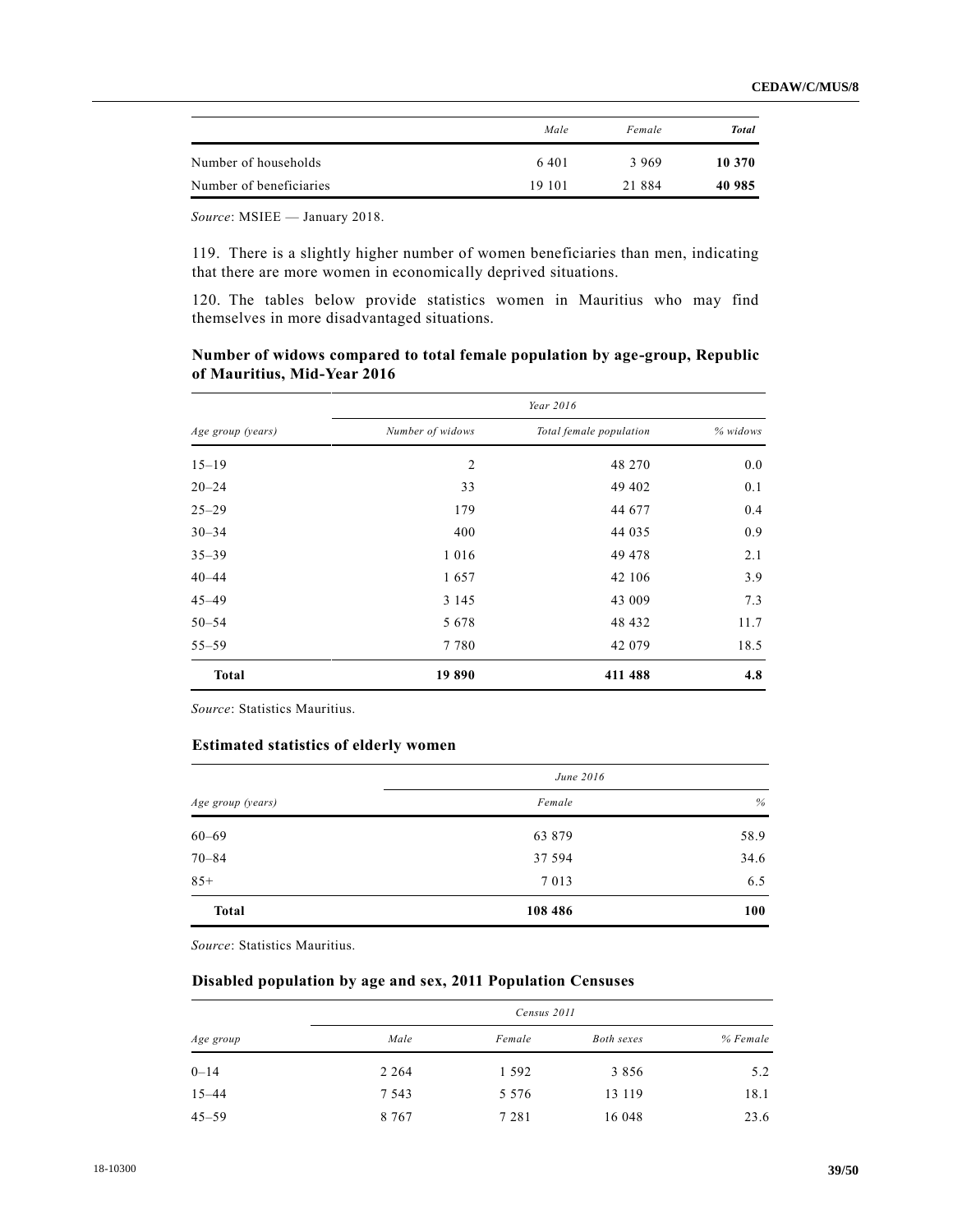| Age group | Census 2011 |         |            |          |
|-----------|-------------|---------|------------|----------|
|           | Male        | Female  | Both sexes | % Female |
| $60 - 74$ | 6411        | 8 3 4 4 | 14 755     | 27.0     |
| $75+$     | 4 0 0 2     | 8088    | 12 090     | 26.2     |
| All ages  | 28 9 87     | 30 881  | 59 868     | 100.0    |

*Source*: Statistics Mauritius.

121. Measures taken to address discrimination against disadvantaged groups of women include:

#### *Access to justice*

122. The Government has enacted a series of legislations to protect the human rights and women's rights as well as ensuring the protection of disadvantaged groups of women (including rural women; elderly women and women with disabilities). Moreover, the Constitution makes provision under section 17 for redress to be afforded by the Supreme Court to any individual whose rights under Chapter II (which provides for fundamental rights and freedom) have been, are being or are likely to be contravened.

123. The Ministry of Social Security, National Solidarity, and Environment and Sustainable Development (MSSNSESD) (Social Security Division) has a Disability Unit which is responsible for promoting and protecting the rights and welfare of people living with disabilities. Women with Disabilities are more vulnerable to all forms of exploitation, violence and abuse including in the workplace, educational institutions, the home and other setting. Women with disabilities experience multiple discrimination based both on their gender and their disability.

124. The Protection of Elderly Persons Act provides a legal and administrative framework to ensure that adequate protection is available to older people (be it physical, verbal, mental, emotional or material).

125. An Elderly Watch for different regions which has as objectives to promote the welfare of elderly persons, provide support to families that need assistance and protection for elderly persons, endeavour to prevent acts of abuse on elderly persons and report cases of repeated abuse of an elderly person to the Protection of Elderly Persons Unit.

126. An Elderly Persons' Protection Unit operating within the MSSNSESD is responsible for raising public awareness on the rights of the elderly, receives complaints and applies to the court for a protection order where there is real danger to the life of the elderly person.

127. The Mental Health Care Act ensures that persons with mental disabilities have access to health.

#### *Education*

128. The Gender Unit of the MGECDFW is mandated to implement policies and programmes pertaining to the social, economic and political empowerment of women. These are carried out through its network of 15 Women Empowerment Centres scattered over the island. Over the years, activities ranging from training courses to Information, Education and Communication campaigns through talks; seminars and film/documentaries projection on various women's issues have been organised for the empowerment of the womenfolk.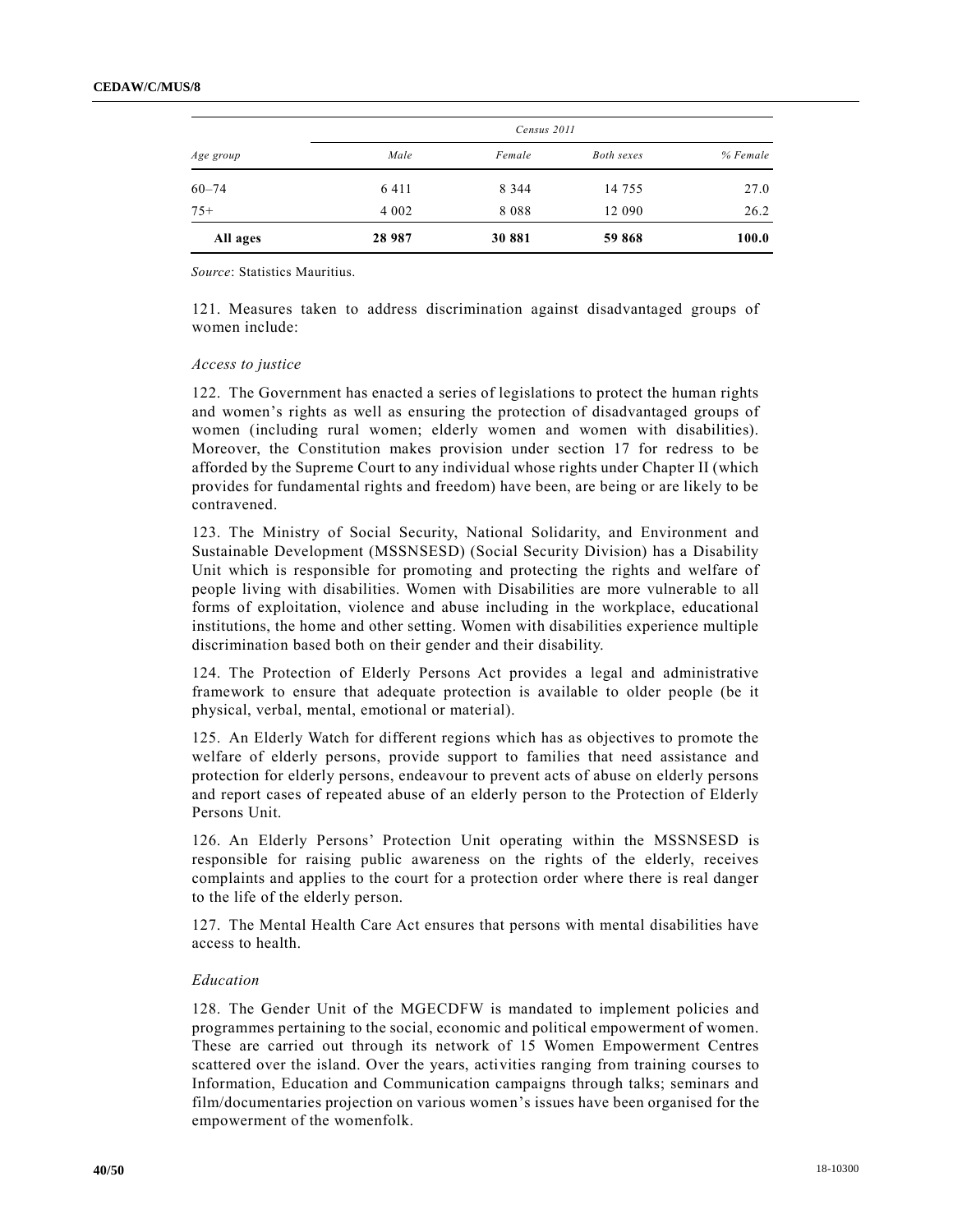129. The National Women's Council has implemented an Adult Literacy Programme since 1986. This programme aims to equip women who have little or no formal education with basic skills in reading, writing and numeracy in order to enhance their ability to cope with the challenges of their daily lives.

#### *Health Care Services:*

130. The MOHQL ensures that everyone has access to health care in the public hospitals and its area health centres scattered over the island. At present, there are some 23 Area Health Centres and 130 Community Health Centres providing health promotion, health education, family planning and primary health care diagnostic and treatment services.

131. Other health care services for disadvantaged women are as follows:

- Social Aid to widows; disabled women and elderly women;
- Provision of free wheelchairs, spectacles and hearing aids (financial support for the purchase of prosthesis);
- Domiciliary (Physician) care home visiting program for those aged 90;
- Provision of a Carers Allowance for severely disabled and dependent persons;
- Free flu vaccination program for older people;
- Moreover, ongoing awareness-raising campaigns are held to educate women about health issues.

#### *Income Generating Opportunities*

132. The National Women Entrepreneur Council (NWEC), a parastatal body operating under the aegis of the MGECDFW provides various services to women in order to promote economic empowerment of women and encourage the development and growth of women entrepreneurs. These comprise information dissemination and sensitisation programmes; counselling; referrals to relevant institutions; international linkage development (trade fairs, workshop); training; marketing; incubator facilities and local fairs.

133. Each year Social Welfare Centres empower some 3000 non-working women through skills development courses with a view to helping them become economically independent.

134. In parallel, other institutions such as the Small and Medium Enterprise Development Authority (SMEDA), Enterprise Mauritius, the Ministry of Business, Enterprise and Cooperatives and the Development Bank of Mauritius offer other services and opportunities so that women can have a whole package of facilities. Women are encouraged to run their own enterprises and accordingly, Government provides incentives and facilities to women through various institutions

### **Climate change**

135. The significance of gender mainstreaming has been recognised and provisions for gender consideration in studies on climate change have been made in the forthcoming Climate Change Bill. Additionally as per the Mauritius' Intended Nationally Determined Contributions (INDC), coordination of the INDC plans, programmes and projects for both adaptation and mitigation actions will be under the responsibility of the Ministry of Environment and Sustainable Development (MESD) and will involve the participation of all stakeholders (Sectoral Ministries, Private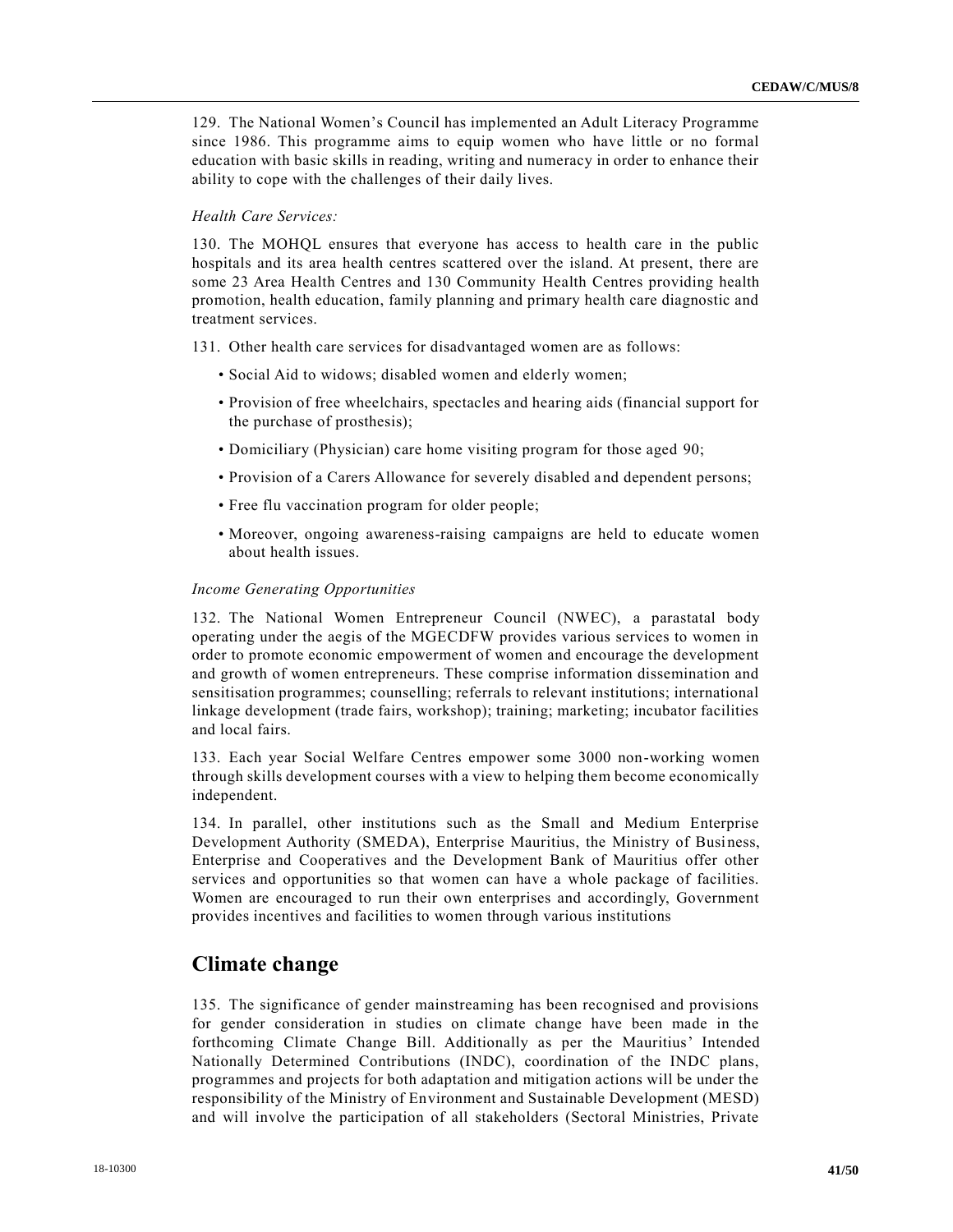Sector, CBOs/NGOs, women's organisations, etc.). Gender has also been dealt as a cross cutting issue in the National Climate Change Adaptation Policy Framework for the Republic of Mauritius which was formulated under the Africa Adaptation Programme (AAP). The Nationally Appropriate Mitigation Actions for Low Carbon Island Development Strategy (NAMA) project will also take into account gender aspects and impacts. In this regard, a gender expert would be recruited under the NAMA project. Partnership initiatives have resulted in a number of major breakthroughs such as empowerment of women communities, installation of rainwater harvesting systems in women centres, promotion of medicinal plants with women communities, contribution of women in the national tree planting campaigns and training of trainers' programmes with women leaders to raise awareness on climate change.

136. The establishment of working relationship with the MGECDFW in addressing the issue of gender impact is seen as strategic. The MSSNSESD is fully incorporating the gender dimension of climate change in awareness raising activities, targeting as well as involving women as agents of change in our on-going mitigation and adaptation programmes. Six awareness-raising campaigns have been conducted in 2016/17 in collaboration with the NWC and women's associations. Additionally, the MSSNSESD is developing a "Guide pour la famille" which illustrates practical actions at household level, focusing on the particular roles of women, which can be taken to combat climate change.

137. The following measures have also been taken by the MSSNSESD:

- A Climate Change Information Centre (CCIC) has been set up in July 2013. This centre provides consolidated information on climate change which is accessible to the general public including women, students and NGOs;
- The CCIC also has a webpage which is easily accessible from the Ministry's website. It provides online access to consolidated information and reports on climate change to the public in general including women, students, youth, and senior citizens. The CCIC webpage also has a specific section dedicated for gender known as "Gender mainstreaming of climate change". Some 17, 200 visitors accessed the CCIC webpage.
- Implementation of a Climate Change Information, Education and Communication Strategy and Action Plan to enhance access of information on climate change to the public through awareness raising and education.

(a) Over 100,000 people from civil society in particular youth, women and community organisations have been sensitized between 2014 and 2017. Women's participation exceeded 50 per cent.

- A pool of 70 woman leaders were trained to conduct awareness raising on climate change and some 2 600 participants were sensitized in climate change and its gendered impacts under the Africa Adaptation Programme;
- A women's forum on climate change for the African region was held in 2016 and same was attended by 350 local and foreign participants including scientists, policy makers and business leaders from Africa, Europe and Asia;
- An awareness raising during World Environment Day celebrations;
- Capacity building for youths (Mauritius, Rodrigues, Comoros, Mayotte and Seychelles) on 'Changements Climatiques et Protection de l'Environnement' was held from 27-30 June 2017. 60 participants attended including 35 women.
	- (b) The following materials have been produced by the MSSNSESD: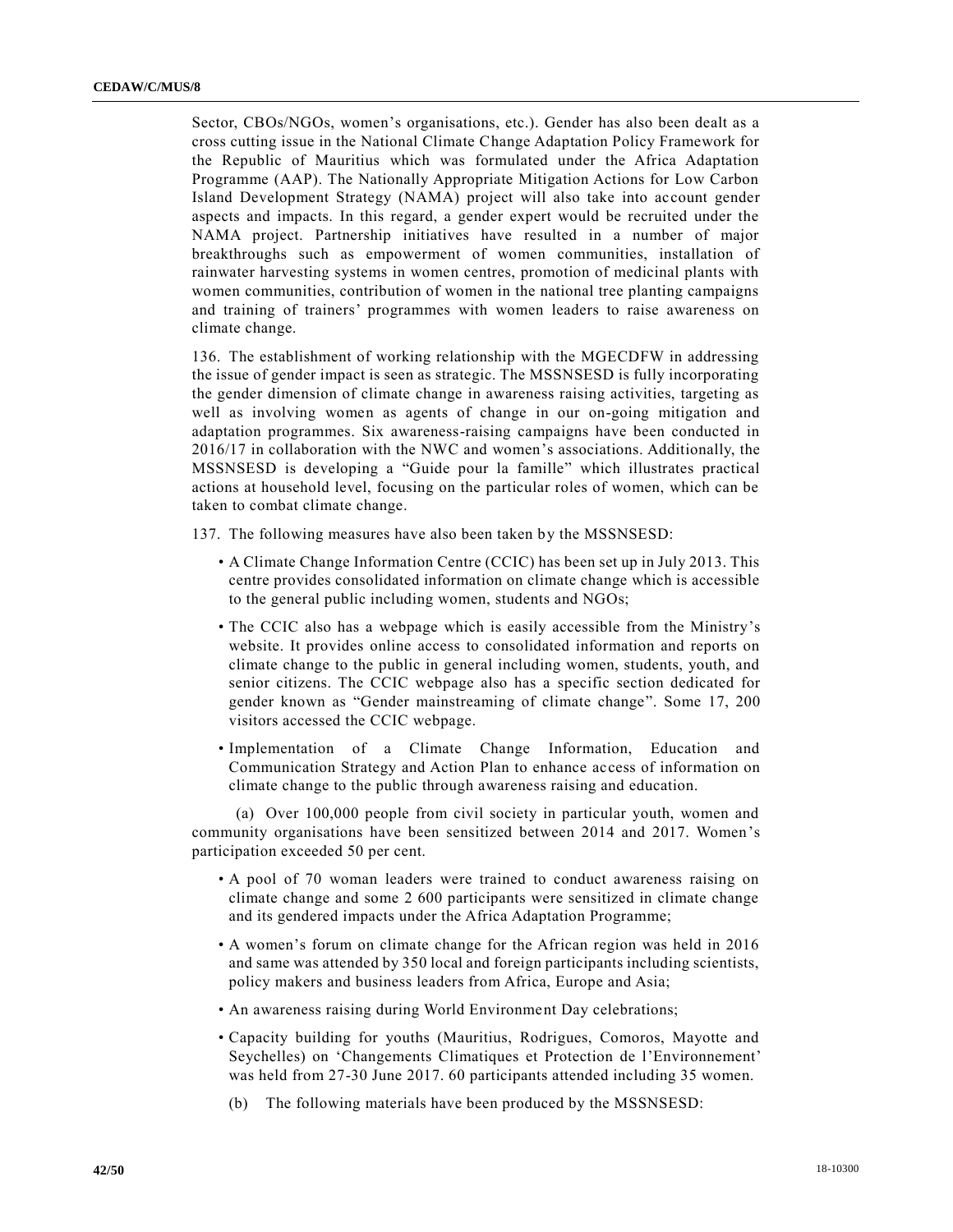- Training Manuals have been formulated for target groups such as youth and women;
- A Toolkit containing 111 Actions to help Combat Climate Change in Mauritius have been formulated to inspire, inform and involve youth, family, women in taking actions on climate change. Some 600 youth leaders have been trained on climate change (including some 354 young ladies);
- A manual on climate change for teachers of primary and secondary schools has been prepared under the Africa Adaptation Programme. Some 750 teachers (including lady teachers) have been trained.
- Under the 'Capacity Development on Climate Change in the Republic of Mauritius' project (2014–2016), with the support of the Japan International Cooperation Agency (JICA), four innovative and customized climate change sensitization materials have been developed, namely:
- A climate change video clip;
- An interactive 3D digital model, to help citizens understand the impacts on coastal zone due to sea level rise and storm surges;
- A climate change card game which is a self and group learning tool for climate change terminologies;
- Nine climate change imaginary island depiction panels illustrating the causes and consequences of climate change and the possible solutions to these problems;
- Three official training sessions for 30 educators and headmasters (including 13 women), 25 youth cadres (including 10 young ladies) and 65 women and four awareness raising sessions for 45 farmers (including 30 women), 40 senior citizens (including 32 women), 30 working adults (including 10 women) and the general public (over 10 000 people including some 6000 women) have been carried out.
- Refocusing the awareness raising strategy for grassroot levels stakeholders through measures such as:
	- Mobile Graphic Exhibition (bus) on climate change which was put on display at schools, Municipal Councils, District Councils, Social Centres and Commercial Centres around the island from April–October 2012;
	- A programme for climate change education and public awareness where more than 17,000 persons (including women) have been outreached through an innovative approach using 'classroom on wheel' concept, popularly known as 'Bis Lamer' since its launching in 2014.
- Climate Change Knowledge Fair under the AAP which was also attended by women organisations and training sessions by experts.

138. The following projects are also being implemented for climate change adaptation.

#### *Under the Adaptation Fund Board*

139. Development and implementation of an Early Warning System (EWS) for storm surges for Mauritius, Rodrigues and Agalega. The EWS was implemented in the context of the Climate Change Adaptation Programme in the coastal zone of Mauritius to increase the climate resilience of the coastal communities and funded by the Adaptation Fund and supported by the United Nations Development Programme. The aim was to focus on development of an EWS for incoming storm surge manned on a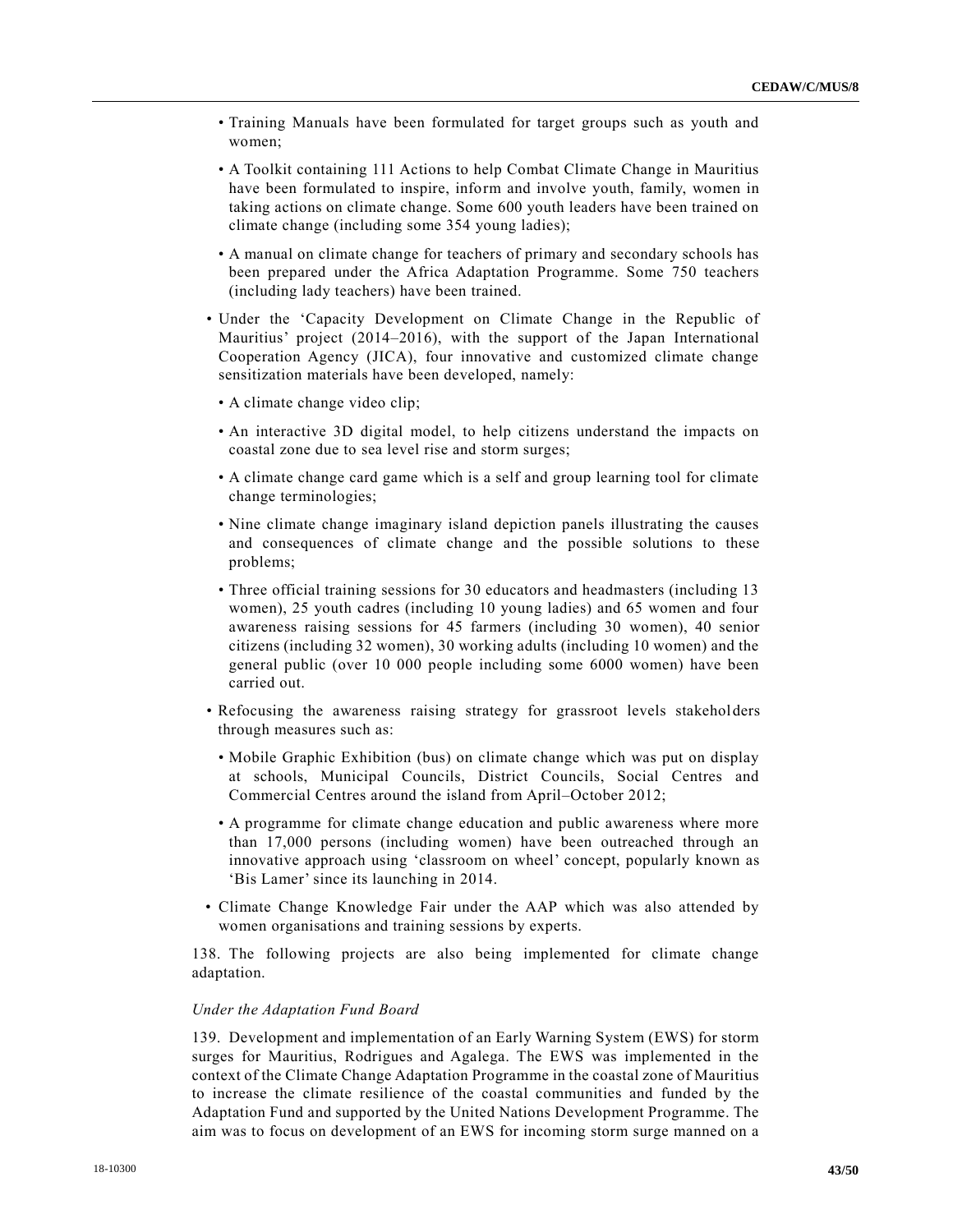24hr/day basis such that coastal communities in the Republic of Mauritius are able to safely evacuate prior to future storm surge events. The immediate cause to develop such a system was the need to have a high-quality tailor-made forecasting system to enable more effective preparedness and issuing of alerts. Storm surges are expected to be aggravated through sea level rise and climate change effects on weather patterns. This will compound underlying trends of increasing coastal erosion and pressure on scarce land resources, and increase physical vulnerability of island populations, infrastructure and livelihood assets. The Republic of Mauritius is the first Small Island Developing State (SIDS) with its own tide and storm surge Early-Warning System for improving preparedness and resilience to extreme events like storms surges especially for the coastal populations. The latter refer specially to women whose roles are often confined to household labour, and such as looking after children and elderly people, as well as saving properties from damages in case of extreme weather events in coastal regions.

140. Constructing a Refuge Centre at Quatre Soeurs. The Coastal Community of Quatre Soeurs is located in a low-lying area and is highly at risk of flooding due to high tides, storm surges and other calamities. The livelihood of the community is further exacerbated by the adverse effects of climate change, which could lead to more complex environmental and social consequences. Under the Adaptation Fund Project, a Refuge Centre is being constructed to demonstrate best adaptation practice in the face of climate change. An approximate area of 1000 square metre is being constructed to serve as an emergency escape haven from frequent flooding and demonstrate infrastructure alternatives to minimize flooding risk in the future. Mauritius is the first Small Island Developing States in the Indian Ocean to build a refuge centre. Women are particularly vulnerable to natural hazards whereas men 's roles often include working outside the house and hence are more likely to escape natural hazards. As such, this refuge centre will increase climate resilience of communities and livelihoods in coastal areas.

- 141. Public awareness campaigns on climate change adaptation:
	- Development of Interactive tools for public awareness campaigns:
		- Seven 3D small scale ecosystem models for coral reefs, seagrass beds, mangroves and wetlands and 3 interactive climate change models depicting the region of Mon Choisy, Riviere des Galets and SEMPA marine Park;
		- 1 Magnetic game;
		- 1 Quiz game;
		- 1 Goose game;
		- A climate change game electronic game application that can be downloaded online (Apple Store) called SMART Mauritius.
	- Public Awareness Campaigns in collaboration with NGOs:
		- The public awareness campaigns are conducted in collaboration with Reef Conservation (NGO) in a mobile classroom 'Bis Lamer'. The sensitization campaigns are focused on importance of natural coastal and marine habitats and the effects of climate change on coastal communities, the impact on the environment. The 'Bis Lamer' travels around Mauritius including coastal communities, primary schools, secondary schools, sensitizing fishermen communities, women's groups, general public, governmental and private organisations. Since 2014 than 17,000 people have been sensitized under the programme in matters of climate change and coastal adaptation using the marine mobile education unit.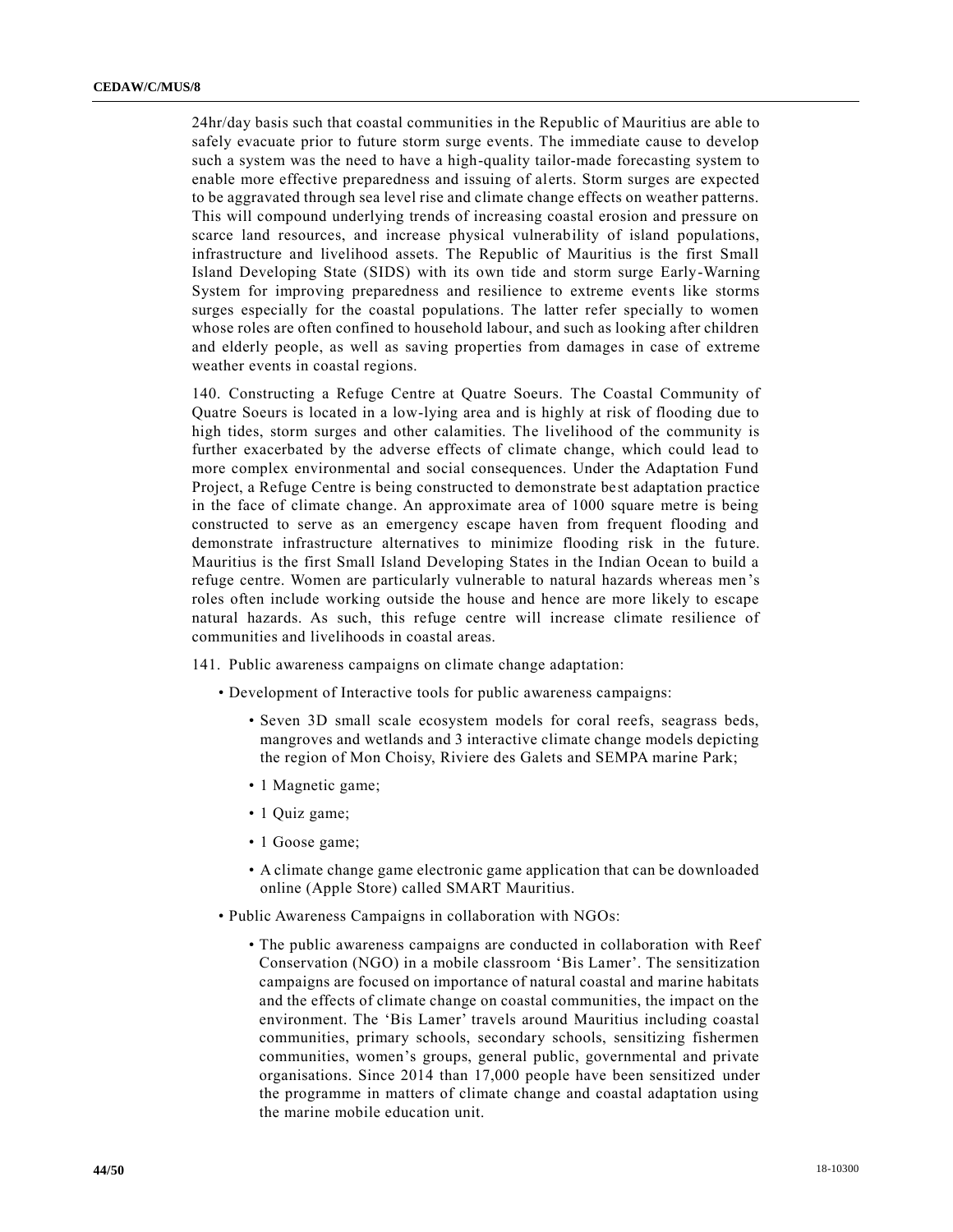142. Enhancing the livelihood of women at Grand Sable in response to climate change impacts:

- In the context of the Adaptation Fund Project 'Climate Change Adaptation Programme in the Coastal Zone of Mauritius', a project entitled 'Enhancing the livelihood of women at Grand Sable in response to climate change impacts' was implemented in collaboration with the UNDP GEF Small Grants Programme and Australian AID. The objective was to empower women community on alternative income-generating activities and carry out sensitization awareness campaign on the prevention of coastal erosion through mangrove propagation. It was a Community Based Approach project to enhance resilience of coastal community of Grand Sable, help locals specially women towards alternative Livelihoods (Self-Employment) and promote women empowerment in the region of Grand Sable. The Grand Sable Women Planters Farmers Entrepreneurs Association (GSWPFEA) is the local association which was created to achieve the objectives. They have been involved in various projects such as:
	- Train the Trainers program for the community on mangrove propagation;
	- Talks on mangrove benefits (Sensitization Campaign);
	- Design and construction of display boards on mangrove and climate change & promotional Items;
	- Production of Cloth Bags.

143. Additional Activities currently undertaken with UNDP GEF by the GSWPFEA are:

- Seaweed Farming and development of seaweed derived products (soaps, pickles and jams). This project activity included community mapping, capacity building and implementation of farm, observation and monitoring of seaweed growth and development of seaweed derived products (soap, pickles and jam);
- Vetiver, Ayapana, Citronelle and Cassava Cultivation. The cultivation of Vetiver around the fields as a measure to control run-off.

#### *National Multi-Hazard Early Warning and Emergency Alert System by the National Disaster Risk Reduction and Management Centre*

144. The National Multi-Hazard Early Warning and Emergency Alert System (EWEAS) should provide a reliable high performance system together with the necessary infrastructure (where required) to disseminate warnings and alerts to a maximum number of people and stakeholders in the Republic of Mauritius within an acceptable time frame by broadcasting warning and alerting messages through a number of channels namely but are not limited to telecom networks (mobile/landline), television  $\&$  radio, the Internet (including social media), display signs and public broadcasting systems (e.g. sirens). The system will cover Mauritius, Rodrigues, Agalega and St Brandon. The contract has been awarded to a Canadian firm, Baastel Ltée for consultancy services. A final report comprising full reports of assessments, recommendations (regulatory, legal and technical), costs estimate for implementation in 2 distinct phases as well as technical specifications was submitted. Financial clearance for the implementation of the project is being awaited.

#### 145. Public awareness campaigns on Disaster Risk Reduction include:

• Public awareness campaigns by Mauritius Meteorological Service. The Mauritius Meteorological Services (MMS) had actively participated in the Project 'Your Safety: Our Concern' in 2017. This project was spearheaded by the MGECDFW. For this project, an intense awareness campaign was carried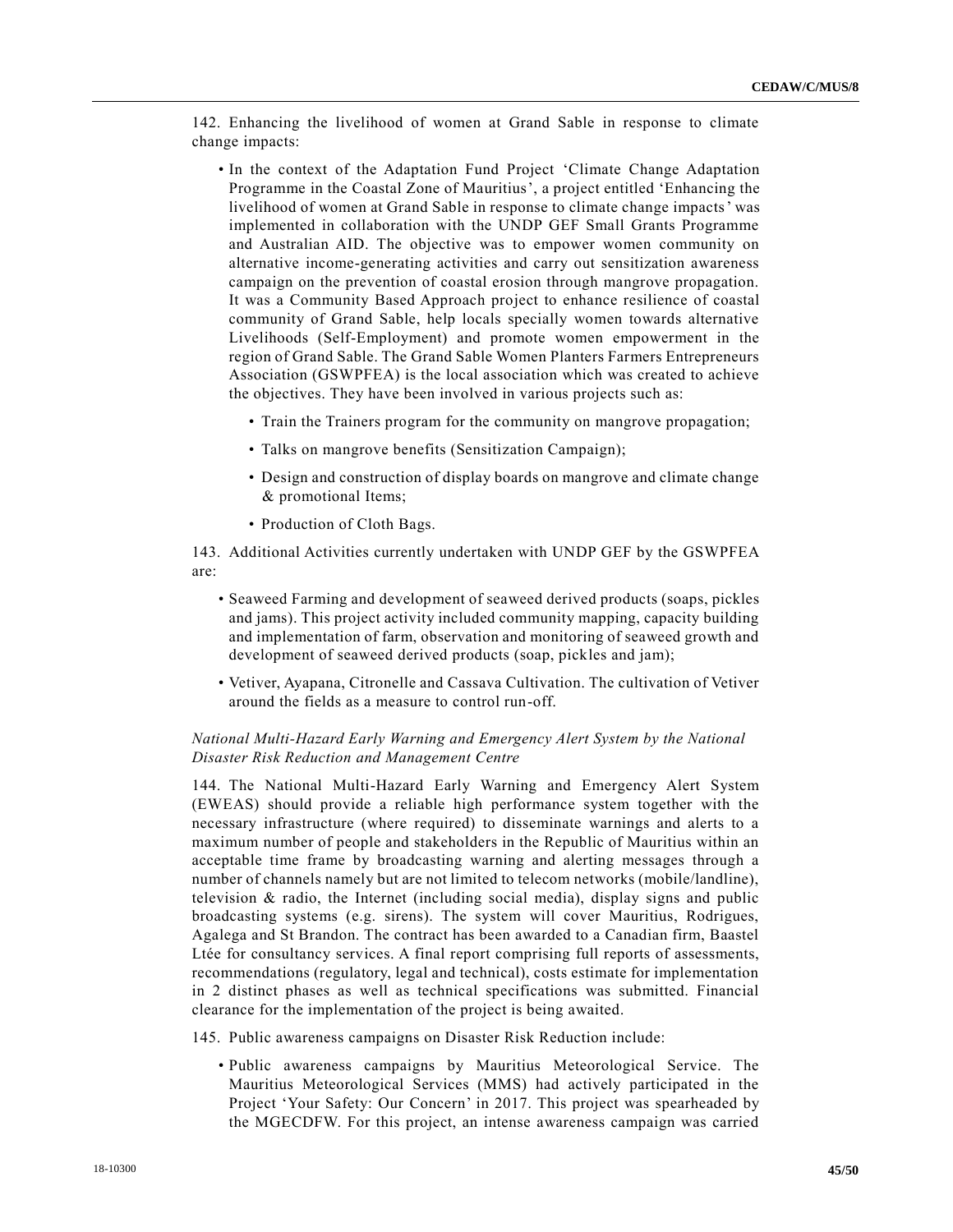out, targeting women from both the urban and rural areas. Talks were given by the officials of the MMS at all the Citizen Advice Bureau (CAB) on topics related to Climate change, Natural Disaster and Early warning system. In addition to this, the MMS receives around 5000 visitors yearly. 80 per cent of the visitors are primary school students. The rest consists mostly of secondary and tertiary students;

• Public awareness campaigns by the Beach Authority. The Beach Authority has been participating together with various stakeholders in the Local Disaster Risk Reduction and Management Committee relating to cyclone, torrential rain, landslide, tsunami, high waves and earthquakes emergency schemes for the benefit of the inhabitants of concerned regions which include amongst others, women.

#### **Switch Africa Green Project**

146. The SWITCH Africa Green project has been developed and funded by the European Union to support African countries in their transition to an inclusive green economy and in promoting a shift to Sustainable Consumption and Production (SCP) patterns and practices. UNEP, in collaboration with UNDP and UNOPS, is implementing the SWITCH Africa Green Project covering 7 pilot countries Burkina Faso, Ghana, Kenya, Mauritius, South Africa, Uganda and Ethiopia. The project has three components: Policy Support, Green Business Development and Networking Facility. The Republic of Mauritius has identified three areas of intervention namely Agriculture, Manufacturing and Tourism and with cross cutting issues referring to energy and water efficiency, labelling and standards, eco-innovation and sustainable trade.

#### **Green Business Development**

147. The Green business development component of the project aims at supporting the transition towards an inclusive green economy by providing grants to Micro, Small and Medium Enterprises (MSMEs). Grant projects focus on empowering MSMEs to capture market opportunities for resource efficient green goods and services and support local green entrepreneurs starting up and developing green business ventures in the three identified key sectors.

148. Two projects from Rodrigues specifically target women's groups and aim at empowering them to create sustainable livelihoods for themselves based on green business ventures.

149. Project 1: Increase capacity building of the fisher's community of Rodrigues through training for the bio-cultivation of the Combava lime plants and its chilli paste. This project aims at providing training and capacity building to 40 fisherwomen and supporting them in creating sustainable and green alternative livelihoods. The beneficiaries are provided with training and capacity building in bio cultivation of Combava plants and the production of agro-products, including chilli paste. Through these activities, the fisher women community are being empowered to set up sustainable green enterprises with a fixed income. Training on bio-cultivation has already been carried out and the beneficiaries are now being provided with the necessary skills to develop value-added products, including the chilli paste, from the Combava plant.

150. Project 2: Developing capacity amongst Rodriguans to adopt green businesses through training to key stakeholders and the development of a green business guidebook. The main feature of the project is to explore the potential of green business development to empower women and reduce poverty through ecoentrepreneurship. To this end, training and capacity building are being provided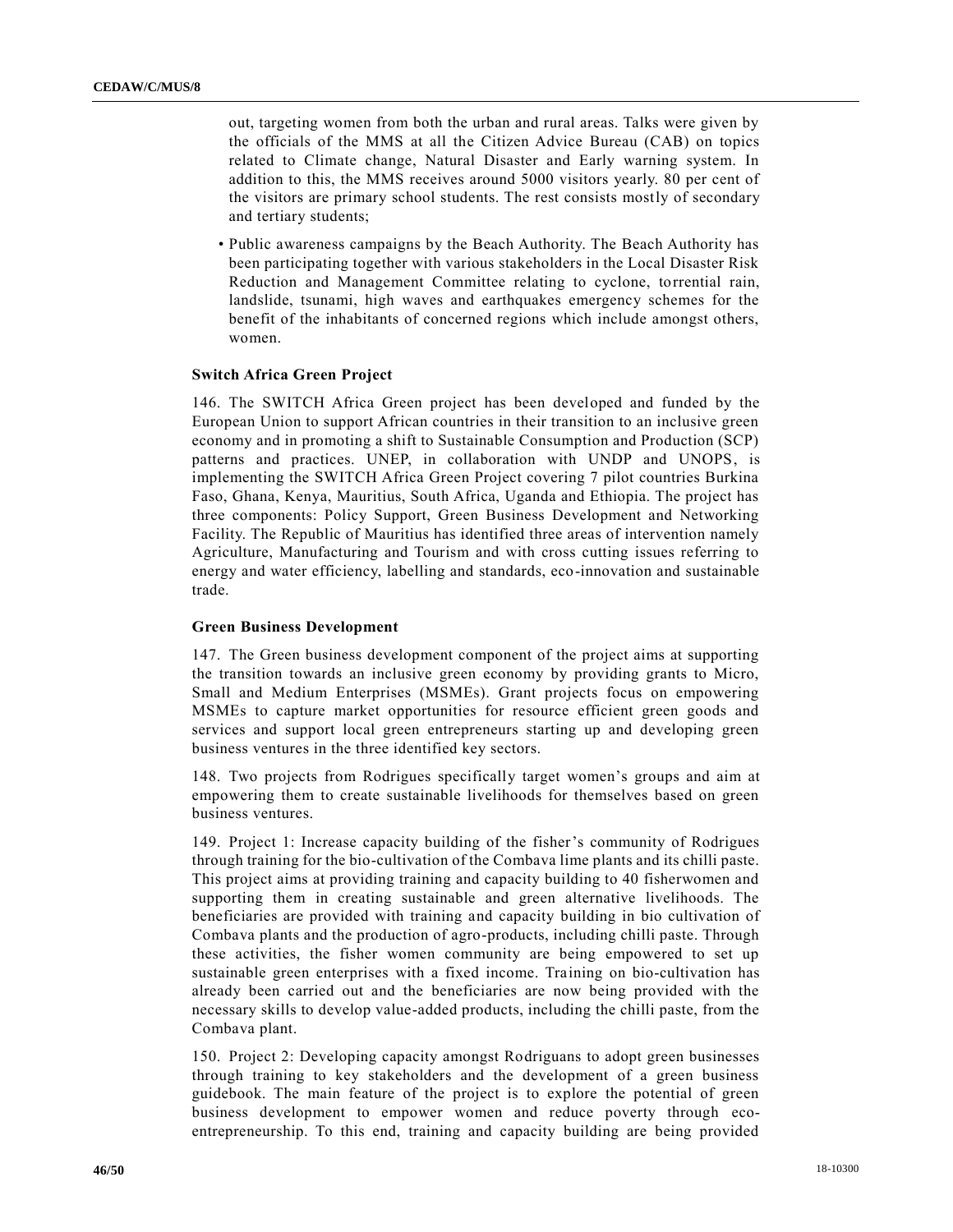targeting some 750 potential entrepreneurs. The project aims at boosting the emergence of business ventures and encourage eco-innovation through the use of natural products in sectors such as handicraft making, green packaging, beauty parlours and spa, as well as recycling of waste to produce toys, decorative materials and soft toys. These activities will contribute to the setting up of green businesses and building sustainable livelihoods. Around 12 training sessions regrouping more than 600 entrepreneurs have already been organized.

151. A broad sensitization programme on sustainable development has been developed with the women community. For the year 2017, 32 talks were delivered to women's organisations and 1,720 women have been sensitized. Talks are delivered on environmental issues such as: sustainable development, sustainable consumption and production, tree planting, solid waste and banning of plastics including climate change. During talks, emphasis on climate change is provided to women with a basic understanding of climate change as well as a series of practical measures and steps that they, as well as their family members, can adopt as part of their day to day activities as follows:

- What is climate change;
- Causes and impacts of climate change;
- Key actions to combat climate change (adaptation and mitigation measures) and amongst others.

152. Moreover, other sensitization programmes (talks in SWC, community centres and private institutions, celebration of major environmental events and exhibitions) have included women. About 204,050 women have been sensitized. In addition, the MSSNSESD in collaboration with the MGECDFW, has sensitized women and about 1,000 medicinal plants have been distributed in 15 Women Empowerment Centres to encourage the use of medicinal plants and promote a green culture. The Gender Unit designed and produced a pamphlet in 2012 entitled "Women and Climate Change". In addition, with the support of the Commonwealth of Learning, an interactive DVD on the Gendered Implications of Climate Change was developed in 2013 and a Training of Trainers Programme for the Officers of the NWC, Social Welfare Centres and Community Centres was conducted by the Gender Unit to enable them to disseminate the contents.

153. The NWC has organised short courses on "Women's Contribution to Climate Change", enabling women to contribute in finding ways to combat Climate Change. Programmes would then be implemented accordingly. Officers of the NWC and members from women's associations attended the Community Disaster Programme training which was organised by the National Disaster Risk Reduction and Management Centre. The aim of the training was to train a group of volunteers residing in vulnerable areas to the basic techniques on fire safety, rope handling first aids, water rescue activities, basic camp management, team building, sand bagging and other basic techniques. They would be able to intervene in emergency situa tions pending the arrival of authorities.

### **Marriage and family relations**

154. The Government of Mauritius had in the past set up a Commission to investigate the appropriateness of the Muslim Personal Law and its impact on women. However, a consensus could not be reached among the different schools of thought in the Muslim community. Given the social fabric of Mauritius and also given that section 16(4) of the Constitution makes provision for the existence of personal laws, this issue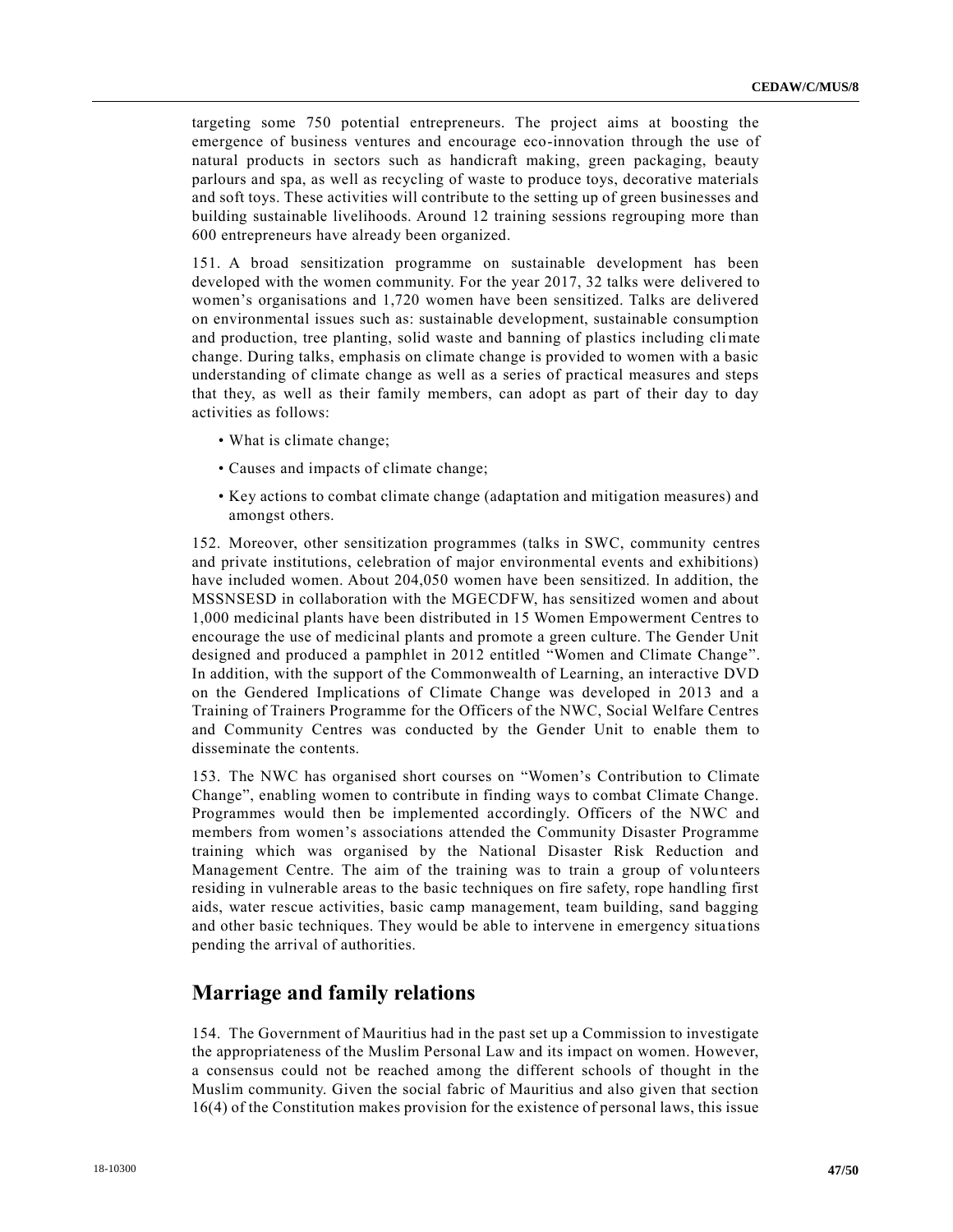is not a simple one on which a decision can be taken without giving the opportunity to relevant stakeholders to pronounce themselves upon.

155. The Code Civil Mauricien recognises intangible property. Moreover, there is no law dealing specifically with the distribution of future earning capacity and human capital. As regards the Divorce and Judicial Separation Act or the Civil Code on the matter, the law does not distinguish between male or female. There are no specific legal provisions regarding the dissolution of de facto relationships.

# **Additional information**

156. The Concluding Remarks were disseminated to all Gender Focal Points of all Ministries, who have the responsibility to share the contents and follow-up with departments/units/sections/parastatals falling under their purview. The line Ministry has also to the best of its endeavours, tried to implement the said recommendations. Cabinet was also apprised of the contents of the Concluding Remarks.

157. Specific training on CEDAW has been carried out by IJLS for judges, magistrates and lawyers in February 2018.

158. The Constitution of Mauritius, which is the supreme law of the land advocates equality of men and women. Therefore temporary special measures are not adopted as the laws of the country do not allow the exercise of positive discrimination. However, the State, to the best of its endeavours through policy and other measures, ensures that such measures help in achieving substantive equality of women and men.

159. Mauritius has already ratified/acceded to the following human rights instruments related to the rights of Women and Girls, namely:

- Convention on the Elimination of All Forms of Discrimination against Women (in 1984);
- Optional Protocol to the Convention on the Elimination of All Forms of Discrimination against Women (in 2008);
- Convention on the Rights of the Child (1990);
- Optional Protocol to the Convention on the Rights of the Child on the involvement of children in armed conflict (in 2009);
- Optional Protocol to the Convention on the Rights of the Child on the sale of children, child prostitution and child pornography (in 2011);
- Mauritius ratified the Protocol to the African Charter on Human and Peoples' Rights on the Rights of Women in Africa (Maputo Protocol) in June 2017.

160. Mauritius has signed the Optional Protocol to the Convention on the Rights of the Child on a Communications Procedure but has not yet ratified same.

161. The International Convention on the Protection of All Migrant Workers and Members of their Families is considered to be wider in scope in many respects compared to existing national legislation in Mauritius. Family members of migrant workers are not covered under Mauritian legislation except for those employed in technical, supervisory and managerial grades. Migrant workers are not allowed to be accompanied by their family members. Since the Convention also provides for the protection of families in respect of social security, health care and education, the decision to ratify the Convention will require extensive consultations with the relevant Ministries concerned and further, though its ratification is not envisaged at this point in time.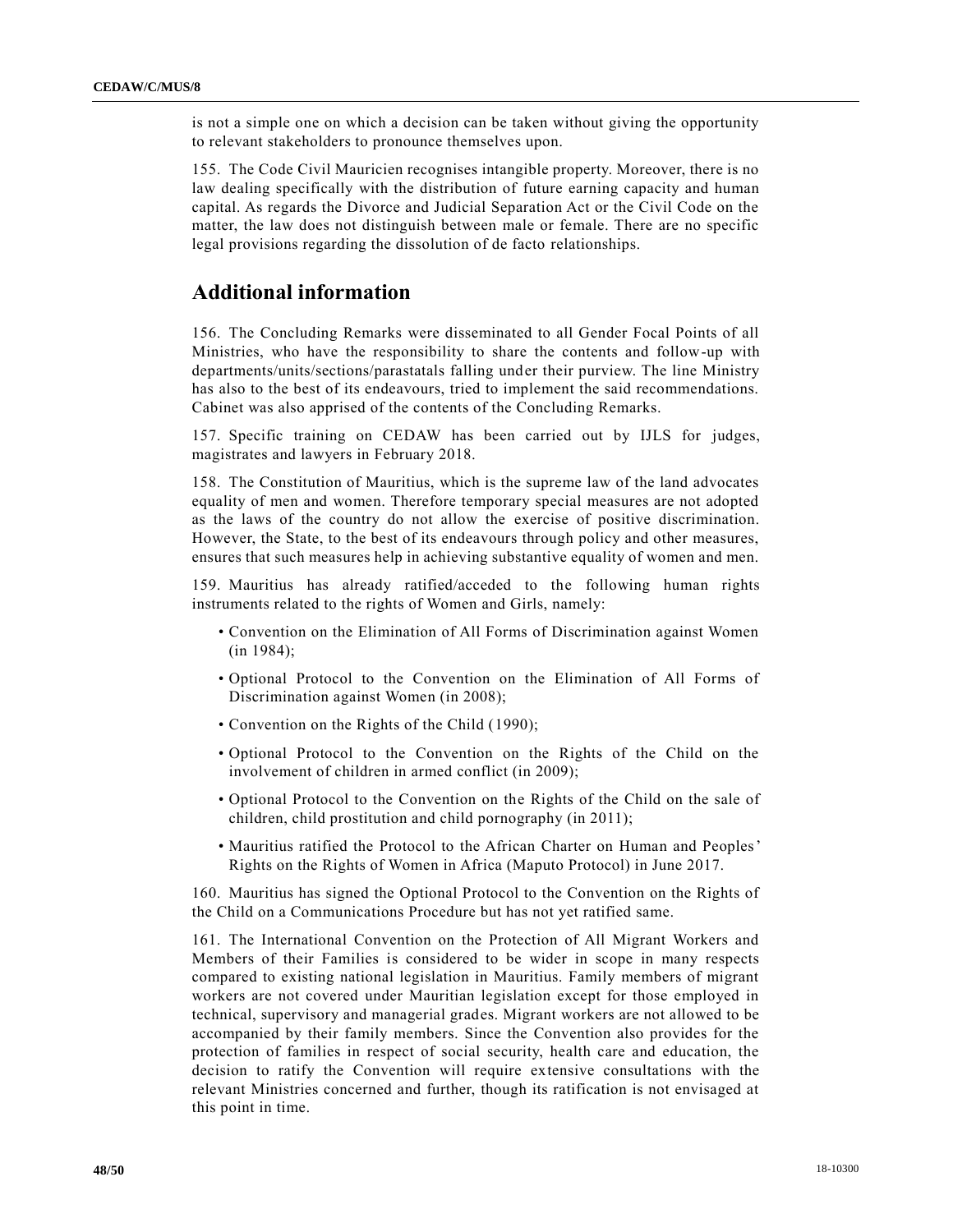162. A Braille version of the Constitution of Mauritius is now available in public libraries, in schools for the blind and in tertiary institutions.

163. The Building Control Act was passed in 2012 repealing the Building Act in order to inter alia ensure that every building is constructed and maintained to guarantee people safety, society well-being, ensure accessibility to persons including people with impaired mobility and communication, elderly persons and pregnant women. Every building should also be gender compliant to ensure that gender-specific requirements are integrated in the building.

164. In 2015, Cabinet agreed to the setting up of a Ministerial Committee to make recommendations on electoral reforms, including: the introduction of a dose of proportional representation in the National Assembly, and guarantee better women representation; the mandatory declaration of community; anti-defection measures; the widening of the powers of the Electoral Supervisory Commission; the Financing of Political Parties Bill; and amendments to the electoral system in Rodrigues. Amendments have been brought to the Rodrigues Regional Assembly Act, through the Rodrigues Regional Assembly (Amendment) Act 2016.Concurrently, an amendment has been brought to the Constitution, through the Constitution (Amendment No. 2) Act 2016 to make provision for a minimum number of candidates for election to the Rodrigues Regional Assembly to be of a particular sex, with a view to ensuring adequate representation of each sex in the Rodrigues Regional Assembly. Otherwise, at the beginning of May 2018, a Ministerial Committee under the chairmanship of the Minister Mentor has submitted its report which is currently under examination at the level of the Prime Minister's Office before submission to Cabinet.

165. The Social Integration and Empowerment Bill was passed in November 2016 to promote social integration and empowerment of persons living in absolute poverty with the philosophy of enhancing social justice and national unity. The Bill provided for the setting up of such empowerment programmes or schemes as may be necessary to:

- Combat absolute poverty;
- Provide support and other services to persons living in absolute poverty;
- Support persons living in absolute poverty to integrate the mainstream society.

166. The National Wage Council Bill was passed in the National Assembly in April 2016. The bill provided for the establishment of the National Wage Consultative Council which, in the discharge of its functions, be mainly responsible to make recommendations to Government regarding Minimum wage and the payment of additional remuneration to offset any increase in the cost of living every year with a view to improving the living conditions of workers.

167. The Sports Act 2016 came into force in January 2017 and calls for the setting up of the National Women's Sports Commission which has as objective the promotion of sports for women and school girls.

168. The National Women's Council Act 1985 was amended in April 2016 to provide for a more modern and appropriate legislative framework in order to further promote women's empowerment and gender equality, especially through the active participation of women in the social, economic and political fields.

169. The Ministry of Gender Equality, Child Development and Family Welfare has launched a web-based computer system for registration of reported cases of dome stic violence in November 2016.The Domestic Violence Information System (DOVIS) is being implemented on a pilot basis at four Family Support Bureaux, operating under the aegis of the Ministry. The system allows for data harmonisation, easier record keeping and faster retrieval of information on domestic violence issues.